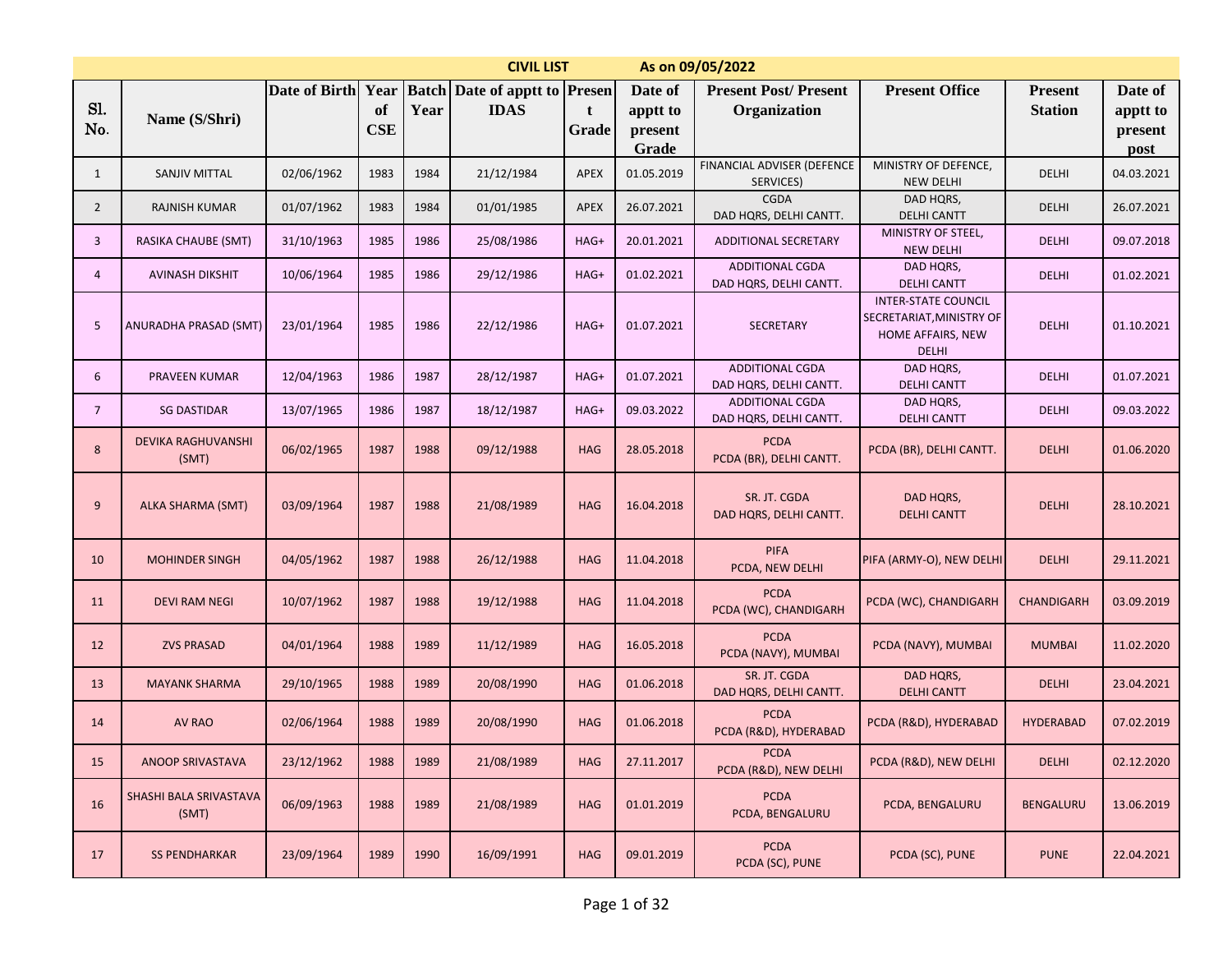|            |                                   | Date of Birth Year |                  |      | <b>Batch Date of apptt to Presen</b> |                       | Date of             | <b>Present Post/Present</b>                                   | <b>Present Office</b>                                                            | <b>Present</b>   | Date of             |
|------------|-----------------------------------|--------------------|------------------|------|--------------------------------------|-----------------------|---------------------|---------------------------------------------------------------|----------------------------------------------------------------------------------|------------------|---------------------|
| Sl.<br>No. | Name (S/Shri)                     |                    | of<br><b>CSE</b> | Year | <b>IDAS</b>                          | $\mathbf{t}$<br>Grade | apptt to<br>present | Organization                                                  |                                                                                  | <b>Station</b>   | apptt to<br>present |
|            |                                   |                    |                  |      |                                      |                       | Grade               |                                                               |                                                                                  |                  | post                |
| 18         | <b>ARTI BHATNAGAR (SMT)</b>       | 01/10/1965         | 1989             | 1990 | 20/08/1990                           | <b>HAG</b>            | 29.01.2019          | <b>PCDA</b><br>PCDA (NC), JAMMU                               | PCDA (NC), JAMMU                                                                 | <b>JAMMU</b>     | 22.11.2021          |
| 19         | <b>RAKESH KUMAR</b>               | 05/04/1964         | 1989             | 1990 | 20/08/1990                           | <b>HAG</b>            | 01.01.2019          | PIFA<br>CDA (IDS), NEW DELHI                                  | PIFA (IDS & SFC), NEW<br><b>DELHI</b>                                            | <b>DELHI</b>     | 03.08.2020          |
| 20         | <b>RK ARORA</b>                   | 07/04/1966         | 1989             | 1990 | 20/08/1990                           | <b>HAG</b>            | 01.01.2019          | <b>PCDA</b><br>PCDA(AF) DEHRADUN                              | PCDA (AF), DEHRADUN                                                              | <b>DEHRADUN</b>  | 01.11.2021          |
| 21         | <b>VISHVAJIT SAHAY</b>            | 06/06/1967         | 1989             | 1990 | 16/09/1991                           | <b>HAG</b>            | 09.01.2019          | <b>ADDITIONAL SECRETARY &amp;</b><br><b>FINANCIAL ADVISOR</b> | DEPARTMENT OF SCIENCE<br>& TECHNOLOGY, NEW<br><b>DELHI</b>                       | <b>DELHI</b>     | 16.11.2020          |
| 22         | AN DAS                            | 01/08/1966         | 1990             | 1991 | 12/10/1992                           | <b>HAG</b>            | 23.08.2019          | SR. JT. CGDA<br>DAD HQRS, DELHI CANTT.                        | DAD HQRS,<br><b>DELHI CANTT</b>                                                  | <b>DELHI</b>     | 19.04.2021          |
| 23         | <b>RK KARNA</b>                   | 03/07/1962         | 1990             | 1991 | 16/09/1991                           | <b>HAG</b>            | 23.08.2019          | <b>ADDITIONAL FA &amp; JS</b>                                 | MINISTRY OF DEFENCE<br>(FINANCE), NEW DELHI                                      | <b>DELHI</b>     | 15.02.2017          |
| 24         | K INDERJEET KUMAR (SMT)           | 10/08/1962         | 1990             | 1991 | 16/09/1991                           | <b>HAG</b>            | 02.09.2019          | <b>PIFA</b><br>CDA (N/CG),<br><b>NEW DELHI</b>                | PIFA (COAST GUARD),<br><b>NEW DELHI</b>                                          | <b>DELHI</b>     | 18.05.2021          |
| 25         | AK JENA                           | 13/06/1962         | 1990             | 1991 | 16/09/1991                           | <b>HAG</b>            | 01.01.2020          | <b>PIFA</b><br>PCDA, NEW DELHI                                | PIFA (ARMY-Q/M),<br><b>NEW DELHI</b>                                             | <b>DELHI</b>     | 01.01.2020          |
| 26         | <b>KVR MURTHY</b>                 | 26/01/1966         | 1990             | 1991 | 12/10/1992                           | <b>HAG</b>            | 01.06.2020          | <b>JOINT SECRETARY</b>                                        | MINISTRY OF CORPORATE<br>AFFAIRS, NEW DELHI                                      | <b>DELHI</b>     | 15.04.2015          |
| 27         | <b>DINESH SINGH</b>               | 13/01/1964         | 1990             | 1991 | 16/09/1991                           | <b>HAG</b>            | 15.06.2020          | <b>PCDA</b><br>PCDA(AF) NEW DELHI                             | PCDA (AF), NEW DELHI                                                             | <b>NEW DELHI</b> | 15.06.2020          |
| 28         | <b>RK SINHA</b>                   | 20/07/1965         | 1990             | 1991 | 12/10/1992                           | <b>HAG</b>            | 01.06.2020          | <b>PIFA</b><br>CDA (NAVY) CG, NEW DELHI                       | PIFA (NAVY) NEW DELHI                                                            | <b>DELHI</b>     | 10.04.2021          |
| 29         | <b>RAJIV RANJAN</b>               | 12/05/1962         | 1990             | 1991 | 16/09/1991                           | <b>HAG</b>            | 01.06.2020          | <b>PCDA</b><br>PCDA (P), PRAYAGRAJ                            | PCDA (P), PRAYAGRAJ                                                              | PRAYAGRAJ        | 01.12.2020          |
| 30         | <b>ALKA NANGIA ARORA</b><br>(SMT) | 31/07/1968         | 1990             | 1991 | 16/09/1991                           | <b>HAG</b>            | 01.07.2020          | <b>JOINT SECRETARY</b>                                        | MINISTRY OF MICRO,<br><b>SMALL &amp; MEDIUM</b><br><b>ENTERPRISES, NEW DELHI</b> | <b>DELHI</b>     | 13.07.2017          |
| 31         | <b>MK SINHA</b>                   | 10/05/1964         | 1990             | 1991 | 16/09/1991                           | <b>HAG</b>            | 01.07.2020          | <b>PCDA</b><br>PCDA (CC), LUCKNOW                             | PCDA (CC), LUCKNOW                                                               | <b>LUCKNOW</b>   | 01.07.2020          |
| 32         | <b>RS CHAVAN (DR)</b>             | 03/12/1963         | 1990             | 1991 | 12/10/1992                           | <b>HAG</b>            | 17.08.2020          | <b>PCDA</b><br>PCDA (O), PUNE                                 | PCDA (O), PUNE                                                                   | <b>PUNE</b>      | 17.05.2021          |
| 33         | <b>VIJAY KUMAR</b>                | 02/01/1966         | 1990             | 1991 | 12/10/1992                           | <b>HAG</b>            | 03.08.2020          | <b>PIFA</b><br>PCDA (AF), NEW DELHI                           | PIFA (AIR FORCE), NEW<br><b>DELHI</b>                                            | <b>DELHI</b>     | 03.08.2020          |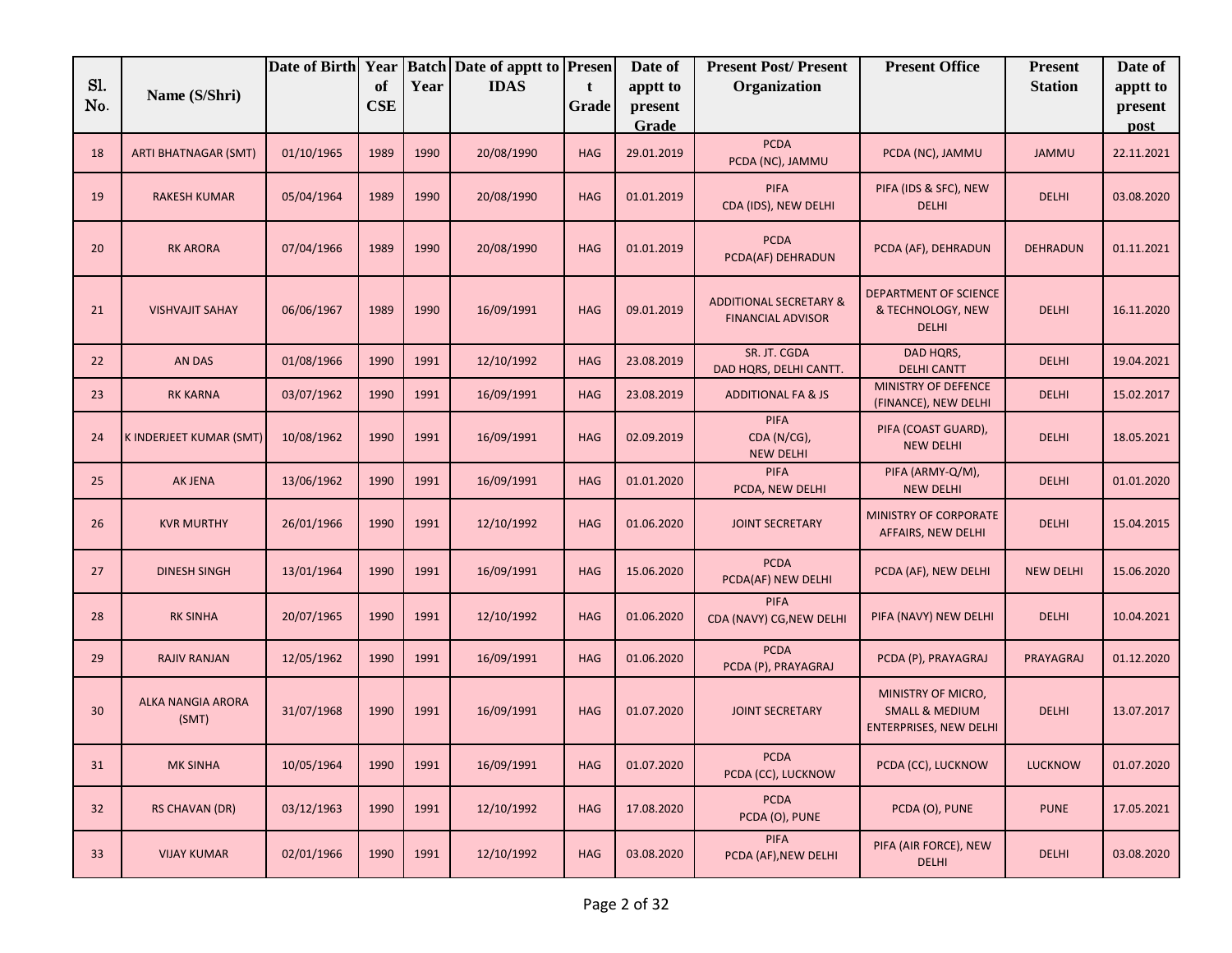|            |                                    | Date of Birth Year |                         |      | <b>Batch Date of apptt to Presen</b> |                      | Date of             | <b>Present Post/Present</b>                                                   | <b>Present Office</b>                                                                              | <b>Present</b> | Date of             |
|------------|------------------------------------|--------------------|-------------------------|------|--------------------------------------|----------------------|---------------------|-------------------------------------------------------------------------------|----------------------------------------------------------------------------------------------------|----------------|---------------------|
| Sl.<br>No. | Name (S/Shri)                      |                    | <b>of</b><br><b>CSE</b> | Year | <b>IDAS</b>                          | $\mathbf t$<br>Grade | apptt to<br>present | Organization                                                                  |                                                                                                    | <b>Station</b> | apptt to<br>present |
|            |                                    |                    |                         |      |                                      |                      | Grade               |                                                                               |                                                                                                    |                | post                |
| 34         | <b>K RAVI KUMAR</b>                | 07/06/1964         | 1990                    | 1991 | 20/01/1992                           | <b>HAG</b>           | 16.04.2021          | <b>FINANCIAL ADVISOR TO DG</b>                                                | AERONAUTICAL<br>DEVELOPMENT AGENCY,<br>BENGALURU                                                   | BENGALURU      | 31.08.2015          |
| 35         | <b>DEV KUMAR</b>                   | 01/12/1965         | 1990                    | 1991 | 16/09/1991                           | <b>HAG</b>           | 19.04.2021          | <b>PCDA</b><br>PCDA, NEW DELHI                                                | PCDA, NEW DELHI                                                                                    | <b>DELHI</b>   | 19.04.2021          |
| 36         | C ZOTHANKHUMA                      | 17/12/1966         | 1990                    | 1991 | 19/10/1992                           | <b>HAG</b>           | 16.04.2021          | PCA (FYS.)<br>PCA (FYS.), KOLKATA                                             | PCA (FYS.), KOLKATA                                                                                | <b>KOLKATA</b> | 16.04.2021          |
| 37         | <b>MAUSHUMI RUDRA (SMT)</b>        | 23/06/1968         | 1991                    | 1992 | 12/10/1992                           | <b>HAG</b>           | 19.04.2021          | SR. JT. CGDA<br>DAD HQRS, DELHI CANTT.                                        | DAD HQRS,<br><b>DELHI CANTT</b>                                                                    | <b>DELHI</b>   | 19.04.2021          |
| 38         | RAJESH SHARMA                      | 19/08/1965         | 1991                    | 1992 | 12/10/1992                           | <b>HAG</b>           | 01.05.2021          | <b>JOINT SECRETARY &amp;</b><br><b>ADDITIONAL FINANCIAL</b><br><b>ADVISER</b> | MINISTRY OF DEFENCE,<br><b>NEW DELHI</b>                                                           | <b>DELHI</b>   | 08.11.2019          |
| 39         | <b>VINOD KUMAR VIJAY</b>           | 27/12/1967         | 1991                    | 1992 | 20/09/1993                           | <b>HAG</b>           | 08.06.2021          | <b>PCDA</b><br>PCDA (SWC), JAIPUR)                                            | PCDA (SWC), JAIPUR                                                                                 | <b>JAIPUR</b>  | 08.06.2021          |
| 40         | <b>SUCHINDRA MISRA</b>             | 22/10/1968         | 1991                    | 1992 | 19/10/1992                           | SAG                  | 28.06.2010          | ADDL. SECRETARY                                                               | MINISTRY OF FINANCE,<br><b>DEPARTMENT OF</b><br>FINANCIAL SERVICES, NEW<br><b>DELHI</b>            | <b>DELHI</b>   | 26.03.2021          |
| 41         | <b>AJAY MISHRA</b>                 | 20/01/1965         | 1991                    | 1992 | 08/01/1993                           | SAG                  | 01.04.2010          | <b>CHIEF VIGILANCE OFFICER</b>                                                | <b>HOUSING AND URBAN</b><br><b>DEVELOPMENT</b><br><b>CORPORATION LIMITED</b><br>(HUDCO), NEW DELHI | <b>DELHI</b>   | 04.09.2017          |
| 42         | <b>VINAKSHI GUPTA (SMT)</b>        | 08/10/1968         | 1991                    | 1992 | 12/10/1992                           | SAG                  | 01.04.2010          | <b>ADDITIONAL SECRETARY</b>                                                   | <b>UNION PUBLIC SERVICE</b><br><b>COMMISSION</b>                                                   | <b>DELHI</b>   | 06.04.2022          |
| 43         | <b>SK SINGH</b>                    | 25/06/1966         | 1991                    | 1992 | 20/09/1993                           | SAG                  | 01.04.2010          | <b>IFA</b><br>PCDA (R&D), NEW DELHI                                           | IFA (R&D), PUNE                                                                                    | <b>PUNE</b>    | 01.01.2022          |
| 44         | <b>VANDANA KUMAR (DR)</b><br>(SMT) | 24/07/1968         | 1991                    | 1992 | 12/10/1992                           | SAG                  | 01.04.2010          | <b>JOINT SECRETARY (CSS)</b>                                                  | <b>DEPARTMENT OF NEW &amp;</b><br>RENEWABLE ENERGY, NEW<br>DELHI                                   | <b>DELHI</b>   | 21.10.2021          |
| 45         | PADAM LAL NEGI                     | 22/11/1966         | 1991                    | 1992 | 08/01/1993                           | <b>SAG</b>           | 04.07.2011          | <b>IFA</b><br>PCDA (BR), DELHI CANTT.                                         | IFA (BR), DELHI CANTT.                                                                             | <b>DELHI</b>   | 17.10.2018          |
| 46         | <b>DHANANJAY KUMAR</b>             | 01/02/1968         | 1992                    | 1993 | 19/12/1994                           | SAG                  | 16.08.2011          | DIRECTOR FINANCE, NSG - CUM<br>FINANCIAL ADVISER, CRPF (JS<br>LEVEL)          | MINISTRY OF HOME<br>AFFAIRS, NEW DELHI                                                             | <b>DELHI</b>   | 09.09.2021          |
| 47         | <b>JP PANDEY</b>                   | 10/08/1963         | 1992                    | 1993 | 20/09/1993                           | SAG                  | 30.06.2011          | <b>IFA</b><br>PCDA (AF), NEW DELHI                                            | IFA AF (WAC), DELHI<br>CANTT.                                                                      | <b>DELHI</b>   | 08.06.2020          |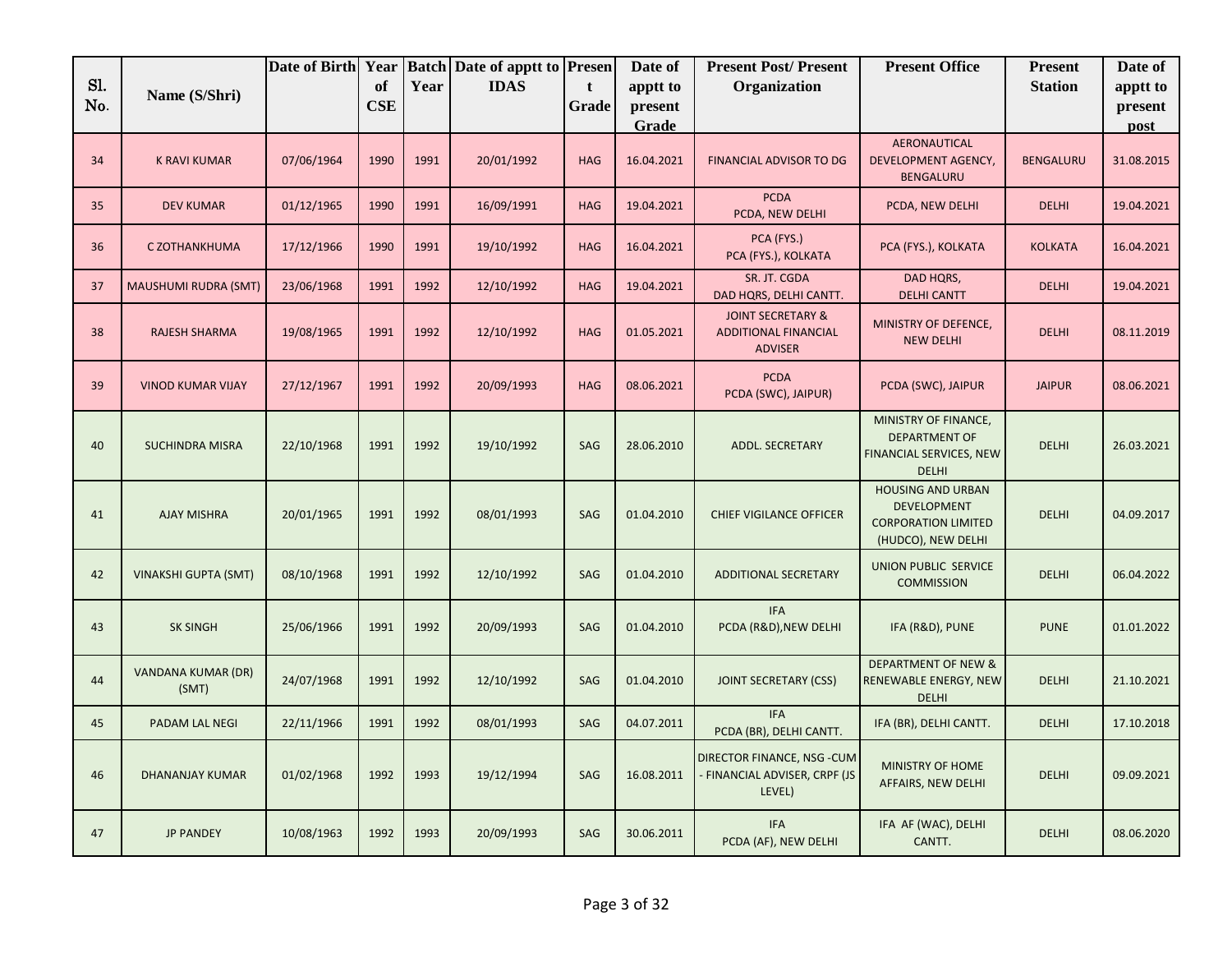| Sl. |                           | Date of Birth Year |                  |      | <b>Batch Date of apptt to Presen</b> |            | Date of                      | <b>Present Post/Present</b>                        | <b>Present Office</b>                                                                                                 | <b>Present</b>      | Date of                     |
|-----|---------------------------|--------------------|------------------|------|--------------------------------------|------------|------------------------------|----------------------------------------------------|-----------------------------------------------------------------------------------------------------------------------|---------------------|-----------------------------|
| No. | Name (S/Shri)             |                    | of<br><b>CSE</b> | Year | <b>IDAS</b>                          | t<br>Grade | apptt to<br>present<br>Grade | Organization                                       |                                                                                                                       | <b>Station</b>      | apptt to<br>present<br>post |
| 48  | <b>RAJIV SHARMA</b>       | 07/09/1964         | 1992             | 1993 | 20/09/1993                           | SAG        | 04.07.2011                   | <b>FINANCIAL ADVISER</b>                           | NATGRID, NEW DELHI                                                                                                    | <b>DELHI</b>        | 28.09.2018                  |
| 49  | RAJA REDDY YENUMULA       | 15/06/1963         | 1992             | 1993 | 20/09/1993                           | SAG        | 01.08.2011                   | <b>CDA</b><br>CDA, SECUNDERABAD                    | <b>ITSDC, SECUNDERABAD</b>                                                                                            | <b>SECUNDERABAD</b> | 04.12.2014                  |
| 50  | <b>SHAM DEV</b>           | 08/04/1965         | 1992             | 1993 | 20/09/1993                           | <b>SAG</b> | 01.07.2011                   | <b>CDA</b><br>PCDA (P), PRAYAGRAJ                  | PCDA (P), PRAYAGRAJ                                                                                                   | PRAYAGRAJ           | 08.02.2022                  |
| 51  | <b>MC CHAKRABORTTY</b>    | 01/05/1967         | 1992             | 1993 | 19/12/1994                           | SAG        | 01.07.2011                   | JUTE COMMISSIONER (JOINT<br>SECRETARY)             | O/O THE JUTE<br>COMMISSIONER, KOLKATA                                                                                 | <b>KOLKATA</b>      | 06.11.2018                  |
| 52  | RAKESH KUMAR SINGH        | 09/05/1966         | 1992             | 1993 | 20/09/1993                           | SAG        | 24.08.2011                   | <b>JOINT SECRETARY</b>                             | MINISTRY OF HOME<br>AFFAIRS, NEW DELHI                                                                                | <b>DELHI</b>        | 02.08.2019                  |
| 53  | <b>VIPIN KUMAR GUPTA</b>  | 06/07/1966         | 1992             | 1993 | 20/09/1993                           | SAG        | 30.06.2011                   | <b>CDA</b><br>PCDA (CC), LUCKNOW                   | CDA RTC, LUCKNOW                                                                                                      | <b>LUCKNOW</b>      | 05.11.2019                  |
| 54  | AR SULE                   | 13/02/1965         | 1992             | 1993 | 20/09/1993                           | SAG        | 28.11.2011                   | <b>JOINT SECRETARY</b>                             | DEPARTMENT OF ATOMIC<br><b>ENERGY, MUMBAI</b>                                                                         | <b>MUMBAI</b>       | 10.07.2017                  |
| 55  | <b>SK CHOUDHARY</b>       | 02/12/1967         | 1992             | 1993 | 19/12/1994                           | <b>SAG</b> | 31.05.2012                   | <b>IFA</b><br>PCDA (CC), LUCKNOW                   | IFA (CC), LUCKNOW                                                                                                     | <b>LUCKNOW</b>      | 03.03.2020                  |
| 56  | ROZY AGARWAL              | 03/03/1966         | 1993             | 1994 | 05/10/1994                           | SAG        | 31.05.2012                   | JT. CGDA<br>DAD HQRS, DELHI CANTT.                 | DAD HQRS,<br><b>DELHI CANTT</b>                                                                                       | <b>DELHI</b>        | 05.01.2022                  |
| 57  | <b>AK TIWARI</b>          | 01/05/1968         | 1993             | 1994 | 05/10/1994                           | SAG        | 09.07.2012                   | <b>CHIEF VIGILANCE OFFICER</b>                     | <b>HINDUSTAN PETROLEUM</b><br><b>CORPORATION LTD.,</b><br><b>MUMBAI</b>                                               | <b>MUMBAI</b>       | 15.10.2020                  |
| 58  | RAVINESH KUMAR            | 25/05/1967         | 1993             | 1994 | 04/09/1995                           | SAG        | 07.06.2012                   | <b>FINANCIAL ADVISOR</b><br>(JS LEVEL)             | <b>NATIONAL DISASTER</b><br><b>MANAGEMENT AUTHORITY</b><br>UNDER THE MINISTRY OF<br>HOME AFFAIRS, NEW<br><b>DELHI</b> | <b>DELHI</b>        | 10.10.2017                  |
| 59  | <b>SUMATI KUMAR (SMT)</b> | 28/01/1970         | 1993             | 1994 | 05/10/1994                           | SAG        | 31.05.2012                   | JT. CGDA (ON ATTACHMENT)<br>DAD HQRS, DELHI CANTT. | DAD HQRS,<br><b>DELHI CANTT</b>                                                                                       | <b>DELHI</b>        | 26.04.2022                  |
| 60  | PANKAJ KUMAR SINGH        | 01/01/1969         | 1993             | 1994 | 05/10/1994                           | SAG        | 08.06.2012                   | <b>JOINT SECRETARY</b>                             | MINISTRY OF HOUSING<br>AND URBAN AFFAIRS, NEW<br><b>DELHI</b>                                                         | <b>DELHI</b>        | 10.09.2021                  |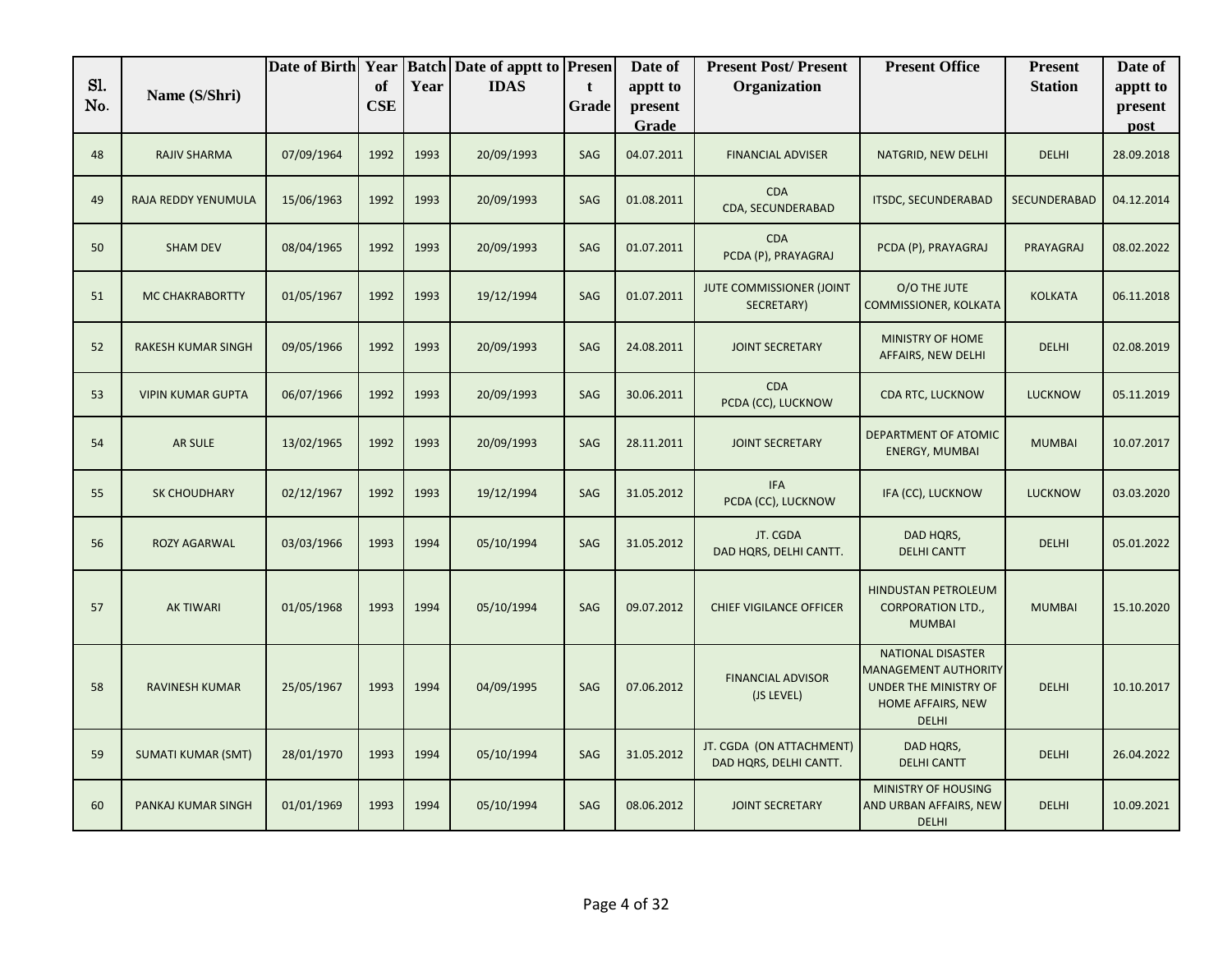|            |                                    | Date of Birth Year |                  |      | <b>Batch Date of apptt to Presen</b> |            | Date of             | <b>Present Post/Present</b>                       | <b>Present Office</b>                                                                                 | <b>Present</b>   | Date of                          |
|------------|------------------------------------|--------------------|------------------|------|--------------------------------------|------------|---------------------|---------------------------------------------------|-------------------------------------------------------------------------------------------------------|------------------|----------------------------------|
| Sl.<br>No. | Name (S/Shri)                      |                    | of<br><b>CSE</b> | Year | <b>IDAS</b>                          | t<br>Grade | apptt to<br>present | Organization                                      |                                                                                                       | <b>Station</b>   | apptt to<br>present              |
|            |                                    |                    |                  |      |                                      |            | Grade               |                                                   |                                                                                                       |                  | post                             |
| 61         | <b>BIR SINGH NEGI</b>              | 20/04/1968         | 1993             | 1994 | 03/01/1996                           | SAG        | 14.02.2014          | <b>CHIEF VIGILANCE OFFICER</b>                    | <b>MINERALS AND METALS</b><br><b>TRADING CORPORATION</b><br>(MMTC), NEW DELHI                         | <b>DELHI</b>     | 25.09.2017                       |
| 62         | <b>K VENKATA RAO</b>               | 01/12/1964         | 1993             | 1994 | 04/09/1995                           | SAG        | 11.02.2014          | <b>IFA</b><br>CDA, SECUNDERABAD                   | IFA, HYDERABAD                                                                                        | <b>HYDERABAD</b> | 03.01.2022                       |
| 63         | <b>RN BISWAS</b>                   | 11/01/1968         | 1993             | 1994 | 11/09/1995                           | SAG        | 09.05.2014          | <b>CDA</b><br>CDA, GUWAHATI                       | CDA, GUWAHATI                                                                                         | <b>GUWAHATI</b>  | 04.11.2019                       |
| 64         | AM KHALKHO                         | 28/05/1970         | 1993             | 1994 | 04/09/1995                           | SAG        | 11.02.2014          | <b>STUDENT OFFICER</b><br>DAD HQ, DELHI CANTT.    | <b>NATIONAL DEFENCE</b><br><b>COLLEGE, NEW DELHI</b>                                                  | <b>DELHI</b>     | 03.01.2022                       |
| 65         | <b>M SRINIVAS</b>                  | 15/07/1967         | 1994             | 1995 | 04/09/1995                           | SAG        | 11.02.2014          | <b>CHIEF VIGILANCE OFFICER</b>                    | <b>ELECTRONICS</b><br><b>CORPORATION OF INDIA</b><br>LTD. (ECIL), HYDERABAD                           | <b>HYDERABAD</b> | 20.05.2019                       |
| 66         | <b>DIPTI MOHIL CHAWLA</b><br>(SMT) | 25/11/1972         | 1994             | 1995 | 04/09/1995                           | SAG        | 11.02.2014          | <b>JOINT SECRETARY</b>                            | DEPARTMENT OF DEFENCE,<br>MINISTRY OF DEFENCE,<br><b>NEW DELHI</b>                                    | <b>DELHI</b>     | 07.05.2019                       |
| 67         | <b>HARSH VAIDYA</b>                | 21/01/1967         | 1994             | 1995 | 06/09/1995                           | SAG        | 11.02.2014          | <b>CDA (ON ATTACHMENT)</b><br>PCDA (AF), DEHRADUN | <b>JCDA (AF), NAGPUR</b>                                                                              | <b>NAGPUR</b>    | 09.05.2022                       |
| 68         | <b>SANDEEP SARKAR</b>              | 17/03/1972         | 1994             | 1995 | 04/09/1995                           | SAG        | 11.02.2014          | <b>JOINT SECRETARY</b>                            | <b>CABINET SECRETARIAT,</b><br><b>NEW DELHI</b>                                                       | DELHI            | 03.07.2017                       |
| 69         | PRAMOD KUMAR                       | 30/12/1972         | 1994             | 1995 | 04/09/1995                           | <b>SAG</b> | 17.02.2014          | <b>IFA</b><br>PCDA (P) PRAYAGRAJ                  | IFA (CAC) AF, PRAYAGRAJ                                                                               | PRAYAGRAJ        | 11.01.2022                       |
| 70         | AK PRADYOT (DR)                    | 08/09/1968         | 1994             | 1995 | 05/09/1996                           | SAG        | 13.10.2014          | JT CGDA (ON ATTACHMENT)<br>DAD HQRS, DELHI CANTT  | DAD HQRS,<br><b>DELHI CANTT</b>                                                                       | <b>DELHI</b>     | 25.04.2022                       |
| 71         | <b>KANWALDEEP SINGH</b>            | 22/09/1968         | 1995             | 1996 | 08/09/1997                           | SAG        | 07.11.2014          | <b>CDA</b><br>CDA IDS, NEW DELHI                  | CDA (IDS), NEW DELHI                                                                                  | <b>DELHI</b>     | 16.12.2021                       |
| 72         | <b>MIHIR KUMAR</b>                 | 01/04/1970         | 1995             | 1996 | 08/09/1997                           | SAG        | 23.09.2014          | <b>IFA</b><br>PCDA (SC), PUNE                     | IFA (SC), PUNE                                                                                        | <b>PUNE</b>      | 16.11.2020                       |
| 73         | <b>AMIT PRASAD</b>                 | 19/05/1969         | 1995             | 1996 | 05/09/1996                           | SAG        | 26.09.2014          | JT. CGDA<br>DAD HQRS, DELHI CANTT.                | DAD HQRS,<br><b>DELHI CANTT</b>                                                                       | <b>DELHI</b>     | 20.09.2021                       |
| 74         | RICHA MISRA (SMT)                  | 16/10/1972         | 1995             | 1996 | 08/09/1997                           | SAG        | 23.09.2014          | JOINT SECRETARY & FINANCIAL<br><b>ADVISER</b>     | DEPARTMENT OF WATER<br><b>RESOURCES, RIVER</b><br><b>DEVELOPMENT AND</b><br><b>GANGA REJUVENATION</b> | <b>DELHI</b>     | <b>JOINING</b><br><b>AWAITED</b> |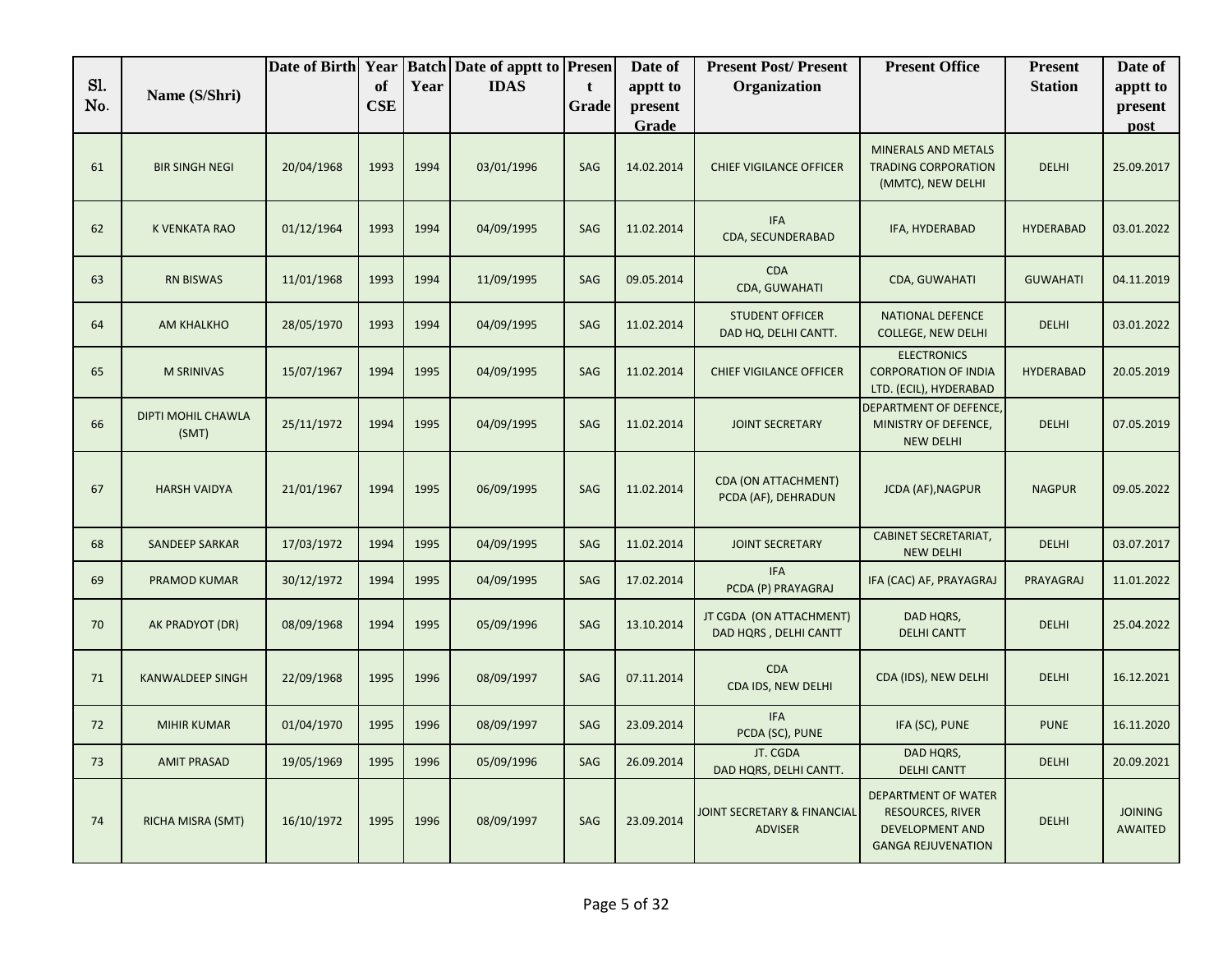|            |                                          | Date of Birth Year |                  |      | <b>Batch Date of apptt to Presen</b> |            | Date of             | <b>Present Post/Present</b>            | <b>Present Office</b>                                                         | <b>Present</b>   | Date of                          |
|------------|------------------------------------------|--------------------|------------------|------|--------------------------------------|------------|---------------------|----------------------------------------|-------------------------------------------------------------------------------|------------------|----------------------------------|
| Sl.<br>No. | Name (S/Shri)                            |                    | of<br><b>CSE</b> | Year | <b>IDAS</b>                          | t<br>Grade | apptt to<br>present | Organization                           |                                                                               | <b>Station</b>   | apptt to<br>present              |
|            |                                          |                    |                  |      |                                      |            | Grade               |                                        |                                                                               |                  | post                             |
| 75         | <b>REENA TANDON (SMT)</b>                | 12/12/1973         | 1995             | 1996 | 16/09/1996                           | SAG        | 25.09.2014          | <b>IFA</b><br>CDA (NAVY/CG), NEW DELHI | IFA (PROJECT VARSHA),<br><b>NEW DELHI</b>                                     | <b>DELHI</b>     | 22.01.2018                       |
| 76         | K BALAKRISHNA                            | 21/08/1964         | 1995             | 1996 | 05/09/1996                           | SAG        | 25.09.2014          | <b>IFA</b><br>PCDA (NAVY), MUMBAI      | IFA (NAVY) ENC, VIZAG                                                         | <b>VIZAG</b>     | 27.06.2019                       |
| 77         | <b>T RAMBABU</b>                         | 12/03/1967         | 1995             | 1996 | 08/09/1997                           | SAG        | 27.08.2015          | <b>IFA</b><br>PCDA (R&D), HYDERABAD    | IFA (R&D) MSS CLUSTER,<br><b>HYDERABAD</b>                                    | <b>HYDERABAD</b> | 27.06.2019                       |
| 78         | <b>RAJESH RANJAN</b>                     | 02/01/1972         | 1995             | 1996 | 08/09/1997                           | SAG        | 26.10.2015          | <b>FINANCE MANAGER (AIR)</b>           | ACQUISITION WING, MoD<br><b>NEW DELHI (Encadred)</b>                          | <b>DELHI</b>     | <b>JOINING</b><br><b>AWAITED</b> |
| 79         | <b>ROSHAN LAL NEGI</b>                   | 25/08/1965         | 1995             | 1996 | 25/08/1997                           | SAG        | 31.08.2015          | <b>IFA</b><br>PCDA (WC), CHANDIGARH    | IFA, ARTRAC, SHIMLA                                                           | <b>SHIMLA</b>    | 03.01.2022                       |
| 80         | <b>VEDVEER ARYA</b>                      | 04/09/1970         | 1996             | 1997 | 01/09/1997                           | SAG        | 01.09.2015          | <b>ADDITIONAL FA &amp; JS</b>          | MINISTRY OF DEFENCE<br>(FINANCE), NEW DELHI                                   | <b>DELHI</b>     | 23.08.2021                       |
| 81         | SIRISH CHOUDHARY<br><b>JARUBULA (DR)</b> | 04/08/1970         | 1996             | 1997 | 01/09/1997                           | SAG        | 26.08.2015          | <b>IFA</b><br>CDA (R&D), BENGALURU     | IFA (R&D) ECS CLUSTER,<br>BENGALURU                                           | BENGALURU        | 05.08.2019                       |
| 82         | <b>HIMANSHU SHANKAR</b>                  | 25/12/1968         | 1996             | 1997 | 16/09/1997                           | SAG        | 26.08.2015          | <b>IFA</b><br>PCDA (SWC), JAIPUR       | IFA (SWC), JAIPUR                                                             | <b>JAIPUR</b>    | 26.03.2019                       |
| 83         | <b>KS LATHER</b>                         | 17/03/1972         | 1996             | 1997 | 01/09/1997                           | SAG        | 02.11.2015          | JT. CGDA<br>DAD HQRS, DELHI CANTT.     | DAD HQRS,<br><b>DELHI CANTT</b>                                               | <b>DELHI</b>     | 03.09.2019                       |
| 84         | PUNEET AGARWAL                           | 15/01/1972         | 1996             | 1997 | 01/09/1997                           | SAG        | 11.09.2015          | JT. CGDA<br>DAD HQRS, DELHI CANTT.     | DAD HQRS,<br><b>DELHI CANTT</b>                                               | <b>DELHI</b>     | 21.06.2021                       |
| 85         | <b>GURPREET KAUR (DR)</b><br>(KUM)       | 24/05/1965         | 1990             | 1991 | 12/10/1992                           | SAG        | 28.11.2016          | <b>CDA</b><br>PCDA (P), PRAYAGARAJ     | DPTI, PRAYAGRAJ                                                               | PRAYAGRAJ        | 28.11.2016                       |
| 86         | SHIVALLI MALHOTRA<br>CHOUHAN (DR) (SMT)  | 17/09/1973         | 1996             | 1997 | 01/09/1997                           | SAG        | 18.11.2016          | <b>DIRECTOR</b>                        | MINISTRY OF FINANCE,<br><b>DEPARTMENT OF</b><br><b>EXPENDITURE, NEW DELHI</b> | <b>DELHI</b>     | 01.01.2015                       |
| 87         | SWARNASHREE RAO<br>RAJASHEKAR (SMT)      | 10/04/1972         | 1996             | 1997 | 23/02/1998                           | SAG        | 18.11.2016          | <b>IFA</b><br>CDA (R&D), BENGALURU     | IFA (R&D) AERO CLUSTER,<br>BENGALURU                                          | <b>BENGALURU</b> | 13.10.2021                       |
| 88         | NIRAJ KUMAR GAYAGI                       | 10/05/1972         | 1996             | 1997 | 25/08/1997                           | SAG        | 18.11.2016          | <b>JOINT SECRETARY</b>                 | DEPARTMENT OF JUSTICE,<br><b>NEW DELHI</b>                                    | <b>DELHI</b>     | 07.04.2020                       |
| 89         | S RAJ BETHAM                             | 06/06/1966         | 1996             | 1997 | 17/09/1997                           | SAG        | 23.11.2016          | <b>CDA</b><br>CDA, SECUNDERABAD        | CDA SECUNDERABAD MO                                                           | SECUNDERABAD     | 03.01.2022                       |
| 90         | <b>TK JAJORIA</b>                        | 10/11/1969         | 1996             | 1997 | 08/09/1997                           | SAG        | 21.11.2016          | <b>IFA</b><br>PCDA (NAVY), MUMBAI      | IFA (NAVY) WNC, MUMBAI                                                        | <b>MUMBAI</b>    | 01.12.2020                       |
| 91         | <b>DILIP KUMAR</b>                       | 11/08/1967         | 1996             | 1997 | 29/12/1997                           | SAG        | 30.12.2016          | <b>CDA</b><br>CDA, PATNA               | CDA, PATNA                                                                    | <b>PATNA</b>     | 09.06.2020                       |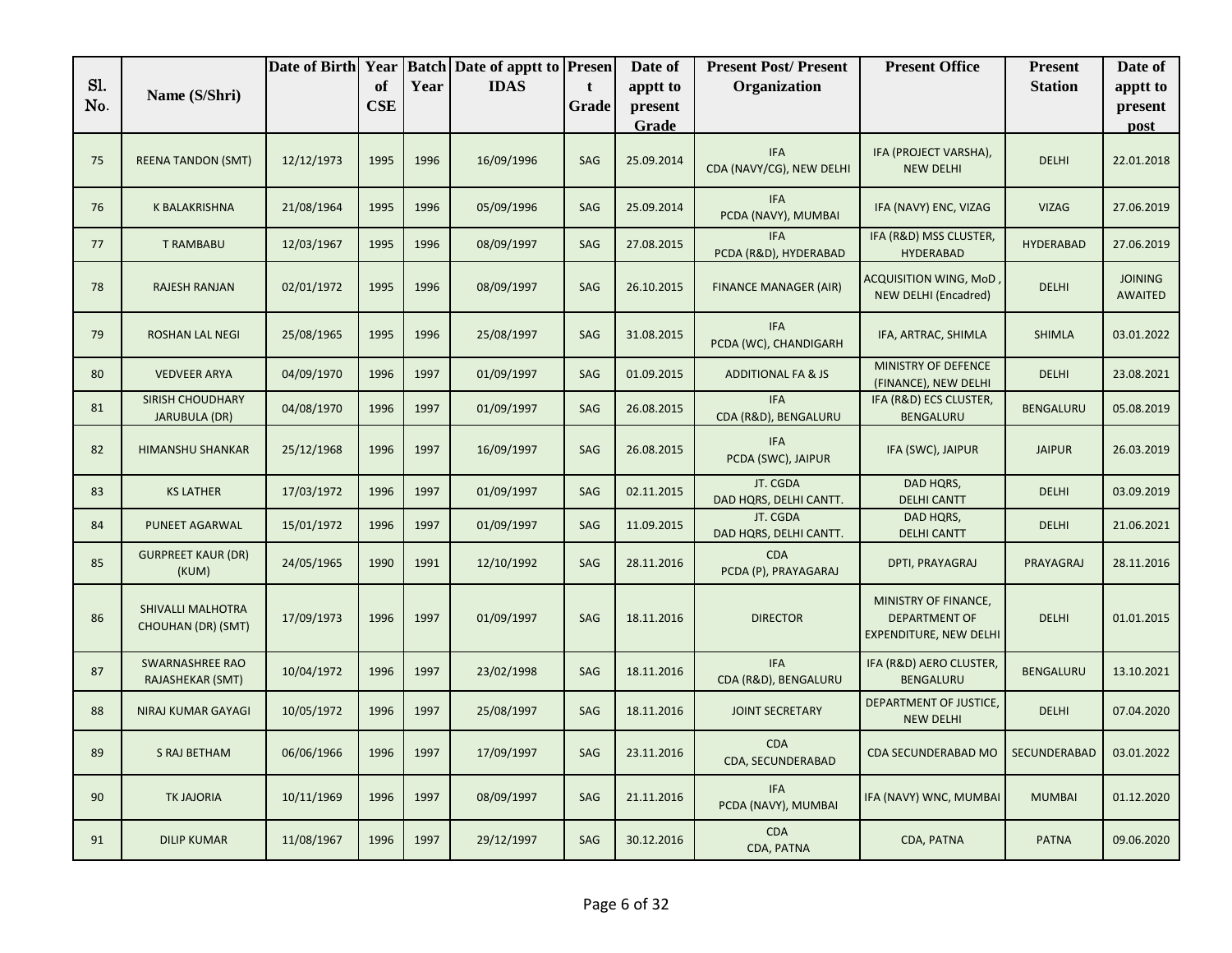|            |                                      | Date of Birth Year |                  |      | <b>Batch Date of apptt to Presen</b> |            | Date of             | <b>Present Post/Present</b>                      | <b>Present Office</b>                                                                                                | <b>Present</b>      | Date of                          |
|------------|--------------------------------------|--------------------|------------------|------|--------------------------------------|------------|---------------------|--------------------------------------------------|----------------------------------------------------------------------------------------------------------------------|---------------------|----------------------------------|
| S1.<br>No. | Name (S/Shri)                        |                    | of<br><b>CSE</b> | Year | <b>IDAS</b>                          | t<br>Grade | apptt to<br>present | Organization                                     |                                                                                                                      | <b>Station</b>      | apptt to<br>present              |
|            |                                      |                    |                  |      |                                      |            | Grade               |                                                  |                                                                                                                      |                     | post                             |
| 92         | PUSKAL UPADHYAY                      | 28/08/1971         | 1997             | 1998 | 07/09/1998                           | SAG        | 18.11.2016          | FINANCIAL ADVISOR (JS LEVEL)                     | NEW DELHI MUNICIPAL<br>COUNCIL, NEW DELHI                                                                            | <b>DELHI</b>        | 18.12.2019                       |
| 93         | <b>MANISH TRIPATHI</b>               | 06/07/1970         | 1997             | 1998 | 07/09/1998                           | SAG        | 18.11.2016          | <b>IFA</b><br>PCDA, NEW DELHI                    | IFA DELHI AREA, DELHI<br>CANTT.                                                                                      | <b>DELHI</b>        | 17.09.2021                       |
| 94         | <b>HARI HAR MISHRA</b>               | 21/01/1972         | 1997             | 1998 | 04/01/1999                           | SAG        | 18.11.2016          | <b>IFA</b><br>PCDA, BENGALURU                    | IFA HQ TC (AF),<br><b>BENGALURU</b>                                                                                  | BENGALURU           | 01.05.2019                       |
| 95         | <b>ANJALI ELLIS SHANKER</b><br>(SMT) | 01/07/1973         | 1997             | 1998 | 07/09/1998                           | SAG        | 18.11.2016          | <b>IFA</b><br><b>CDA CHENNAI</b>                 | IFA HQ SAC (AF),<br>TRIVANDRUM                                                                                       | <b>TRIVANDRUM</b>   | 25.10.2021                       |
| 96         | SANJAY VARMA                         | 07/12/1970         | 1997             | 1998 | 04/01/1999                           | SAG        | 18.11.2016          | JT CGDA, (ON ATTACHMENT)<br>DAD HQRS DELHI CANTT | DAD HQRS,<br><b>DELHI CANTT</b>                                                                                      | <b>DELHI</b>        | 18.02.2022                       |
| 97         | <b>SUDHIR RN</b>                     | 24/04/1970         | 1997             | 1998 | 05/01/1999                           | SAG        | 13.12.2016          | <b>CDA</b><br>CDA (R&D), BENGALURU               | CDA (R&D), BENGALURU                                                                                                 | <b>BENGALURU</b>    | 25.09.2019                       |
| 98         | <b>USP KUSHWAHA</b>                  | 10/07/1975         | 1997             | 1998 | 04/01/1999                           | SAG        | 29.11.2016          | <b>CDA</b><br>CDA (ARMY), MEERUT                 | CDA (RTC), MEERUT                                                                                                    | <b>MEERUT</b>       | 03.01.2022                       |
| 99         | RAJALAKSHMI DEVARAJ<br>(SMT)         | 23/08/1972         | 1997             | 1998 | 07/09/1998                           | SAG        | 11.04.2018          | <b>ADDITIONAL DGFT (JS LEVEL)</b>                | DIRECTORATE GENERAL OF<br>FOREIGN TRADE (DGFT),<br>ZONAL OFFICE, CHENNAI,<br><b>DEPARTMENT OF</b><br><b>COMMERCE</b> | <b>CHENNAI</b>      | <b>JOINING</b><br><b>AWAITED</b> |
| 100        | <b>SUDIP KUMAR BHADRA</b><br>(DR)    | 28/12/1966         | 1997             | 1998 | 07/09/1998                           | SAG        | 16.04.2018          | <b>IFA</b><br>CDA, GUWAHATI                      | IFA HQ EAC (AF), SHILLONG                                                                                            | <b>SHILLONG</b>     | 11.10.2021                       |
| 101        | <b>PARNEET SINGH</b>                 | 22/05/1975         | 1997             | 1998 | 04/01/1999                           | SAG        | 16.04.2018          | <b>IFA</b><br>PCDA (WC), CHANDIGARH              | IFA (WC), CHANDIMANDIR                                                                                               | <b>CHANDIMANDIR</b> | 20.12.2021                       |
| 102        | <b>M SHANKER</b>                     | 05/04/1970         | 1997             | 1998 | 04/01/1999                           | SAG        | 10.04.2018          | CDA (ON ATTACHMENT)<br>CDA, CHENNAI              | <b>CDA CHENNAI</b>                                                                                                   | <b>CHENNAI</b>      | <b>JOINING</b><br><b>AWAITED</b> |
| 103        | <b>ANANT PRAKASH</b>                 | 25/08/1966         | 1994             | 1995 | 06/09/1996                           | SAG        | 10.04.2018          | <b>CDA</b><br>CDA, JABALPUR                      | CDA, JABALPUR                                                                                                        | <b>JABALPUR</b>     | 13.03.2020                       |
| 104        | <b>VIVEK B UMAP</b>                  | 19/04/1972         | 1996             | 1997 | 01/09/1997                           | SAG        | 18.04.2018          | <b>DIRECTOR (FIN.)</b>                           | YANTRA INDIA LIMITED<br>(ANCILLARY), AMBAJHARI<br>(DPSU)                                                             | AMBAJHARI           | 01.10.2021                       |
| 105        | <b>KAVITA GARG (SMT)</b>             | 13/01/1974         | 1998             | 1999 | 20/09/1999                           | SAG        | 11.04.2018          | <b>JOINT SECRETARY</b>                           | MINISTRY OF AYUSH,<br><b>NEW DELHI</b>                                                                               | <b>DELHI</b>        | 14.09.2021                       |
| 106        | ANAND AGRAWAL                        | 07/11/1974         | 1998             | 1999 | 04/01/2000                           | SAG        | 13.04.2018          | <b>CDA</b><br>PCDA(O), PUNE                      | CDA (TRG) & NADFM, PUNE                                                                                              | <b>PUNE</b>         | 07.12.2020                       |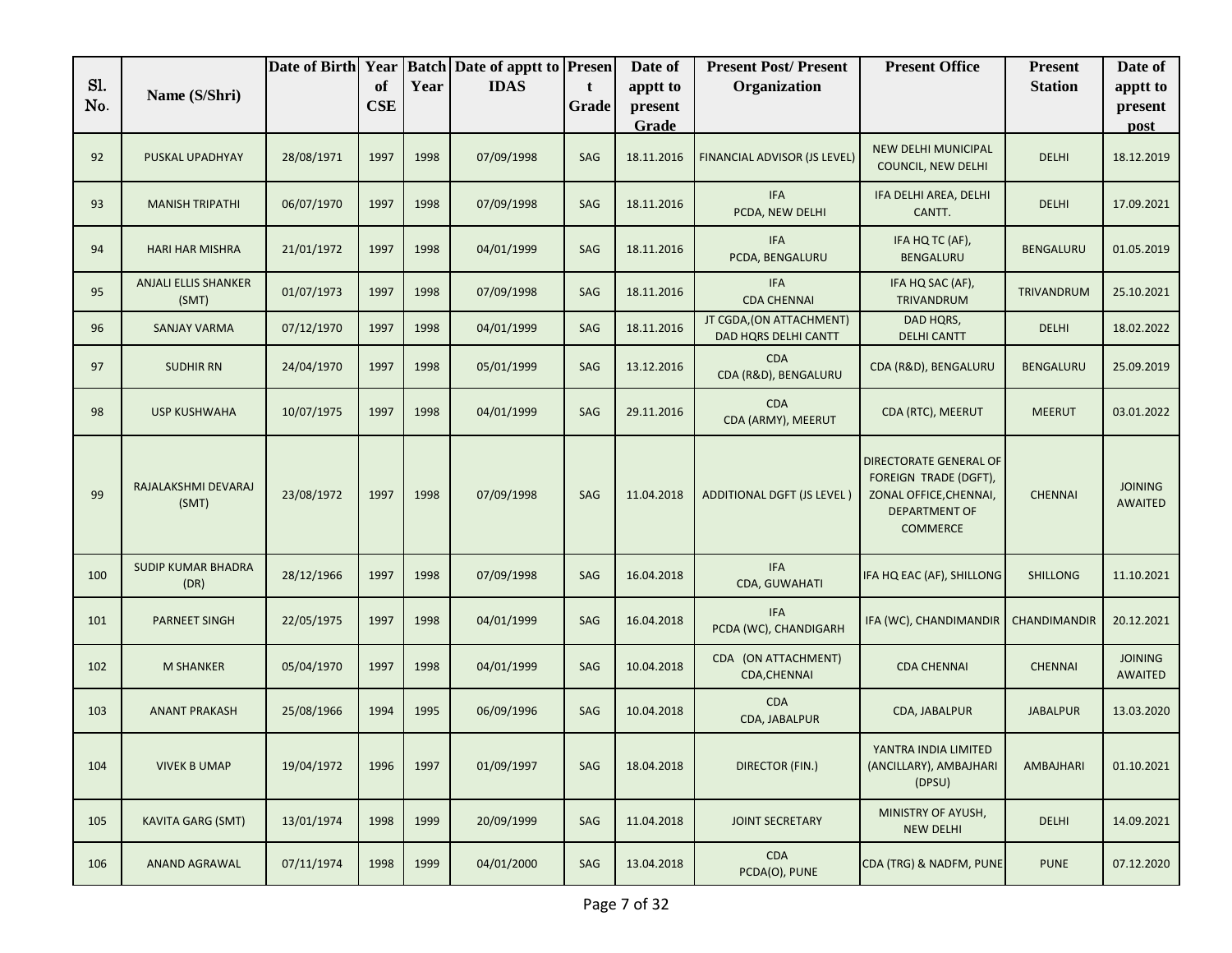|            |                             | Date of Birth | Year             |      | <b>Batch Date of apptt to Presen</b> |            | Date of             | <b>Present Post/Present</b>            | <b>Present Office</b>                                                            | <b>Present</b> | Date of                          |
|------------|-----------------------------|---------------|------------------|------|--------------------------------------|------------|---------------------|----------------------------------------|----------------------------------------------------------------------------------|----------------|----------------------------------|
| S1.<br>No. | Name (S/Shri)               |               | of<br><b>CSE</b> | Year | <b>IDAS</b>                          | t<br>Grade | apptt to<br>present | Organization                           |                                                                                  | <b>Station</b> | apptt to<br>present              |
|            |                             |               |                  |      |                                      |            | Grade               |                                        |                                                                                  |                | post                             |
| 107        | <b>RP SINGH</b>             | 10/08/1973    | 1998             | 1999 | 20/09/1999                           | SAG        | 10.04.2018          | JT. CGDA<br>DAD HQRS, DELHI CANTT.     | DAD HQRS,<br><b>DELHI CANTT</b>                                                  | <b>DELHI</b>   | 23.09.2021                       |
| 108        | MAULISHREE PANDE (SMT)      | 04/04/1974    | 1998             | 1999 | 14/01/2000                           | SAG        | 10.04.2018          | <b>CDA</b><br>CDA, CHENNAI             | CDA, CHENNAI                                                                     | <b>CHENNAI</b> | 08.06.2018                       |
| 109        | <b>MOLLY SENGUPTA (SMT)</b> | 20/02/1974    | 1998             | 1999 | 04/01/2000                           | SAG        | 10.04.2018          | CDA (ON ATTACHMENT)<br>CDA(CSD) MUMBAI | CDA (CSD), MUMBAI                                                                | <b>MUMBAI</b>  | 09.05.2022                       |
| 110        | NISHTHA UPADHYAY (SMT)      | 21/07/1974    | 1998             | 1999 | 04/01/2000                           | SAG        | 10.04.2018          | <b>FINANCE MANAGER (LS)</b>            | <b>ACQUISITION WING</b><br><b>MINISTRY OF DEFENCE</b><br>(FINANCE)<br>(Encadred) | <b>DELHI</b>   | 4/5/2022                         |
| 111        | <b>NIRANJAN KUMAR</b>       | 01/11/1972    | 1998             | 1999 | 04/01/2000                           | SAG        | 11.04.2018          | <b>DIRECTOR (FINANCE)</b>              | PUNATSANGCHHU-II, HEP<br>(ON NON CSS<br>DEPUTATION)                              | <b>BHUTAN</b>  | <b>JOINING</b><br><b>AWAITED</b> |
| 112        | <b>BASANT SWARUP</b>        | 10/12/1968    | 1998             | 1999 | 20/09/1999                           | SAG        | 10.04.2018          | <b>IFA</b><br>CDA (NAVY/CG), NEW DELHI | IFA (PROJECT SEABIRD),<br><b>NEW DELHI</b>                                       | <b>DELHI</b>   | 20.08.2019                       |
| 113        | <b>VINOD KUMAR</b>          | 08/10/1967    | 1998             | 1999 | 04/01/2000                           | SAG        | 10.04.2018          | <b>IFA</b><br>PCDA (AF), NEW DELHI     | IFA (CAPITAL-AIR FORCE),<br><b>NEW DELHI</b>                                     | <b>DELHI</b>   | 16.09.2021                       |
| 114        | SIMERJIT KAUR (SMT)         | 25/08/1971    | 1998             | 1999 | 04/01/2000                           | SAG        | 10.04.2018          | <b>IFA</b><br>PCDA, NEW DELHI          | IFA (CAPITAL-ARMY), NEW<br><b>DELHI</b>                                          | <b>DELHI</b>   | 03.12.2020                       |
| 115        | <b>DK RAI</b>               | 03/04/1975    | 1999             | 2000 | 04/09/2000                           | SAG        | 10.04.2018          | <b>FINANCE MANAGER (MS)</b>            | ACQUISITION WING MoD,<br>NEW DELHI (ENCADRED)                                    | <b>DELHI</b>   | 06.12.2021                       |
| 116        | <b>ARVIND KHARE</b>         | 28/07/1975    | 1999             | 2000 | 04/09/2000                           | SAG        | 10.04.2018          | <b>IFA</b><br>PCDA (R&D), NEW DELHI    | IFA HQ (R&D), NEW DELHI                                                          | <b>DELHI</b>   | 16.12.2020                       |
| 117        | ANDE POSHETTY               | 02/08/1970    | 1999             | 2000 | 04/09/2000                           | SAG        | 09.07.2018          | <b>CDA</b><br>CDA, SECUNDERABAD        | CDA (IT&SDC),<br>SECUNDERABAD                                                    | SECUNDERABAD   | 15/12/2021                       |
| 118        | <b>GHAYAS UDDIN AHMED</b>   | 18/10/1966    | 1999             | 2000 | 26/12/2000                           | SAG        | 08.05.2018          | FINANCIAL ADVISER (JS<br>LEVEL)        | <b>NATIONAL HEALTH</b><br>AUTHORITY, DEPARTMENT<br>OF HEALTH & FAMILY<br>WELFARE | <b>DELHI</b>   | 14.03.2022                       |
| 119        | PANKAJ HAZARIKA             | 28/02/1975    | 1999             | 2000 | 04/09/2000                           | SAG        | 10.04.2018          | <b>CDA</b><br>PCA (FYS), KOLKATA       | CDA (RTC), KOLKATA                                                               | <b>KOLKATA</b> | 16.12.2021                       |
| 120        | <b>KRISHNA KANT SINGH</b>   | 21/11/1973    | 1999             | 2000 | 05/01/2001                           | SAG        | 10.04.2018          | <b>JOINT SECRETARY</b>                 | <b>CABINET SECRETARIAT,</b><br><b>NEW DELHI</b>                                  | <b>DELHI</b>   | 25.03.2022                       |
| 121        | <b>AVRA GHOSH</b>           | 30/12/1974    | 2000             | 2001 | 02/09/2001                           | SAG        | 04.03.2019          | <b>IFA</b><br>CDA, PATNA               | IFA (EC), KOLKATA                                                                | <b>KOLKATA</b> | 07.08.2020                       |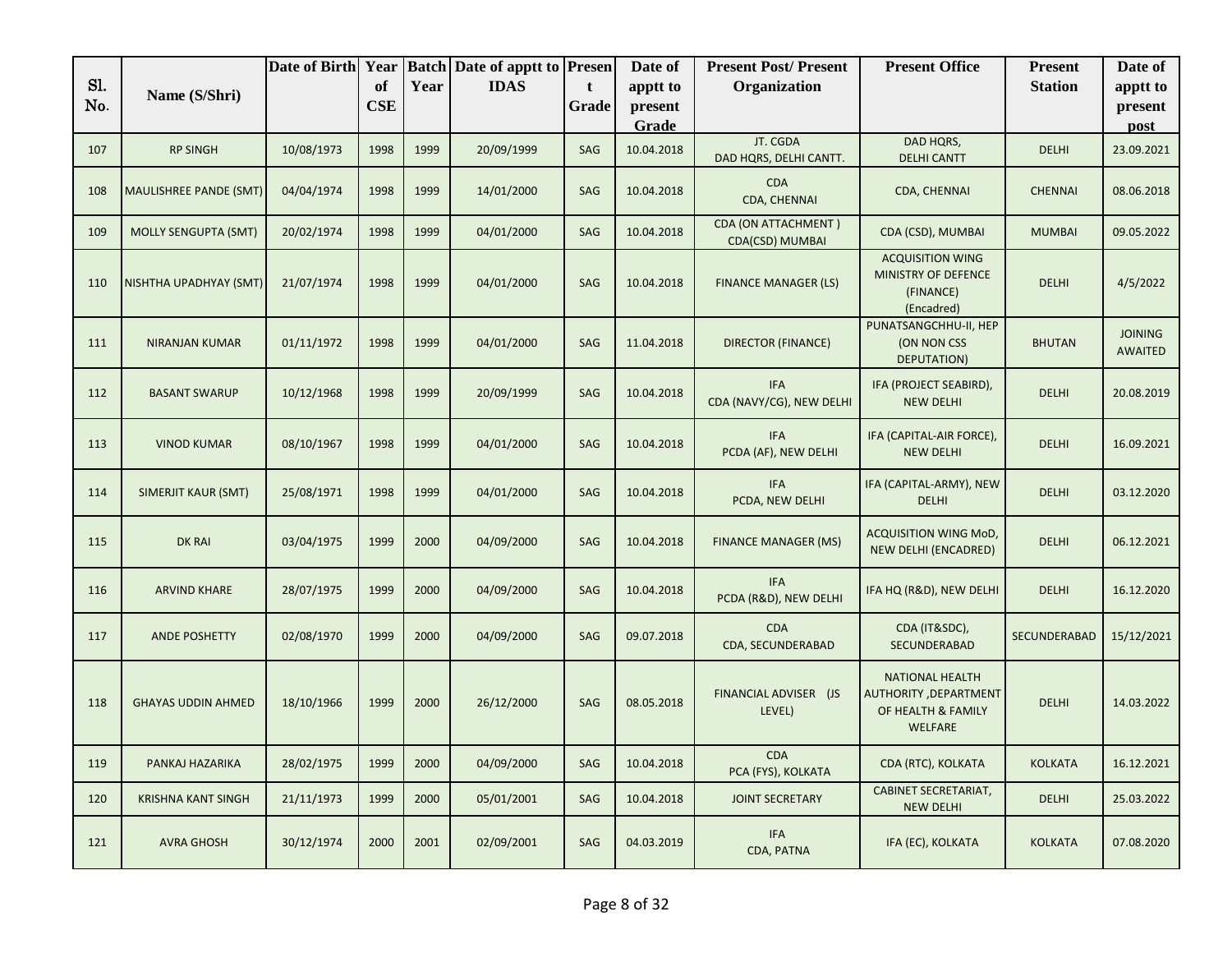|            |                                                  | Date of Birth | Year             |      | <b>Batch Date of apptt to Presen</b> |            | Date of             | <b>Present Post/Present</b>            | <b>Present Office</b>                           | <b>Present</b>     | Date of                          |
|------------|--------------------------------------------------|---------------|------------------|------|--------------------------------------|------------|---------------------|----------------------------------------|-------------------------------------------------|--------------------|----------------------------------|
| Sl.<br>No. | Name (S/Shri)                                    |               | of<br><b>CSE</b> | Year | <b>IDAS</b>                          | t<br>Grade | apptt to<br>present | Organization                           |                                                 | <b>Station</b>     | apptt to<br>present              |
|            |                                                  |               |                  |      |                                      |            | Grade               |                                        |                                                 |                    | post                             |
| 122        | <b>MAYANK BISHT</b>                              | 09/01/1978    | 2000             | 2001 | 18/12/2001                           | SAG        | 08.04.2019          | <b>CDA</b><br>CDA (PD), MEERUT         | CDA (PD), MEERUT                                | <b>MEERUT</b>      | 21.12.2020                       |
| 123        | SARIKA AGGARWAL<br>SYNREM (SMT)                  | 10/07/1976    | 2000             | 2001 | 02/09/2001                           | SAG        | 01.03.2019          | <b>COMMISSIONER &amp; SECRETARY</b>    | <b>GOVERNMENT OF</b><br>MEGHALAYA               | <b>SHILLONG</b>    | 27.06.2019                       |
| 124        | MINI SRI BISHT (SMT)                             | 17/03/1975    | 2000             | 2001 | 18/12/2001                           | SAG        | 08.03.2019          | <b>CDA</b><br>CDA (FUNDS), MEERUT      | CDA (FUNDS), MEERUT                             | <b>MEERUT</b>      | 13.05.2021                       |
| 125        | ANIL KUMAR KISAN<br><b>KOKATE</b>                | 17/01/1970    | 2000             | 2001 | 18/12/2001                           | SAG        | 01.03.2019          | JT. GENERAL MANAGER<br>(FINANCE)       | <b>METRO RAIL</b><br><b>CORPORATION, NAGPUR</b> | <b>NAGPUR</b>      | 28.11.2015                       |
| 126        | JAYARAJ NAIK (DR)                                | 25/04/1973    | 2000             | 2001 | 02/09/2001                           | SAG        | 01.03.2019          | JT. CGDA<br>DAD HQRS, DELHI CANTT.     | DAD HQRS,<br><b>DELHI CANTT</b>                 | <b>DELHI</b>       | 29.11.2021                       |
| 127        | <b>MANSOOR HASAN KHAN</b>                        | 25/12/1974    | 2001             | 2002 | 02/09/2002                           | SAG        | 26.02.2020          | <b>IFA</b><br>CDA(NAVY/CG), NEW DELHI  | IFA (CAPITAL-NAVY), NEW<br><b>DELHI</b>         | <b>DELHI</b>       | 13.09.2021                       |
| 128        | V YOGITHA (SMT)                                  | 04/02/1978    | 2001             | 2002 | 02/09/2002                           | SAG        | 02.03.2020          | <b>CDA</b><br>CDA (R&D), BENGALURU     | CDA (RTC) BENGALURU                             | BENGALURU          | 02.03.2020                       |
| 129        | <b>AARTI DEWAN GUPTA</b><br>(SMT)                | 15/03/1976    | 2001             | 2002 | 02/09/2002                           | SAG        | 16.03.2020          | <b>IFA</b><br>PCDA, BENGALURU          | <b>IFA BENGALURU</b>                            | <b>BENGALURU</b>   | 03.01.2022                       |
| 130        | <b>ROOPWANT SONI</b>                             | 01/09/1969    | 2001             | 2002 | 02/09/2002                           | SAG        | 04.03.2020          | <b>IFA</b><br>PCDA (SC), PUNE          | IFA HQ SWAC (AF),<br><b>GANDHINAGAR</b>         | <b>GANDHINAGAR</b> | 18.01.2021                       |
| 131        | <b>NANDINI PRABHAKAR</b><br><b>ANVEKAR (SMT)</b> | 05/05/1972    | 2001             | 2002 | 16/12/2002                           | SAG        | 26.02.2020          | IFA (ON ATTACHMENT)<br>PCDA, BANGALORE | IFA HQ TC (AF)<br><b>BANGALORE</b>              | <b>BENGALURU</b>   | <b>JOINING</b><br><b>AWAITED</b> |
| 132        | PRAVEEN KUMAR RAI                                | 01/04/1973    | 2002             | 2003 | 22/12/2003                           | SAG        | 16.04.2021          | <b>DIRECTOR</b>                        | <b>MINISTRY OF HOME</b><br>AFFAIRS, NEW DELHI   | <b>DELHI</b>       | 16.08.2019                       |
| 133        | <b>SATYA PRATAP SINGH</b>                        | 12/06/1976    | 2002             | 2003 | 22/12/2003                           | SAG        | 11.05.2021          | <b>IFA</b><br>PCDA, NEW DELHI          | IFA, DGAFMS, NEW DELHI                          | <b>DELHI</b>       | 11.05.2021                       |
| 134        | RAKESH KUMAR PANDEY                              | 17/10/1976    | 2002             | 2003 | 22/12/2003                           | SAG        | 16.04.2021          | <b>DIRECTOR</b>                        | MINISTRY OF HOME<br>AFFAIRS, NEW DELHI          | <b>DELHI</b>       | 14.05.2018                       |
| 135        | NEERAJ AGARWAL                                   | 05/10/1977    | 2002             | 2003 | 22/12/2003                           | SAG        | 19.04.2021          | <b>IFA</b><br>PCDA, NEW DELHI          | IFA (MAP), NEW DELHI                            | DELHI              | 19.04.2021                       |
| 136        | <b>BHARTENDU KUMAR</b><br>SINGH (DR)             | 11/06/1974    | 2002             | 2003 | 01/09/2003                           | SAG        | 16.04.2021          | JT CGDA,<br>DAD HQRS, DELHI CANTT      | DAD HQRS,<br><b>DELHI CANTT</b>                 | <b>DELHI</b>       | 17.03.2022                       |
| 137        | <b>KHUMKAR MAHESH</b><br>SURESH (DR)             | 02/05/1975    | 2002             | 2003 | 22/12/2003                           | SAG        | 19.04.2021          | <b>IFA</b><br>PCDA (AF), DEHRADUN      | IFA HQ MC AIR FORCE,<br><b>NAGPUR</b>           | <b>NAGPUR</b>      | 03.01.2022                       |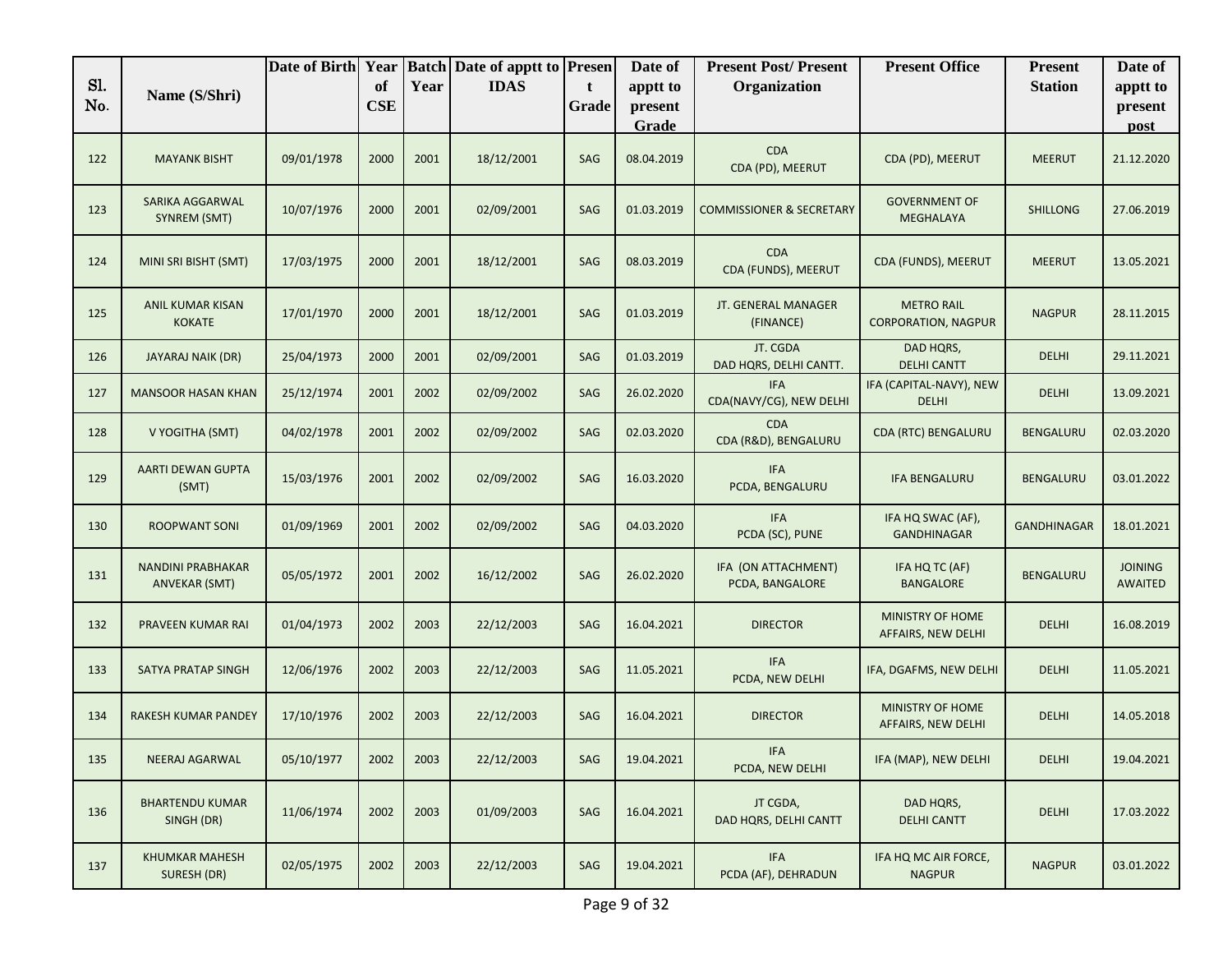| Sl.<br>No. | Name (S/Shri)              | Date of Birth | Year<br>of<br><b>CSE</b> | Year | <b>Batch Date of apptt to Presen</b><br><b>IDAS</b> | t<br>Grade | Date of<br>apptt to<br>present<br>Grade | <b>Present Post/Present</b><br>Organization                       | <b>Present Office</b>                                                                 | <b>Present</b><br><b>Station</b> | Date of<br>apptt to<br>present<br>post |
|------------|----------------------------|---------------|--------------------------|------|-----------------------------------------------------|------------|-----------------------------------------|-------------------------------------------------------------------|---------------------------------------------------------------------------------------|----------------------------------|----------------------------------------|
| 138        | <b>RAJESH CHANDRA</b>      | 11/07/1975    | 2002                     | 2003 | 01/09/2003                                          | SAG        | 16.04.2021                              | JT. CGDA<br>DAD HQRS, DELHI CANTT.                                | DAD HQRS,<br><b>DELHI CANTT</b>                                                       | <b>DELHI</b>                     | 21.12.2021                             |
| 139        | <b>JAYASEELAN T</b>        | 05/07/1972    | 2002                     | 2003 | 09/09/2003                                          | SAG        | 16.04.2021                              | <b>JT CGDA</b><br>DAD HQRS, DELHI CANTT                           | DAD HQRS,<br><b>DELHI CANTT</b>                                                       | <b>DELHI</b>                     | 28.03.2022                             |
| 140        | RAJA BHATTACHARJEE         | 07/11/1972    | 2001                     | 2002 | 02/09/2002                                          | JAG(SG)    | 01.01.2015                              | <b>ADDITIONAL CA (FYS.)</b><br>PCA (FYS.), KOLKATA                | PCA (FYS.), KOLKATA                                                                   | <b>KOLKATA</b>                   | 18.05.2020                             |
| 141        | <b>NABARUN DHAR</b>        | 10/03/1974    | 2003                     | 2004 | 01/08/2005                                          | JAG(SG)    | 01.01.2017                              | <b>INTERNAL FINANCIAL ADVISOR</b><br>(DIRECTOR LEVEL)             | <b>CENTRAL BUREAU OF</b><br><b>INVESTIGATION, NEW</b><br><b>DELHI</b>                 | <b>DELHI</b>                     | 20.05.2019                             |
| 142        | SANGEET                    | 26/11/1976    | 2003                     | 2004 | 01/08/2005                                          | JAG(SG)    | 01.01.2017                              | <b>DIRECTOR</b>                                                   | MINISTRY OF FOOD &<br>PUBLIC DISTRIBUTION,<br><b>NEW DELHI</b>                        | <b>DELHI</b>                     | 18.09.2020                             |
| 143        | <b>BALRAM KUMAR</b>        | 06/03/1977    | 2003                     | 2004 | 16/11/2005                                          | JAG(SG)    | 01.01.2017                              | PRIVATE SECRETARY TO<br>MINISTER FOR WOMEN &<br>CHILD DEVELOPMENT | <b>MINISTRY OF WOMEN &amp;</b><br>CHILD DEVELOPMENT,<br><b>NEW DELHI</b>              | <b>DELHI</b>                     | 23.08.2021                             |
| 144        | <b>MS SARAVANAN</b>        | 14/12/1974    | 2003                     | 2004 | 01/08/2005                                          | JAG(SG)    | 01.01.2017                              | <b>REGIONAL DIRECTOR</b>                                          | <b>STAFF SELECTION</b><br><b>COMMISSION (NORTHERN</b><br>REGION), DELHI               | <b>DELHI</b>                     | 01.07.2021                             |
| 145        | <b>DHANANJAY SINGH</b>     | 01/07/1976    | 2004                     | 2005 | 29/08/2006                                          | JAG(SG)    | 01.01.2018                              | ADDITIONAL CDA<br>PCDA(SC), PUNE                                  | PAO (ORs), ARTILLERY,<br><b>NASHIK</b>                                                | <b>NASHIK</b>                    | 01.01.2018                             |
| 146        | <b>MOINA BENAZIR (SMT)</b> | 14/11/1977    | 2004                     | 2005 | 29/08/2006                                          | JAG(SG)    | 01.01.2018                              | <b>DIRECTOR</b>                                                   | MINISTRY OF MINORITIES<br>AFFAIR, DELHI                                               | <b>DELHI</b>                     | 08.07.2019                             |
| 147        | <b>AMIT GUPTA (DR)</b>     | 09/11/1975    | 2004                     | 2005 | 29/08/2006                                          | JAG(SG)    | 01.01.2018                              | DIRECTOR (FINANCE)                                                | <b>HARYANA POWER</b><br><b>GENERATION</b><br><b>CORPORATION LIMITED,</b><br>PANCHKULA | <b>PANCHKULA</b>                 | 17.02.2021                             |
| 148        | <b>AMBARISH BARMAN</b>     | 03/02/1979    | 2004                     | 2005 | 29/11/2006                                          | JAG(SG)    | 01.01.2018                              | <b>DIRECTOR</b>                                                   | MINISTRY OF DEFENCE,<br><b>NEW DELHI</b>                                              | <b>DELHI</b>                     | 09.07.2019                             |
| 149        | S MURALI KRISHNAN          | 26/03/1978    | 2004                     | 2005 | 29/11/2006                                          | JAG(SG)    | 01.01.2018                              | CHIEF VIGILANCE OFFICER                                           | CHENNAI PORT TRUST,<br><b>CHENNAI</b>                                                 | <b>CHENNAI</b>                   | 16.04.2021                             |
| 150        | <b>SANDEEP THAKUR</b>      | 10/02/1976    | 2004                     | 2005 | 23/02/2007                                          | JAG(SG)    | 01.01.2018                              | ADDITIONAL CDA<br>CDA (ARMY), MEERUT                              | CDA (ARMY), MEERUT                                                                    | <b>MEERUT</b>                    | 23.11.2021                             |
| 151        | SANJAY KUMAR               | 20/08/1973    | 2004                     | 2005 | 02/01/2006                                          | JAG(SG)    | 01.01.2018                              | ADDITIONAL CDA<br>PCDA (CC), LUCKNOW                              | CDA (RTC) LUCKNOW                                                                     | <b>LUCKNOW</b>                   | 05.09.2019                             |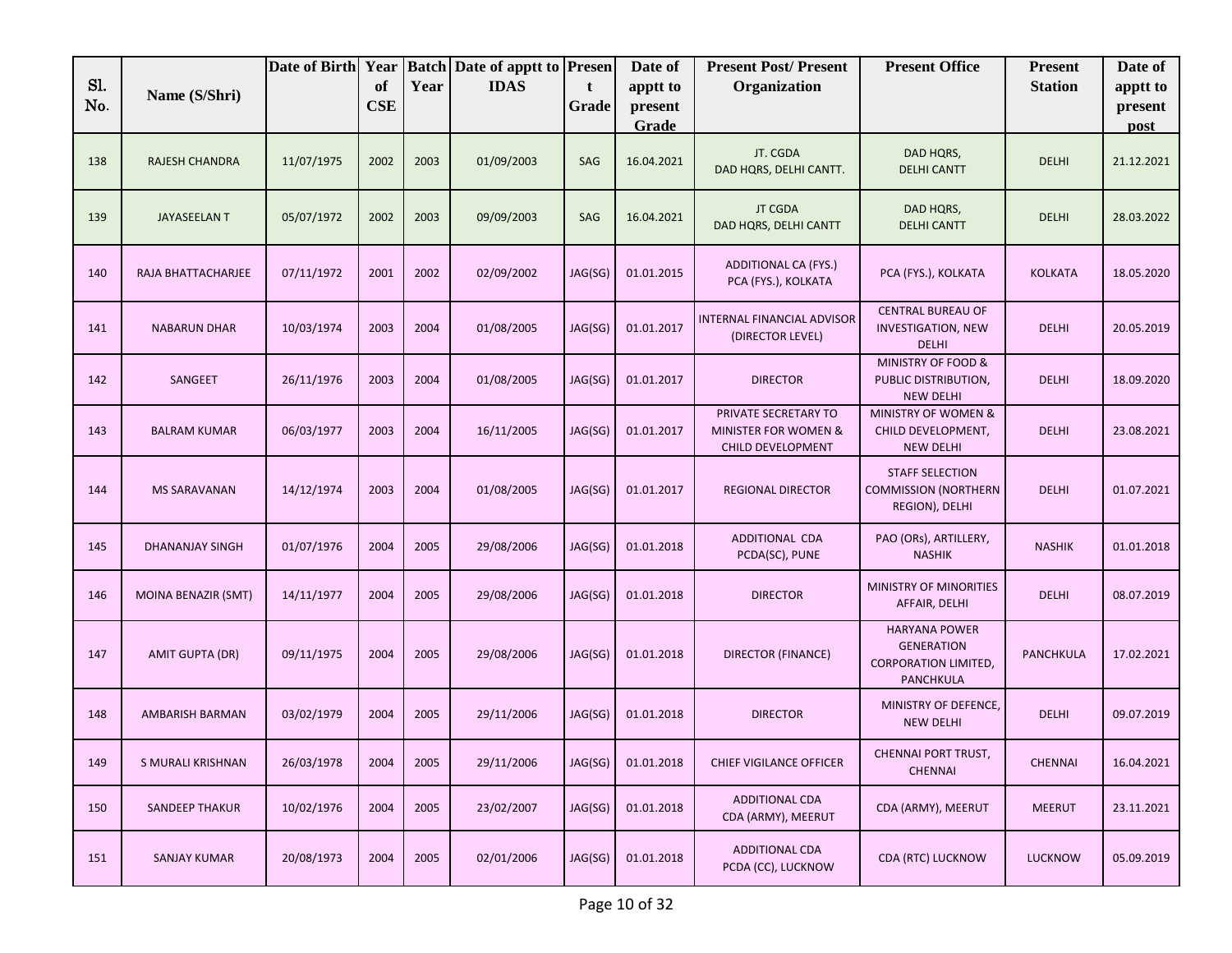|            |                                  | Date of Birth Year |                  |      | <b>Batch Date of apptt to Presen</b> |            | Date of             | <b>Present Post/Present</b>                | <b>Present Office</b>                                                                                          | <b>Present</b> | Date of             |
|------------|----------------------------------|--------------------|------------------|------|--------------------------------------|------------|---------------------|--------------------------------------------|----------------------------------------------------------------------------------------------------------------|----------------|---------------------|
| Sl.<br>No. | Name (S/Shri)                    |                    | of<br><b>CSE</b> | Year | <b>IDAS</b>                          | t<br>Grade | apptt to<br>present | Organization                               |                                                                                                                | <b>Station</b> | apptt to<br>present |
|            |                                  |                    |                  |      |                                      |            | Grade               |                                            |                                                                                                                |                | post                |
| 152        | <b>T KABILAN</b>                 | 14/02/1980         | 2004             | 2005 | 26/12/2005                           | JAG(SG)    | 01.01.2018          | <b>DIRECTOR</b>                            | NITI AAYOG, DELHI                                                                                              | <b>DELHI</b>   | 01.08.2019          |
| 153        | <b>SUSHIL KUMAR SINGH</b>        | 24/09/1977         | 2005             | 2006 | 22/12/2006                           | JAG(SG)    | 01.01.2019          | <b>DIRECTOR</b>                            | MINISTRY OF FINANCE,<br>DEPARTMENT OF<br>FINANCIAL SERVICES,<br>DELHI (CSS DEPUTATION)                         | <b>DELHI</b>   | 04.12.2020          |
| 154        | <b>RUCHIR MITTAL</b>             | 31/12/1981         | 2005             | 2006 | 15/12/2006                           | JAG(SG)    | 01.01.2019          | <b>DIRECTOR</b>                            | DEPARTMENT OF PENSION<br>& PENSIONERS' WELFARE<br><b>NEW DELHI</b>                                             | <b>DELHI</b>   | 19.06.2020          |
| 155        | PRIYANKA CHANDRA (SMT)           | 03/07/1981         | 2005             | 2006 | 29/08/2006                           | JAG(SG)    | 01.01.2019          | <b>DIRECTOR</b>                            | MINISTRY OF CULTURE,<br><b>NEW DELHI</b>                                                                       | <b>DELHI</b>   | 04.10.2021          |
| 156        | <b>BRAJESH KUMAR PANDEY</b>      | 01/01/1978         | 2005             | 2006 | 22/12/2006                           | JAG(SG)    | 01.01.2019          | JOINT SECRETARY (DIRECTOR<br>LEVEL)        | <b>CENTRAL INFORMATION</b><br>COMMISSION, NEW DELHI                                                            | <b>DELHI</b>   | 04.10.2021          |
| 157        | ARULANANDAN R                    | 19/04/1975         | 2005             | 2006 | 29/08/2006                           | JAG(SG)    | 01.01.2019          | <b>DIRECTOR</b>                            | DEPARTMENT OF<br>COMMERCE, NEW DELHI                                                                           | <b>DELHI</b>   | 23.03.2021          |
| 158        | MUSTAQ AHMAD                     | 22/03/1974         | 2005             | 2006 | 29/08/2006                           | JAG(SG)    | 01.01.2019          | <b>DIRECTOR</b>                            | MINISTRY OF MINES, NEW<br><b>DELHI</b>                                                                         | <b>DELHI</b>   | 14.08.2020          |
| 159        | <b>GK BARANWAL</b>               | 10/07/1977         | 2006             | 2007 | 26/05/2011                           | JAG(SG)    | 01.01.2020          | DEPUTY SECRETARY MINISTRY<br>OF DEFENCE    | MINISTRY OF DEFENCE (<br>ON CSS)                                                                               | <b>DELHI</b>   | 05.04.2022          |
| 160        | <b>SHYAM KUMAR</b>               | 20/08/1977         | 2006             | 2007 | 18/08/2007                           | JAG(SG)    | 01.01.2020          | SR.DY. CGDA<br>DAD HQRS, DELHI CANTT       | DAD HQRS,<br><b>DELHI CANTT</b>                                                                                | <b>DELHI</b>   | 28.03.2022          |
| 161        | SONALKAR ANUPAM<br><b>DEEPAK</b> | 21/03/1985         | 2007             | 2008 | 01/09/2008                           | JAG (SG)   | 01.01.2021          | JOINT COMMISSIONER (DS<br>LEVEL)           | <b>EKLAVYA MODEL</b><br>RESIDENTIAL SCHOOL<br>SOCIETY UNDER MINISTRY<br>OF TRIBAL AFFAIRS, NEW<br><b>DELHI</b> | <b>DELHI</b>   | 17.06.2020          |
| 162        | <b>PUSHKRAJ BHARTI</b>           | 15/04/1980         | 2007             | 2008 | 01/01/2009                           | JAG (SG)   | 01.01.2021          | ADDL.CDA<br>PCDA (CC) LUCKNOW              | PAO (ORS)AMC, LUCKNOW                                                                                          | <b>LUCKNOW</b> | 10.03.2022          |
| 163        | ARVIND KUMAR WANI                | 15/09/1979         | 2007             | 2008 | 01/09/2008                           | JAG (SG)   | 01.01.2021          | <b>JOINT SECRETARY</b><br>(DIRECTOR LEVEL) | UNION PUBLIC SERVICE<br>COMMISSION, NEW DELHI                                                                  | <b>DELHI</b>   | 01.01.2022          |
| 164        | KAVITA SHARMA (Smt.)             | 02/03/1979         | 2008             | 2009 | 01/09/2009                           | JAG (SG)   | 01.01.2022          | ADDITIONAL CDA<br>PCDA (AF), DEHRADUN      | PCDA(AF), DEHRADUN                                                                                             | DEHRADUN       | 01.01.2022          |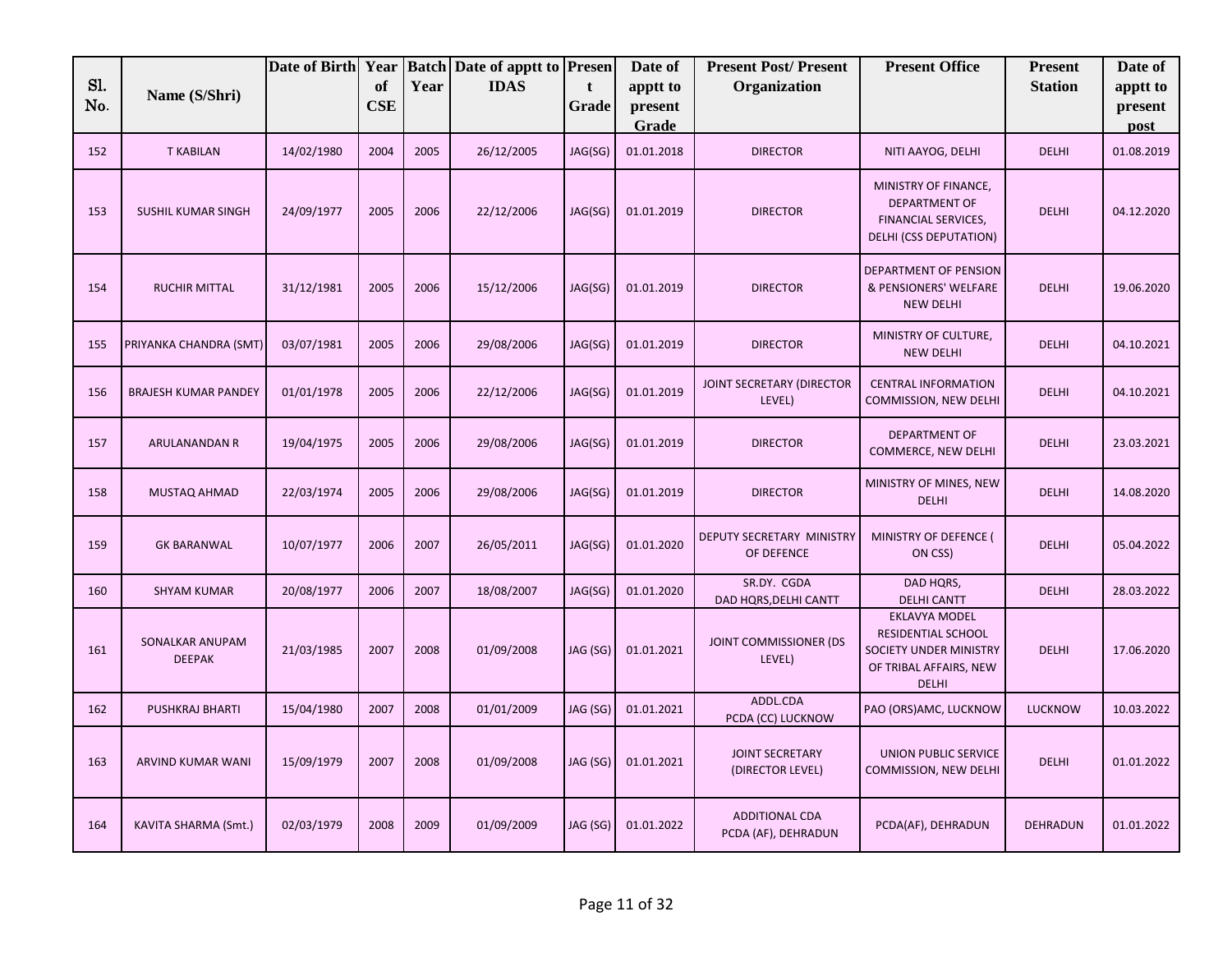|            |                                | Date of Birth | Year             |      | <b>Batch Date of apptt to Presen</b> |            | Date of          | <b>Present Post/Present</b>                     | <b>Present Office</b>                                                | <b>Present</b>  | Date of                          |
|------------|--------------------------------|---------------|------------------|------|--------------------------------------|------------|------------------|-------------------------------------------------|----------------------------------------------------------------------|-----------------|----------------------------------|
| Sl.<br>No. | Name (S/Shri)                  |               | of<br><b>CSE</b> | Year | <b>IDAS</b>                          | t          | apptt to         | Organization                                    |                                                                      | <b>Station</b>  | apptt to                         |
|            |                                |               |                  |      |                                      | Grade      | present<br>Grade |                                                 |                                                                      |                 | present<br>post                  |
| 165        | PRITAM DUTTA                   | 05/09/1978    | 2008             | 2009 | 01/09/2009                           | JAG (SG)   | 01.01.2022       | <b>ADDITIONL CDA</b><br>CDA, PATNA              | AREA ACCOUNT OFFICE,<br><b>SILIGURI</b>                              | <b>SILIGURI</b> | 01.01.2022                       |
| 166        | <b>SUKHSOHIT</b>               | 30/12/1983    | 2008             | 2009 | 01.01.2022                           | JAG (SG)   | 01.01.2022       | <b>ADDITIONAL CDA</b><br>PCDA(BR), DELHI CANTT. | PAO (GREF), PUNE                                                     | <b>PUNE</b>     | 01.01.2022                       |
| 167        | MUGDHA KAUR JAGGI<br>(SMT)     | 24/01/1985    | 2008             | 2009 | 20/05/2011                           | JAG (SG)   | 01.01.2022       | <b>ADDITIONAL CDA</b><br>PCDA (SC) PUNE         | AREA ACCOUNT OFFICE<br>(SC), AHMEDABAD                               | AHMEDABAD       | 01.01.2022                       |
| 168        | ATUL PRAKASH MISHRA            | 15/09/1982    | 2008             | 2009 | 16/05/2011                           | JAG (SG)   | 03.01.2022       | FINANCIAL ADVISOR (DS LEVEL)                    | DELHI POLICE M/O HOME<br><b>AFFAIRS</b>                              | <b>DELHI</b>    | 11.03.2022                       |
| 169        | YASHASVI KUMAR                 | 07/04/1979    | 2008             | 2009 | 19/05/2011                           | JAG (SG)   | 01.01.2022       | SR. DY. CGDA<br>DAD HQRS, DELHI CANTT.          | DAD HQRS,<br><b>DELHI CANTT</b>                                      | <b>DELHI</b>    | 14.02.2022                       |
| 170        | MITAL SUDHIR HIREMATH<br>(SMT) | 27/12/1980    | 2008             | 2009 | 20/05/2011                           | JAG (SG)   | 01.01.2022       | <b>ADDITIONAL CDA</b><br>PCDA (SC), PUNE        | PCDA (SC), PUNE                                                      | <b>PUNE</b>     | 01.01.2022                       |
| 171        | RAJEEV RANJAN KUMAR            | 01/11/1981    | 2008             | 2009 | 14/12/2009                           | JAG (SG)   | 01.01.2022       | SR.DY. CGDA<br>DAD HQRS, DELHI CANTT.           | DAD HQRS,<br><b>DELHI CANTT</b>                                      | <b>DELHI</b>    | 01.01.2022                       |
| 172        | SANJAY H SANSARE               | 02/06/1963    | $\overline{0}$   | 2009 | 01/03/2011                           | <b>JAG</b> | 15.04.2020       | <b>JOINT IFA</b><br>PCDA (NAVY), MUMBAI         | IFA (NAVY) WNC, MUMBAI                                               | <b>MUMBAI</b>   | 14.10.2021                       |
| 173        | ROSHAN M THOMAS                | 19/04/1982    | 2008             | 2009 | 19/05/2011                           | JAG (SG)   | 01.01.2022       | ADDL CDA<br>PCDA (NAVY), MUMBAI                 | PCDA (NAVY), MUMBAI                                                  | <b>MUMBAI</b>   | 01.01.2022                       |
| 174        | A MANDAL                       | 26/02/1964    | $\mathbf{0}$     | 2009 | 02/11/2011                           | <b>JAG</b> | 29.04.2020       | <b>JOINT CDA</b><br>PCDA (BR), DELHI CANTT.     | CDA (BR), GUWAHATI                                                   | <b>GUWAHATI</b> | 16.08.2021                       |
| 175        | RICHA GUPTA (SMT)              | 03/10/1979    | 2009             | 2010 | 30/08/2010                           | <b>JAG</b> | 15.04.2020       | DY. SECRETARY                                   | <b>MINISTRY OF TEXTILES</b>                                          | <b>DELHI</b>    | <b>JOINING</b><br><b>AWAITED</b> |
| 176        | <b>JUHI VERMA (SMT)</b>        | 07/10/1986    | 2009             | 2010 | 21/12/2010                           | <b>JAG</b> | 15.04.2020       | <b>DEPUTY SECRETARY</b>                         | <b>MINISTRY OF HOME</b><br>AFFAIRS, NEW DELHI                        | <b>DELHI</b>    | 28.09.2020                       |
| 177        | PANKAJ UPADHYAY                | 01/05/1982    | 2009             | 2010 | 26/12/2011                           | <b>JAG</b> | 20.04.2020       | <b>JOINT CDA</b><br>PCDA (CC), LUCKNOW          | PCDA (CC,) LUCKNOW                                                   | <b>LUCKNOW</b>  | 20.04.2020                       |
| 178        | <b>DEEPAK KUMAR</b>            | 08/12/1981    | 2009             | 2010 | 26/12/2011                           | <b>JAG</b> | 24.04.2020       | <b>DEPUTY SECRETARY</b>                         | <b>MINISTRY OF HOME</b><br>AFFAIRS, NEW DELHI                        | <b>DELHI</b>    | 25.08.2021                       |
| 179        | <b>APARNA SHUKLA (SMT)</b>     | 13/11/1979    | 2009             | 2010 | 14/12/2011                           | <b>JAG</b> | 15.04.2020       | <b>UNDER SECRETARY</b>                          | NATIONAL SECURITY<br><b>COUNCIL SECRETARIAT,</b><br><b>NEW DELHI</b> | <b>DELHI</b>    | 01.02.2017                       |
| 180        | PRADEEP KUMAR JENA             | 10/07/1981    | 2009             | 2010 | 26/12/2011                           | <b>JAG</b> | 15.04.2020       | <b>JOINT CDA</b><br>PCDA (AF), DEHRADUN         | <b>JCDA (AF), NAGPUR</b>                                             | <b>NAGPUR</b>   | 22.06.2021                       |
| 181        | <b>DALE MAHESH BHAGWAT</b>     | 25/04/1981    | 2009             | 2010 | 26/12/2011                           | JAG        | 16.04.2020       | <b>DEPUTY SECRETARY</b>                         | MINISTRY OF AYUSH, NEW<br><b>DELHI</b>                               | <b>DELHI</b>    | <b>JOINING</b><br><b>AWAITED</b> |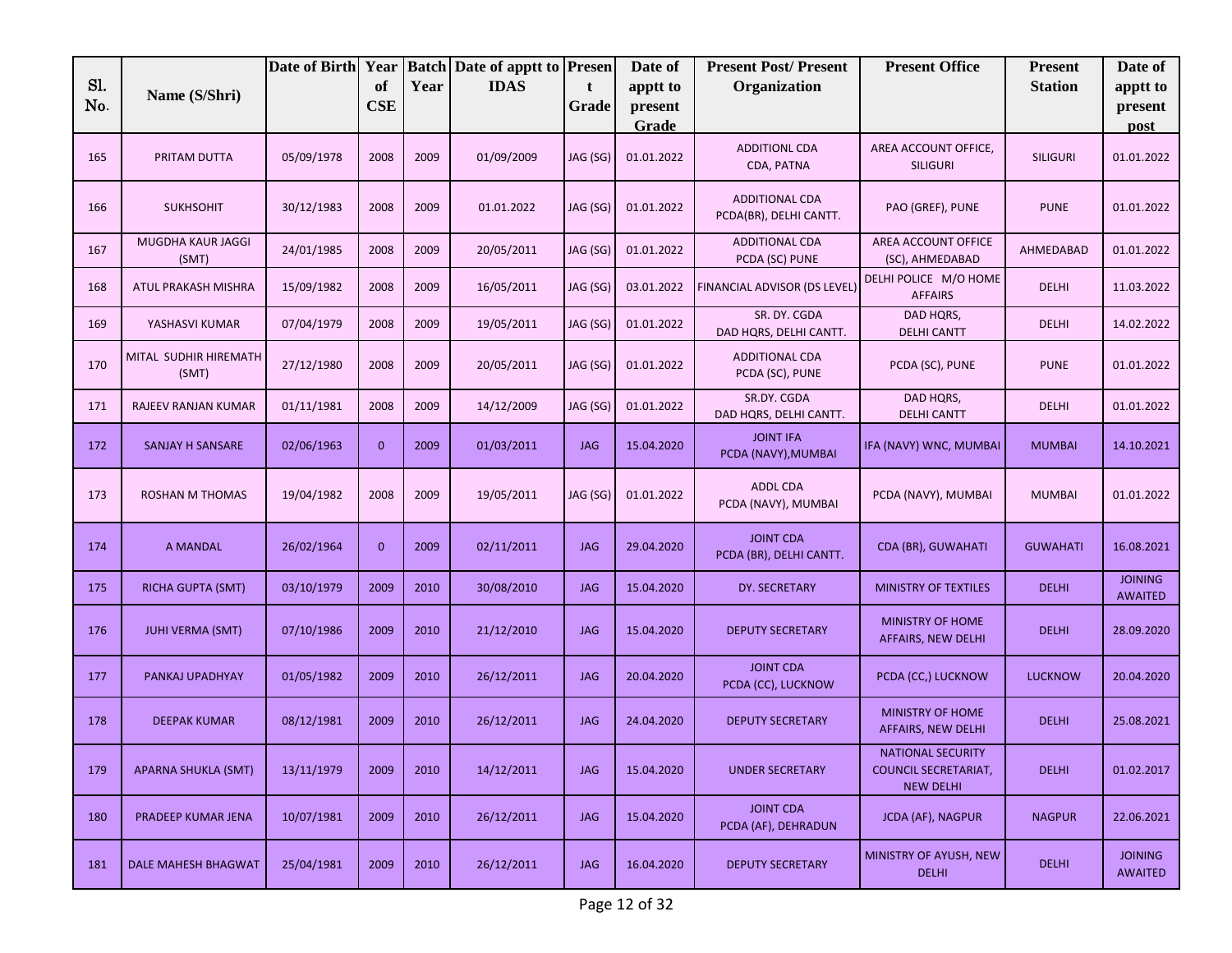|     |                                      | Date of Birth Year |            |      | <b>Batch Date of apptt to Presen</b> |            | Date of    | <b>Present Post/Present</b>                  | <b>Present Office</b>                                                       | <b>Present</b>    | Date of                          |
|-----|--------------------------------------|--------------------|------------|------|--------------------------------------|------------|------------|----------------------------------------------|-----------------------------------------------------------------------------|-------------------|----------------------------------|
| Sl. | Name (S/Shri)                        |                    | of         | Year | <b>IDAS</b>                          | t          | apptt to   | Organization                                 |                                                                             | <b>Station</b>    | apptt to                         |
| No. |                                      |                    | <b>CSE</b> |      |                                      | Grade      | present    |                                              |                                                                             |                   | present                          |
|     |                                      |                    |            |      |                                      |            | Grade      |                                              |                                                                             |                   | post                             |
| 182 | PANVEER SAINI (SMT)                  | 25/10/1981         | 2009       | 2010 | 26/12/2011                           | <b>JAG</b> | 16.04.2020 | <b>JOINT CDA</b><br>PCDA (WC), CHANDIGARH    | PCDA (WC), CHANDIGARH                                                       | <b>CHANDIGARH</b> | 22.09.2021                       |
| 183 | <b>PRAVEEN RANJAN</b>                | 09/02/1987         | 2009       | 2010 | 26/12/2011                           | <b>JAG</b> | 20.04.2020 | <b>JOINT CDA</b><br>PCDA (O), PUNE           | CDA (TRG) & NADFM, PUNE                                                     | <b>PUNE</b>       | 18.10.2021                       |
| 184 | SUNISH S (DR.)                       | 26/06/1982         | 2009       | 2010 | 26/12/2011                           | <b>JAG</b> | 16.04.2020 | <b>DEPUTY SECRETARY</b>                      | <b>MINISTRY OF HOME</b><br>AFFAIRS, NEW DELHI                               | <b>DELHI</b>      | 11.01.2021                       |
| 185 | <b>JATINDER GOSWAMI</b>              | 05/01/1982         | 2009       | 2010 | 26/12/2011                           | <b>JAG</b> | 15.04.2020 | <b>JOINT CDA</b><br>PCDA (NC), JAMMU         | PCDA (NC) JAMMU                                                             | <b>JAMMU</b>      | 28.03.2022                       |
| 186 | <b>NAVPREET KAUR (SMT)</b>           | 25/01/1981         | 2009       | 2010 | 26/12/2011                           | <b>JAG</b> | 15.04.2020 | DY. CGDA<br>DAD HQRS, DELHI CANTT.           | DAD HQRS,<br><b>DELHI CANTT</b>                                             | <b>DELHI</b>      | 05.04.2022                       |
| 187 | <b>ADARSH KR URS</b>                 | 23/05/1983         | 2009       | 2010 | 26/12/2011                           | <b>JAG</b> | 20.04.2020 | <b>JOINT IFA</b><br>PCDA (NAVY), MUMBAI      | <b>FA TO FOK KARWAR</b>                                                     | <b>KARWAR</b>     | 04.02.2022                       |
| 188 | <b>MONIKA RANI (MISS)</b>            | 06/04/1983         | 2009       | 2010 | 26/12/2011                           | <b>JAG</b> | 21.04.2020 | <b>JOINT IFA</b><br>CDA (NAVY/CG), NEW DELHI | PIFA (NAVY), NEW DELHI                                                      | <b>DELHI</b>      | 21.04.2020                       |
| 189 | <b>SATISH TJ</b>                     | 01/10/1985         | 2009       | 2010 | 19/04/2012                           | <b>JAG</b> | 16.04.2020 | <b>DEPUTY SECRETARY</b>                      | <b>CAPACITY BUILDING</b><br><b>COMMISSION UNDER THE</b><br>DOP&T, NEW DELHI | <b>DELHI</b>      | 01.09.2021                       |
| 190 | <b>NEELU (SMT)</b>                   | 14/08/1983         | 2009       | 2010 | 30/08/2010                           | <b>JAG</b> | 21.04.2020 | <b>JOINT IFA</b><br>PCDA, NEW DELHI          | PIFA (ARMY-O), DELHI                                                        | <b>DELHI</b>      | 21.04.2020                       |
| 191 | <b>CHANDRA PRAKASH</b>               | 25/08/1976         | 2009       | 2010 | 26/12/2011                           | <b>JAG</b> | 15.04.2020 | <b>JOINT CDA</b><br>PCDA (O), PUNE           | PCDA (O) PUNE                                                               | <b>PUNE</b>       | 04.03.2022                       |
| 192 | <b>BHUVNESH KUMAR</b><br>VERMA (Dr.) | 29/09/1979         | 2009       | 2010 | 22/12/2011                           | <b>JAG</b> | 15.04.2020 | <b>JOINT CDA</b><br>PCDA (SWC), JAIPUR       | PCDA (SWC), JAIPUR                                                          | <b>JAIPUR</b>     | 15.04.2020                       |
| 193 | <b>SENTHIL KUMAR B</b>               | 25/07/1982         | 2009       | 2010 | 26/12/2011                           | <b>JAG</b> | 15.04.2020 | <b>JOINT CDA</b><br>CDA (IDS), NEW DELHI     | AREA ACCOUNTS OFFICE,<br><b>PORT BLAIR</b>                                  | <b>PORT BLAIR</b> | 28.05.2020                       |
| 194 | <b>HANUMAN YADAV</b>                 | 05/01/1979         | 2009       | 2010 | 26/12/2011                           | <b>JAG</b> | 16.04.2020 | <b>JOINT CDA</b><br>PCDA (P), PRAYAGRAJ      | PCDA(P), PRAYAGRAJ                                                          | PRAYAGRAJ         | <b>JOINING</b><br><b>AWAITED</b> |
| 195 | <b>RAKESH KUMAR</b>                  | 13/09/1976         | 2009       | 2010 | 20/04/2012                           | <b>JAG</b> | 20.04.2020 | <b>JOINT CDA</b><br>CDA (N/CG), NEW DELHI    | CDA (N/CG) NEW DELHI                                                        | <b>DELHI</b>      | 08.02.2022                       |
| 196 | <b>UPINDERBIR SINGH (Dr.)</b>        | 10/02/1979         | 2009       | 2010 | 20/12/2010                           | JAG        | 15.04.2020 | <b>JOINT CDA</b><br>PCDA (R&D), NEW DELHI    | PCDA (R&D), NEW DELHI                                                       | <b>DELHI</b>      | 04.11.2020                       |
| 197 | PREETI TONGRIA (SMT)                 | 02/06/1982         | 2009       | 2010 | 30/08/2010                           | <b>JAG</b> | 15.04.2020 | <b>JOINT CDA</b><br>CDA, PATNA               | CDA, PATNA                                                                  | <b>PATNA</b>      | 15.04.2020                       |
| 198 | DURGA LAL MEENA (DR)                 | 06/07/1981         | 2009       | 2010 | 30/08/2010                           | <b>JAG</b> | 15.04.2020 | <b>JOINT IFA</b><br>CDA (ARMY), MEERUT       | IFA HQ 1 CORPS,<br><b>MATHURA</b>                                           | <b>MATHURA</b>    | 20.10.2021                       |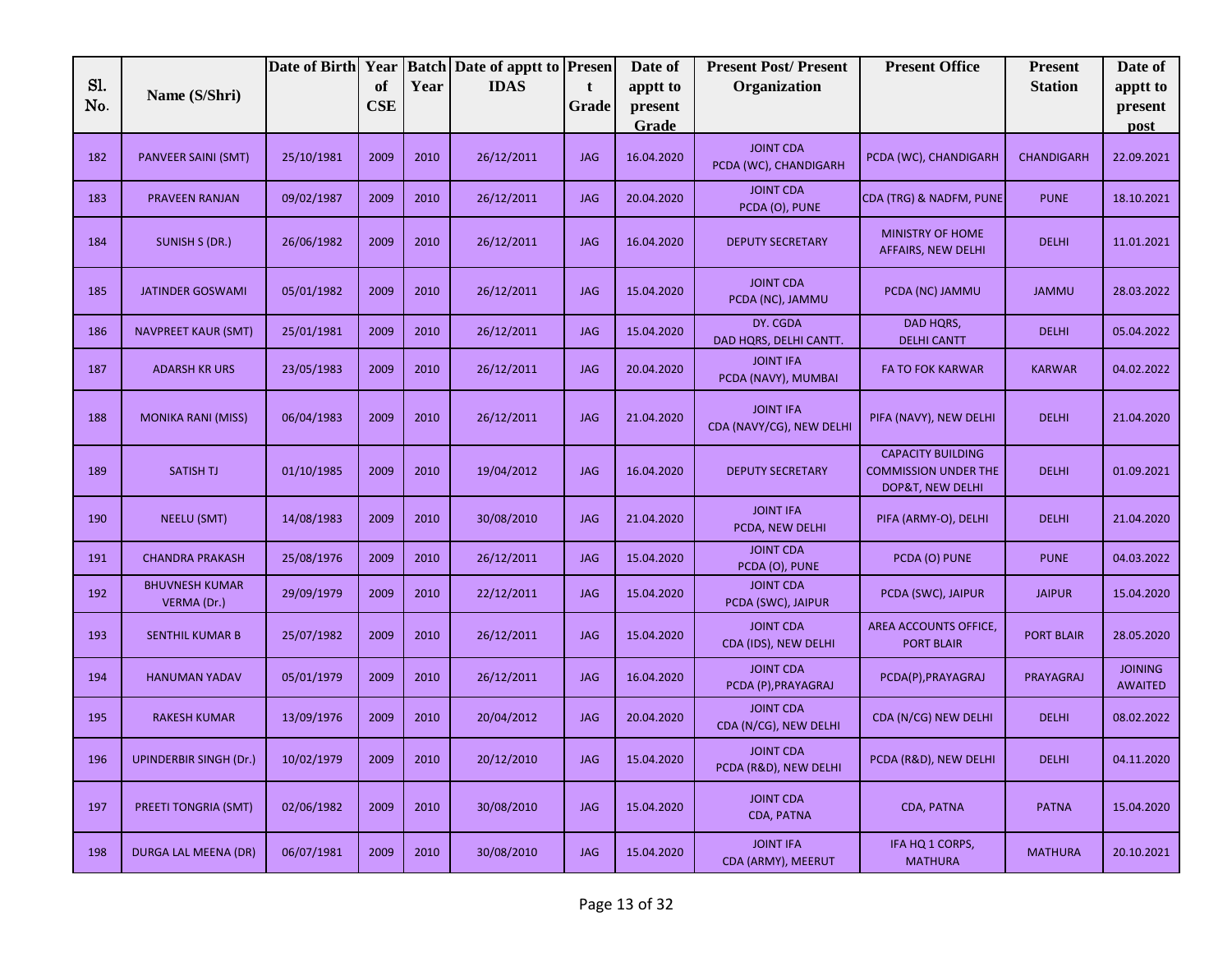|            |                                          | Date of Birth Year |                  |      | <b>Batch Date of apptt to Presen</b> |            | Date of             | <b>Present Post/Present</b>                                                               | <b>Present Office</b>                                  | <b>Present</b>      | Date of             |
|------------|------------------------------------------|--------------------|------------------|------|--------------------------------------|------------|---------------------|-------------------------------------------------------------------------------------------|--------------------------------------------------------|---------------------|---------------------|
| Sl.<br>No. | Name (S/Shri)                            |                    | of<br><b>CSE</b> | Year | <b>IDAS</b>                          | t<br>Grade | apptt to<br>present | Organization                                                                              |                                                        | <b>Station</b>      | apptt to<br>present |
|            |                                          |                    |                  |      |                                      |            | Grade               |                                                                                           |                                                        |                     | post                |
| 199        | S VENUGOPAL (DR)                         | 02/11/1974         | 2009             | 2010 | 30/08/2010                           | <b>JAG</b> | 15.04.2020          | <b>JOINT IFA</b><br>CDA (IDS), NEW DELHI                                                  | IFA (ANC), PORT BLAIR                                  | <b>PORT BLAIR</b>   | 15.04.2020          |
| 200        | <b>SM SONKUSARE</b>                      | 01/07/1965         | $\mathbf{0}$     | 2010 | 12/12/2012                           | <b>JAG</b> | 20.09.2021          | <b>JOINT IFA</b><br>PCDA (AF), DEHRADUN                                                   | IFA HQ MC AIR FORCE,<br><b>NAGPUR</b>                  | <b>NAGPUR</b>       | 08.03.2022          |
| 201        | AMULYA KG (SMT)                          | 21/04/1988         | 2010             | 2011 | 29/08/2011                           | <b>JAG</b> | 20.09.2021          | <b>JOINT CDA</b><br>PCDA, BENGALURU                                                       | PAO (ORs) ASC, AT,<br><b>BENGALURU</b>                 | <b>BENGALURU</b>    | 20.09.2021          |
| 202        | <b>BHAWINI TRIPATHI (SMT)</b>            | 12/09/1988         | 2010             | 2011 | 26/10/2012                           | <b>JAG</b> | 30.09.2021          | <b>JOINT IFA</b><br>CDA, JABALPUR                                                         | IFA, JABALPUR                                          | <b>JABALPUR</b>     | 30.09.2021          |
| 203        | <b>VIDHU AGGARWAL (SMT)</b>              | 24/09/1986         | 2010             | 2011 | 25/10/2012                           | <b>JAG</b> | 21.09.2021          | <b>ADDITIONAL DEPUTY</b><br><b>COMMISSIONER/ JOINT</b><br><b>ASSESSOR &amp; COLLECTOR</b> | SOUTH DELHI MUNICIPAL<br><b>CORPORATION, NEW DELHI</b> | <b>DELHI</b>        | 09.02.2022          |
| 204        | <b>SAHIL GOYAL</b>                       | 11/07/1986         | 2010             | 2011 | 29/10/2012                           | <b>JAG</b> | 20.09.2021          | <b>JOINT CDA</b><br>PCDA (BR), DELHI CANTT.                                               | JCDA (BR), CHANDIGARH                                  | <b>CHANDIGARH</b>   | 20.09.2021          |
| 205        | <b>SANJEEV KUMAR</b>                     | 04/09/1979         | 2010             | 2011 | 22/10/2012                           | <b>JAG</b> | 20.09.2021          | <b>JOINT IFA</b><br><b>CDA JABALPUR</b>                                                   | IFA, MHOW                                              | <b>MHOW</b>         | 18.04.2022          |
| 206        | <b>SWAPNIL AGRAWAL</b>                   | 22/03/1985         | 2010             | 2011 | 25/10/2012                           | <b>JAG</b> | 20.09.2021          | <b>SUPERINTENDENT OF POLICE</b><br>(SP)                                                   | <b>CBI</b>                                             | <b>DELHI</b>        | 21.04.2022          |
| 207        | <b>TABISH SHAMS</b>                      | 10/10/1981         | 2010             | 2011 | 23/10/2012                           | <b>JAG</b> | 01.10.2021          | <b>JOINT IFA</b><br>PCDA (CC), LUCKNOW                                                    | IFA COD, KANPUR                                        | <b>KANPUR</b>       | 01.10.2021          |
| 208        | <b>KARALE RAHUL EKNATH</b>               | 18/07/1988         | 2010             | 2011 | 25/10/2012                           | <b>JAG</b> | 17.09.2021          | <b>JOINT CDA</b><br>PCDA (R&D), NEW DELHI                                                 | JCDA (R&D), PUNE                                       | <b>PUNE</b>         | 17.09.2021          |
| 209        | <b>VIKASH OJHA</b>                       | 13/10/1980         | 2010             | 2011 | 25/10/2012                           | <b>JAG</b> | 20.09.2021          | <b>JOINT CDA</b><br><b>CDA, GUWAHATI</b>                                                  | AREA ACCOUNT OFFICE,<br><b>SHILLONG</b>                | <b>SHILLONG</b>     | 20.09.2021          |
| 210        | K SANGEETA (SMT)                         | 03/09/1984         | 2010             | 2011 | 26/10/2012                           | <b>JAG</b> | 20.09.2021          | <b>JOINT CDA</b><br><b>CDA, SECUNDERABAD</b>                                              | PAO (ORs) EME,<br>SECUNDERABAD                         | <b>SECUNDERABAD</b> | 20.09.2021          |
| 211        | <b>SUBHASH KUMAR</b>                     | 10/10/1985         | 2010             | 2011 | 19/12/2011                           | <b>JAG</b> | 20.09.2021          | <b>JOINT IFA</b><br>CDA (ARMY), MEERUT                                                    | IFA (IMA), DEHRADUN                                    | <b>DEHRADUN</b>     | 20.09.2021          |
| 212        | <b>SONAL MEHLAWAT (SMT)</b>              | 03/07/1981         | 2010             | 2011 | 26/10/2012                           | <b>JAG</b> | 20.09.2021          | <b>JOINT CDA</b><br>PCDA (AF), NEW DELHI                                                  | JCDA (AF), DELHI CANTT.                                | <b>DELHI</b>        | 20.09.2021          |
| 213        | <b>SHURVEER SINGH</b><br><b>SANKHALA</b> | 24/01/1980         | 2010             | 2011 | 26/10/2012                           | <b>JAG</b> | 20.09.2021          | <b>JOINT CDA</b><br>PCDA, (SC)PUNE                                                        | AAO(SC) JODHPUR                                        | <b>JODHPUR</b>      | 20.04.2022          |
| 214        | SAMEER NAIRANTARYA                       | 02/01/1982         | 2010             | 2011 | 09/10/2012                           | <b>JAG</b> | 24.09.2021          | <b>JOINT CDA</b><br>CDA, PATNA                                                            | AAO, KOLKATA                                           | <b>KOLKATA</b>      | 24.09.2021          |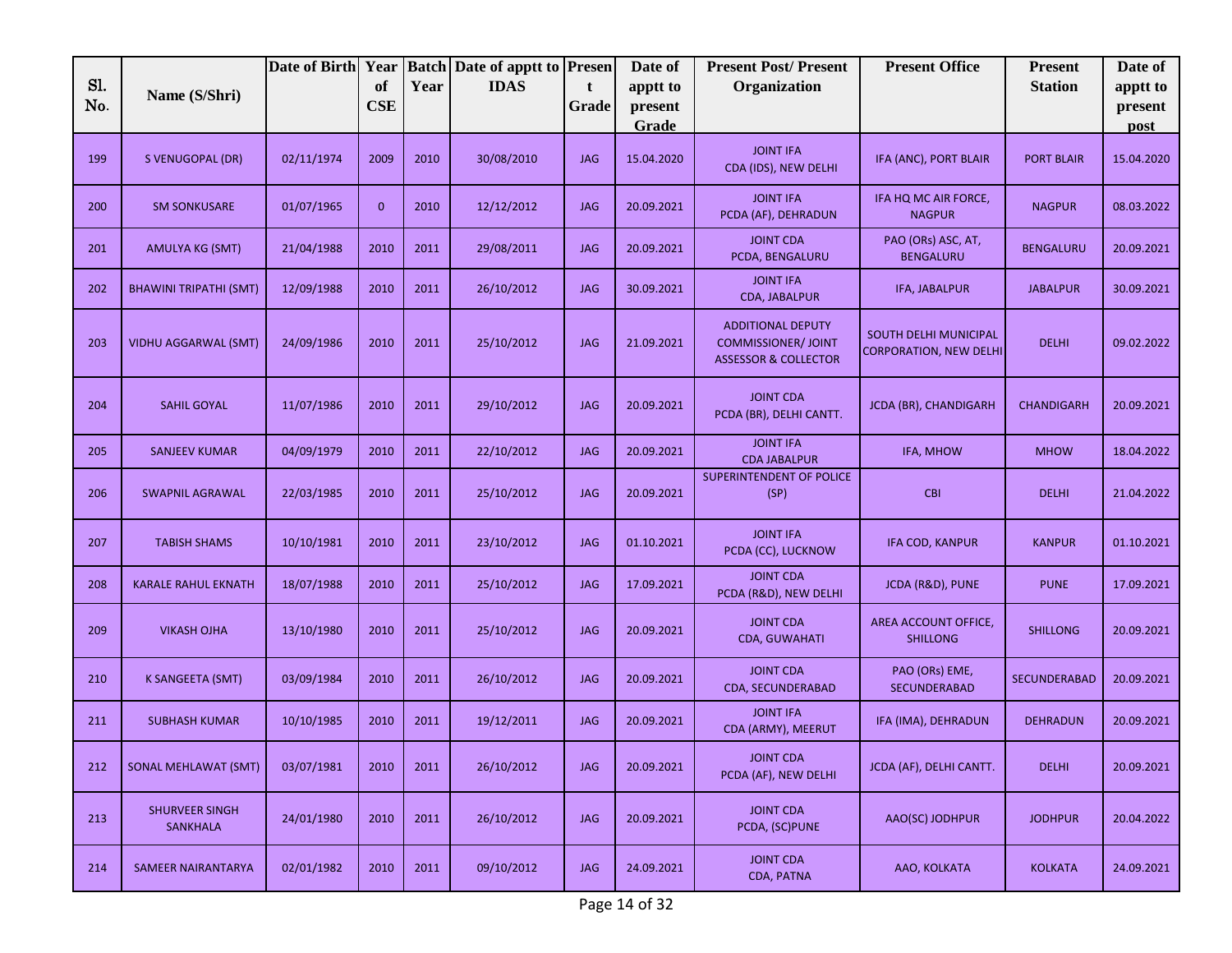| Sl. |                            | Date of Birth Year |                  |      | <b>Batch Date of apptt to Presen</b><br><b>IDAS</b> |            | Date of             | <b>Present Post/Present</b>                        | <b>Present Office</b>                   | <b>Present</b>   | Date of                          |
|-----|----------------------------|--------------------|------------------|------|-----------------------------------------------------|------------|---------------------|----------------------------------------------------|-----------------------------------------|------------------|----------------------------------|
| No. | Name (S/Shri)              |                    | of<br><b>CSE</b> | Year |                                                     | t<br>Grade | apptt to<br>present | Organization                                       |                                         | <b>Station</b>   | apptt to<br>present              |
|     |                            |                    |                  |      |                                                     |            | Grade               |                                                    |                                         |                  | post                             |
| 215 | <b>SUMIT GAJBHIYE</b>      | 11/02/1977         | 2010             | 2011 | 26/12/2011                                          | <b>JAG</b> | 22.09.2021          | <b>JOINT CDA</b><br>PCDA (BR), DELHI CANTT.        | PCDA (BR), DELHI CANTT.                 | <b>DELHI</b>     | 22.09.2021                       |
| 216 | <b>MANJEET KAUR (MISS)</b> | 22/09/1979         | 2010             | 2011 | 29/08/2011                                          | <b>JAG</b> | 21.09.2021          | <b>JOINT CDA</b><br>PCDA (WC), CHANDIGARH          | AAO (PAY), JALANDHAR                    | <b>JALANDHAR</b> | 21.09.2021                       |
| 217 | <b>B BALA JAWAHAR</b>      | 04/03/1980         | 2010             | 2011 | 29/08/2011                                          | <b>JAG</b> | 20.09.2021          | <b>JOINT IFA</b><br>PCDA (R&D)HYDERABAD            | IFA (R&D) VIZAG                         | <b>VIZAG</b>     | 02.02.2022                       |
| 218 | <b>MK TOUTHANG</b>         | 02/03/1979         | 2010             | 2011 | 29/08/2011                                          | <b>JAG</b> | 15.11.2021          | <b>JOINT IFA</b><br><b>CDA, GUWAHATI</b>           | IFA 3 CORPS, DIMAPUR                    | <b>DIMAPUR</b>   | 15.11.2021                       |
| 219 | MULAKH RAJ PAUL            | 18/04/1965         | $\mathbf{0}$     | 2011 | 01/08/2013                                          | <b>STS</b> | 19.05.2017          | Sr. Dy.IFA<br>PCDA (WC) CHANDIGARH                 | IFA HQ 11 CORPS,<br><b>JALANDHAR</b>    | <b>JALANDHAR</b> | 05.10.2021                       |
| 220 | <b>KURA RAM</b>            | 20/03/1965         | $\mathbf{0}$     | 2011 | 13/08/2013                                          | <b>STS</b> | 19.05.2017          | <b>DCDA</b><br>PCDA (NC), JAMMU                    | AREA ACCOUNT OFFICE<br>(PAY), LEH       | <b>LEH</b>       | 15.02.2021                       |
| 221 | <b>RN SARKAR</b>           | 01/03/1965         | $\mathbf{0}$     | 2011 | 08/10/2013                                          | <b>STS</b> | 19.05.2017          | <b>DCDA</b><br>CDA, GUWAHATI                       | PAO (ORs) 58 GTC,<br><b>SHILLONG</b>    | <b>SHILLONG</b>  | 11.09.2019                       |
| 222 | SK DAS                     | 13/04/1964         | $\mathbf{0}$     | 2011 | 21/10/2013                                          | <b>STS</b> | 19.05.2017          | SR. DY. IFA<br>CDA (NAVY/CG), DELHI                | PIFA COAST GUARD, DELHI                 | <b>DELHI</b>     | 18.07.2019                       |
| 223 | Y SOBHA (SMT)              | 15/08/1966         | $\mathbf{0}$     | 2011 | 02/09/2013                                          | <b>STS</b> | 19.05.2017          | <b>DCDA</b><br>PCDA (BR), DELHI CANTT.             | AO (P) DANTAK,<br><b>DEVTHANG</b>       | <b>DEVTHANG</b>  | 03.08.2020                       |
| 224 | S KALA (SMT)               | 14/11/1964         | $\mathbf{0}$     | 2011 | 02/09/2013                                          | <b>STS</b> | 19.05.2017          | SR. DY. IFA<br>PCDA, BENGALURU                     | IFA, BENGALURU                          | <b>BENGALURU</b> | 07.02.2022                       |
| 225 | <b>HANS RAJ</b>            | 06/02/1966         | $\mathbf{0}$     | 2011 | 15/10/2013                                          | <b>STS</b> | 19.05.2017          | <b>DCDA</b><br>PCDA (WC), CHANDIGARH               | AREA ACCOUNT OFFICE<br>(PAY), JALANDHAR | <b>JALANDHAR</b> | 22.06.2020                       |
| 226 | <b>BS KAMBLE</b>           | 28/09/1963         | $\mathbf{0}$     | 2011 | 01/10/2013                                          | <b>STS</b> | 19.05.2017          | <b>DCDA</b><br>PCDA (SC), PUNE                     | PAO (ORs) MIR,<br>AHMEDNAGAR            | AHMEDNAGAR       | <b>JOINING</b><br><b>AWAITED</b> |
| 227 | DHANA LAKSHMI (MISS)       | 15/06/1967         | $\mathbf{0}$     | 2011 | 07/10/2013                                          | <b>STS</b> | 19.05.2017          | <b>DCDA</b><br>PCDA, BENGALURU                     | PCDA, BENGALURU                         | <b>BENGALURU</b> | 23.05.2019                       |
| 228 | <b>MAYANK TYAGI</b>        | 01/07/1982         | 2011             | 2012 | 03/09/2012                                          | <b>STS</b> | 19.05.2017          | SR. ACGDA<br>DAD HQRS, DELHI CANTT.                | DAD HQRS,<br><b>DELHI CANTT</b>         | <b>DELHI</b>     | 12.04.2021                       |
| 229 | <b>AMRITA PANDA (MS)</b>   | 18/05/1983         | 2011             | 2012 | 02/09/2013                                          | <b>STS</b> | 19.05.2017          | SR. DY. IFA<br>PCDA, NEW DELHI                     | PIFA (ARMY-O), NEW DELHI                | <b>DELHI</b>     | 01.05.2019                       |
| 230 | POOJA BHAT (SMT)           | 13/07/1988         | 2011             | 2012 | 13/12/2013                                          | <b>STS</b> | 19.05.2017          | <b>DCDA</b><br>PCDA (SC), PUNE                     | PCDA(SC) PUNE                           | <b>PUNE</b>      | 19.08.2019                       |
| 231 | PRASHANT DUBEY             | 31/01/1986         | 2011             | 2012 | 16/12/2013                                          | <b>STS</b> | 19.05.2017          | SR. DY. IFA<br>PCDA (SC), PUNE                     | IFA (SC), PUNE                          | <b>PUNE</b>      | 20.05.2019                       |
| 232 | NIDHI SHARMA (SMT)         | 21/01/1985         | 2011             | 2012 | 02/09/2013                                          | <b>STS</b> | 19.05.2017<br>$ -$  | SR. DY. IFA<br>IFA (R&D) ECS CLUSTER,<br>BENGALURU | DY. IFA (R&D),<br>CHANDIGARH            | CHANDIGARH       | <b>JOINING</b><br>AWAITED        |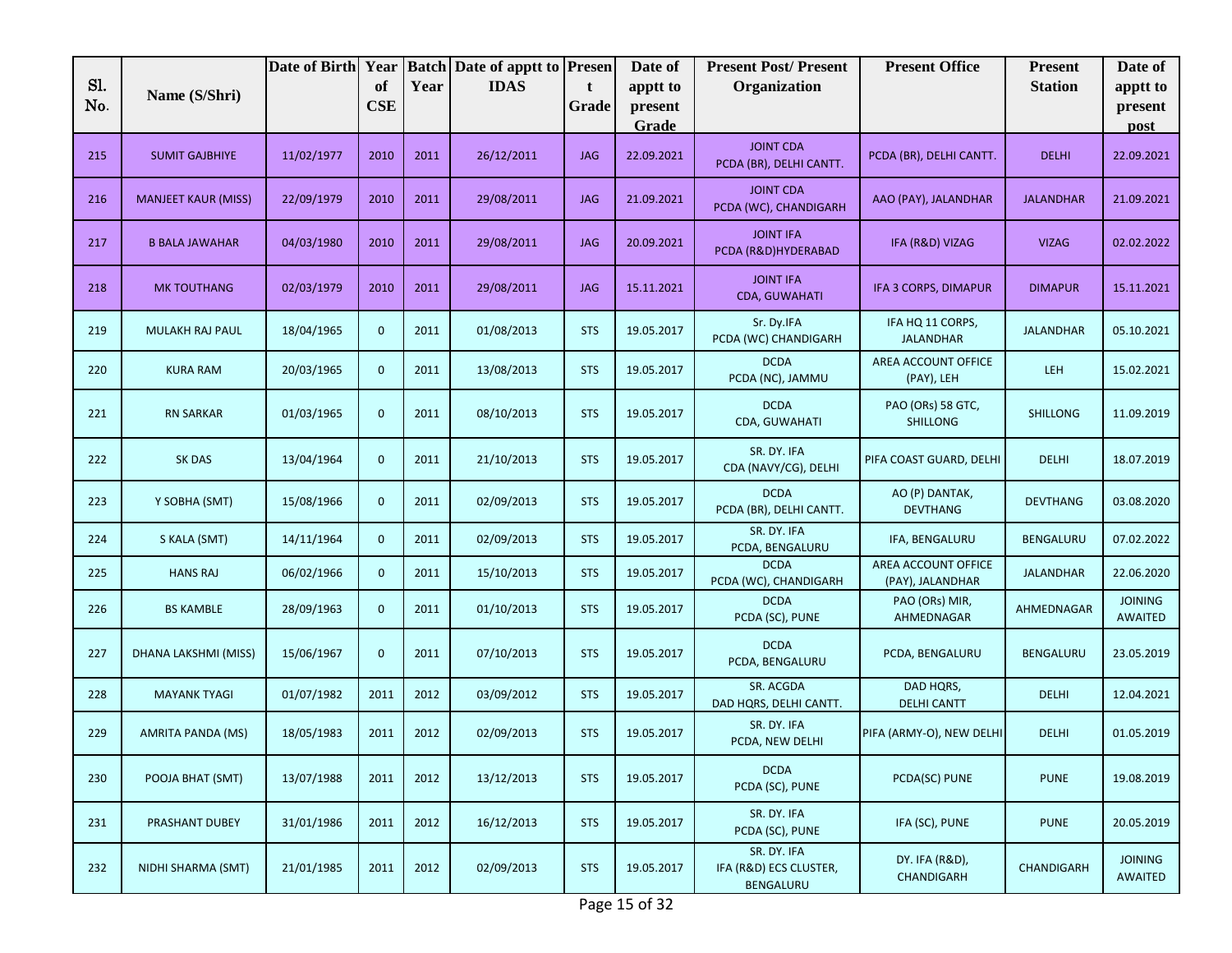|            |                                        | Date of Birth | Year             |      | <b>Batch Date of apptt to Presen</b> |            | Date of             | <b>Present Post/Present</b>            | <b>Present Office</b>                              | <b>Present</b>     | Date of             |
|------------|----------------------------------------|---------------|------------------|------|--------------------------------------|------------|---------------------|----------------------------------------|----------------------------------------------------|--------------------|---------------------|
| Sl.<br>No. | Name (S/Shri)                          |               | of<br><b>CSE</b> | Year | <b>IDAS</b>                          | t<br>Grade | apptt to<br>present | Organization                           |                                                    | <b>Station</b>     | apptt to<br>present |
|            |                                        |               |                  |      |                                      |            | Grade               |                                        |                                                    |                    | post                |
| 233        | TORSEKAR VASUD GANESH<br>(SMT)         | 22/08/1981    | 2011             | 2012 | 02/09/2013                           | <b>STS</b> | 19.05.2017          | <b>DEPUTY DIRECTOR</b>                 | <b>FINANCIAL INTELLIGENCE</b><br>UNIT - IND, DELHI | <b>DELHI</b>       | 08.11.2021          |
| 234        | <b>ABHINAV DUDI</b>                    | 17/04/1986    | 2011             | 2012 | 13/12/2013                           | <b>STS</b> | 19.05.2017          | <b>SR.DY IFA</b><br>PCDA (SC), PUNE    | IFA HQ 12 CORPS,<br><b>JODHPUR</b>                 | <b>JODHPUR</b>     | 19.04.2022          |
| 235        | <b>REJOY KRISHNAN</b>                  | 15/12/1985    | 2011             | 2012 | 16/12/2013                           | <b>STS</b> | 19.05.2017          | <b>SR DY IFA</b><br>PCDA(NAVY), MUMBAI | IFA(NAVY)SNC, COCHIN                               | <b>COCHIN</b>      | 18.04.2022          |
| 236        | YASHASVI BANSAL (SMT)                  | 16/10/1988    | 2011             | 2012 | 13/12/2013                           | <b>STS</b> | 19.05.2017          | <b>DCDA</b><br>CDA, JABALPUR           | CDA, JABALPUR                                      | <b>JABALPUR</b>    | 22.06.2020          |
| 237        | PRAVEEN REDDY G.P.                     | 24/11/1988    | 2011             | 2012 | 16/12/2013                           | <b>STS</b> | 19.05.2017          | SR. DY. IFA<br>PCDA (NAVY), MUMBAI     | FA TO MS (V), VIZAG                                | <b>VIZAG</b>       | 06.04.2018          |
| 238        | SANDEEP KUMAR YADAV                    | 18/02/1987    | 2011             | 2012 | 03/09/2012                           | <b>STS</b> | 19.05.2017          | SR. DY. IFA<br>CDA, GUWAHATI           | IFA HQ 4 CORPS TEZPUR                              | <b>TEZPUR</b>      | 31.01.2022          |
| 239        | <b>MANIVELAN K</b>                     | 16/01/1979    | 2011             | 2012 | 03/09/2012                           | <b>STS</b> | 19.05.2017          | <b>DCDA</b><br>PCDA, NEW DELHI         | UN MISSION IN MONUSCO<br>(DR CONGO)                | DR CONGO           | 25.01.2021          |
| 240        | ASHISH KUMAR VERMA                     | 14/12/1985    | 2011             | 2012 | 02/09/2013                           | <b>STS</b> | 19.05.2017          | <b>DCDA</b><br>CDA, PATNA              | CDA, PATNA                                         | <b>PATNA</b>       | 19.05.2017          |
| 241        | PURUSHOTHAMAN K                        | 02/11/1983    | 2011             | 2012 | 24/12/2012                           | <b>STS</b> | 19.05.2017          | <b>DCDA</b><br><b>CDA CHENNAI</b>      | PAO (ORs) DSC<br>CANNANORE                         | CANNANORE          | 02.03.2022          |
| 242        | <b>ASHISH YADAV</b>                    | 01/09/1982    | 2011             | 2012 | 04/01/2013                           | <b>STS</b> | 19.05.2017          | <b>DCDA</b><br>CDA (ARMY), MEERUT      | AREA ACCOUNT OFFICE<br>(ARMY), AGRA                | <b>AGRA</b>        | 03.09.2019          |
| 243        | <b>KAMAL SINGH</b><br><b>CHOUDHARY</b> | 02/12/1982    | 2011             | 2012 | 02/09/2013                           | <b>STS</b> | 19.05.2017          | SR. DY. IFA<br>PCDA (AF), NEW DELHI    | PIFA (AIR FORCE), NEW<br><b>DELHI</b>              | <b>DELHI</b>       | 29.04.2019          |
| 244        | <b>DHIRAJ KUMAR</b>                    | 29/04/1981    | 2011             | 2012 | 17/01/2014                           | <b>STS</b> | 19.05.2017          | <b>DCDA</b><br>PCDA (NAVY), MUMBAI     | PCDA (NAVY), MUMBAI                                | <b>MUMBAI</b>      | 16.06.2020          |
| 245        | ASHWINI KUMAR PANDEY                   | 01/05/1979    | 2011             | 2012 | 04/01/2013                           | <b>STS</b> | 19.05.2017          | <b>DCDA</b><br>CDA (ARMY), MEERUT      | PAO (ORs) JRC, BAREILLY                            | <b>BAREILLY</b>    | 25.10.2021          |
| 246        | RANKAJ PRAKASH SINGH                   | 21/03/1979    | 2011             | 2012 | 03/09/2012                           | <b>STS</b> | 19.05.2017          | <b>DCDA</b><br>PCDA (CC), LUCKNOW      | PCDA (CC) LUCKNOW                                  | <b>LUCKNOW</b>     | 04.05.2020          |
| 247        | <b>SAURABH</b>                         | 15/05/1984    | 2011             | 2012 | 02/09/2013                           | <b>STS</b> | 19.05.2017          | SR. DY. IFA<br>CDA (R&D), BENGALURU    | JOINT IFA (R&D),<br><b>DEHRADUN</b>                | <b>DEHRADUN</b>    | 17.01.2022          |
| 248        | <b>MANENDER</b>                        | 01/01/1986    | 2011             | 2012 | 29/04/2013                           | <b>STS</b> | 19.05.2017          | <b>DCDA</b><br>PCDA, NEW DELHI         | UN MISSION IN UNMISS<br>(SOUTH SUDAN)              | <b>SOUTH SUDAN</b> | 21.10.2021          |
| 249        | <b>SIVA SANKAR BANDI</b>               | 06/08/1986    | 2011             | 2012 | 17/12/2012                           | <b>STS</b> | 22.05.2017          | <b>DCDA</b><br>PCDA (NAVY), MUMBAI     | AREA ACCOUNT OFFICE<br>(NAVY), VIZAG               | <b>VIZAG</b>       | 02.12.2020          |
| 250        | PREMSAGAR MEENA                        | 20/07/1982    | 2011             | 2012 | 17/12/2012                           | <b>STS</b> | 19.05.2017          | SR. DY. IFA<br>PCDA (SWC), JAIPUR      | IFA (SWC), JAIPUR                                  | <b>JAIPUR</b>      | 23.08.2021          |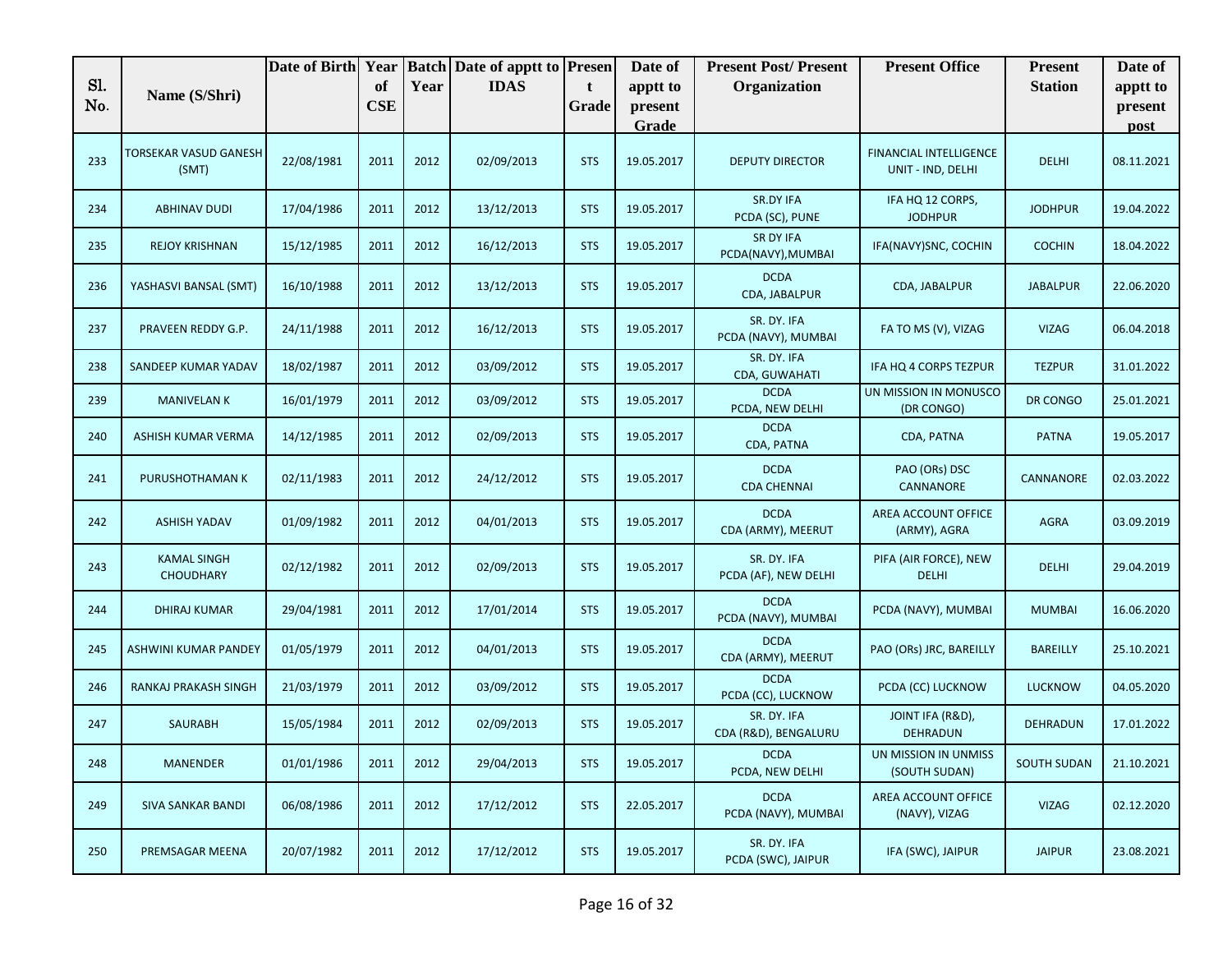|            |                                            | Date of Birth | Year             |      | <b>Batch Date of apptt to Presen</b> |            | Date of             | <b>Present Post/Present</b>          | <b>Present Office</b>                   | <b>Present</b>     | Date of                          |
|------------|--------------------------------------------|---------------|------------------|------|--------------------------------------|------------|---------------------|--------------------------------------|-----------------------------------------|--------------------|----------------------------------|
| Sl.<br>No. | Name (S/Shri)                              |               | of<br><b>CSE</b> | Year | <b>IDAS</b>                          | t<br>Grade | apptt to<br>present | Organization                         |                                         | <b>Station</b>     | apptt to<br>present              |
|            |                                            |               |                  |      |                                      |            | Grade               |                                      |                                         |                    | post                             |
| 251        | NIRMALA B IYER (SMT)                       | 22/06/1964    | $\mathbf{0}$     | 2012 | 10/12/2014                           | <b>STS</b> | 13.02.2019          | <b>DCDA</b><br>PCDA, BENGALURU       | PCDA, BENGALURU                         | BENGALURU          | 13.02.2019                       |
| 252        | SHRIRAM MEENA                              | 05/07/1964    | $\mathbf{0}$     | 2012 | 07/04/2015                           | <b>STS</b> | 13.02.2019          | <b>DCDA</b><br>PCDA (R&D), NEW DELHI | AO (R&D), AGRA                          | AGRA               | 11.10.2021                       |
| 253        | N GOHAIN (SMT)                             | 28/01/1967    | $\mathbf{0}$     | 2012 | 15/06/2015                           | <b>STS</b> | 13.02.2019          | <b>DCDA</b><br>CDA, GUWAHATI         | CDA, GUWAHATI                           | <b>GUWAHATI</b>    | 11.02.2022                       |
| 254        | PUSARLA NIVEDITA RAO<br>(SMT)              | 08/04/1988    | 2012             | 2013 | 23/12/2013                           | <b>STS</b> | 13.02.2019          | <b>DCDA</b><br>PCDA (SWC), JAIPUR    | PCDA (SWC), JAIPUR                      | <b>JAIPUR</b>      | 13.09.2021                       |
| 255        | <b>MOGHE OMKAR</b><br>CHANDRASHEKHAR       | 15/08/1990    | 2012             | 2013 | 23/12/2013                           | <b>STS</b> | 13.02.2019          | <b>DCDA</b><br>PCDA (SC), PUNE       | PCDA (SC), PUNE                         | <b>PUNE</b>        | 13.02.2019                       |
| 256        | SRINIVASA REDDY KALAM                      | 01/12/1986    | 2012             | 2013 | 23/12/2014                           | <b>STS</b> | 13.02.2019          | SR. DY. IFA<br>CDA, SECUNDERABAD     | FA TO DGNP, VIZAG                       | <b>VIZAG</b>       | 01.06.2020                       |
| 257        | <b>MOHIT SHARMA</b>                        | 26/11/1986    | 2012             | 2013 | 22/12/2014                           | <b>STS</b> | 13.02.2019          | SR. ACGDA<br>DAD HQRS, DELHI CANTT   | DAD HORS.<br><b>DELHI CANTT</b>         | <b>DELHI</b>       | 10.02.2020                       |
| 258        | <b>DESHMUKH ANUP</b><br><b>ASHOKRAO</b>    | 05/06/1986    | 2012             | 2013 | 22/12/2014                           | <b>STS</b> | 13.02.2019          | <b>DCDA</b><br>PCDA (O), PUNE        | CDA (TRG) & NADFM, PUNE                 | <b>PUNE</b>        | 18.10.2021                       |
| 259        | <b>SURYAJIT NAYAK</b>                      | 01/11/1986    | 2012             | 2013 | 22/12/2014                           | <b>STS</b> | 13.02.2019          | <b>DCDA</b><br>PCDA (R&D), HYDERABAD | JCDA (R&D), BALASORE                    | <b>BALASORE</b>    | 23.04.2021                       |
| 260        | <b>JIWENDRA CHANDRA</b><br><b>TRIPATHI</b> | 25/01/1983    | 2012             | 2013 | 05/01/2015                           | <b>STS</b> | 13.02.2019          | <b>DCDA</b><br>CDA(ARMY)MEERUT       | PAO (ORS)KRC,<br><b>RANIKHET</b>        | <b>RANIKHET</b>    | <b>JOINING</b><br><b>AWAITED</b> |
| 261        | DESAI SANDIP SHRIRANG                      | 08/06/1985    | 2012             | 2013 | 22/12/2014                           | <b>STS</b> | 13.02.2019          | SR. DY. IFA<br>PCDA (NAVY), MUMBAI   | FA TO ASD (B), MUMBAI                   | <b>MUMBAI</b>      | 14.02.2022                       |
| 262        | <b>SANDEEP SP</b>                          | 29/07/1985    | 2012             | 2013 | 01/01/2015                           | <b>STS</b> | 13.02.2019          | <b>DCDA</b><br>PCDA, BENGALURU       | PAO (ORs) MEG & C,<br>BENGALURU         | <b>BENGALURU</b>   | 05.03.2021                       |
| 263        | RAM JEYANTH KRS                            | 11/12/1985    | 2012             | 2013 | 02/09/2013                           | <b>STS</b> | 13.02.2019          | <b>DCDA</b><br>PCDA (NAVY), MUMBAI   | AREA ACCOUNT OFFICE<br>(NAVY), COCHIN   | <b>COCHIN</b>      | 08.05.2020                       |
| 264        | <b>SHASHI PRATAP SINGH</b>                 | 05/10/1981    | 2012             | 2013 | 02/09/2013                           | <b>STS</b> | 13.02.2019          | <b>DCDA</b><br>PCDA, NEW DLEHI       | UN MISSION IN MONUSCO<br>(DR CONGO)     | <b>CONGO</b>       | 18.08.2020                       |
| 265        | ABINAYA NISHANTHINI B<br>(SMT)             | 05/04/1987    | 2012             | 2013 | 23/12/2013                           | <b>STS</b> | 13.02.2019          | SR. DY. IFA<br>PCDA (NAVY), MUMBAI   | IFA HQ MG&G AREA,<br><b>MUMBAI</b>      | <b>MUMBAI</b>      | 14.02.2022                       |
| 266        | <b>VINOD KUMAR LAXKAR</b>                  | 21/01/1983    | 2012             | 2013 | 28/04/2014                           | <b>STS</b> | 13.02.2019          | SR. DY. IFA<br>PCDA (SC), PUNE       | IFA HQ SWAC (AF),<br><b>GANDHINAGAR</b> | <b>GANDHINAGAR</b> | 01.08.2019                       |
| 267        | <b>MANISH</b>                              | 26/06/1983    | 2012             | 2013 | 24/12/2014                           | <b>STS</b> | 13.02.2019          | SR. DY. IFA<br>PCDA (AF), NEW DELHI  | IFA HQ (WAC), DELHI<br>CANTT.           | <b>DELHI</b>       | 24.09.2021                       |
| 268        | <b>ABHISHEK SINGH</b>                      | 07/07/1986    | 2012             | 2013 | 18/12/2013                           | <b>STS</b> | 14.02.2019          | <b>DCDA</b><br>PCDA (P), PRAYAGRAJ   | PCDA (P), PRAYAGRAJ                     | PRAYAGRAJ          | 10.06.2019                       |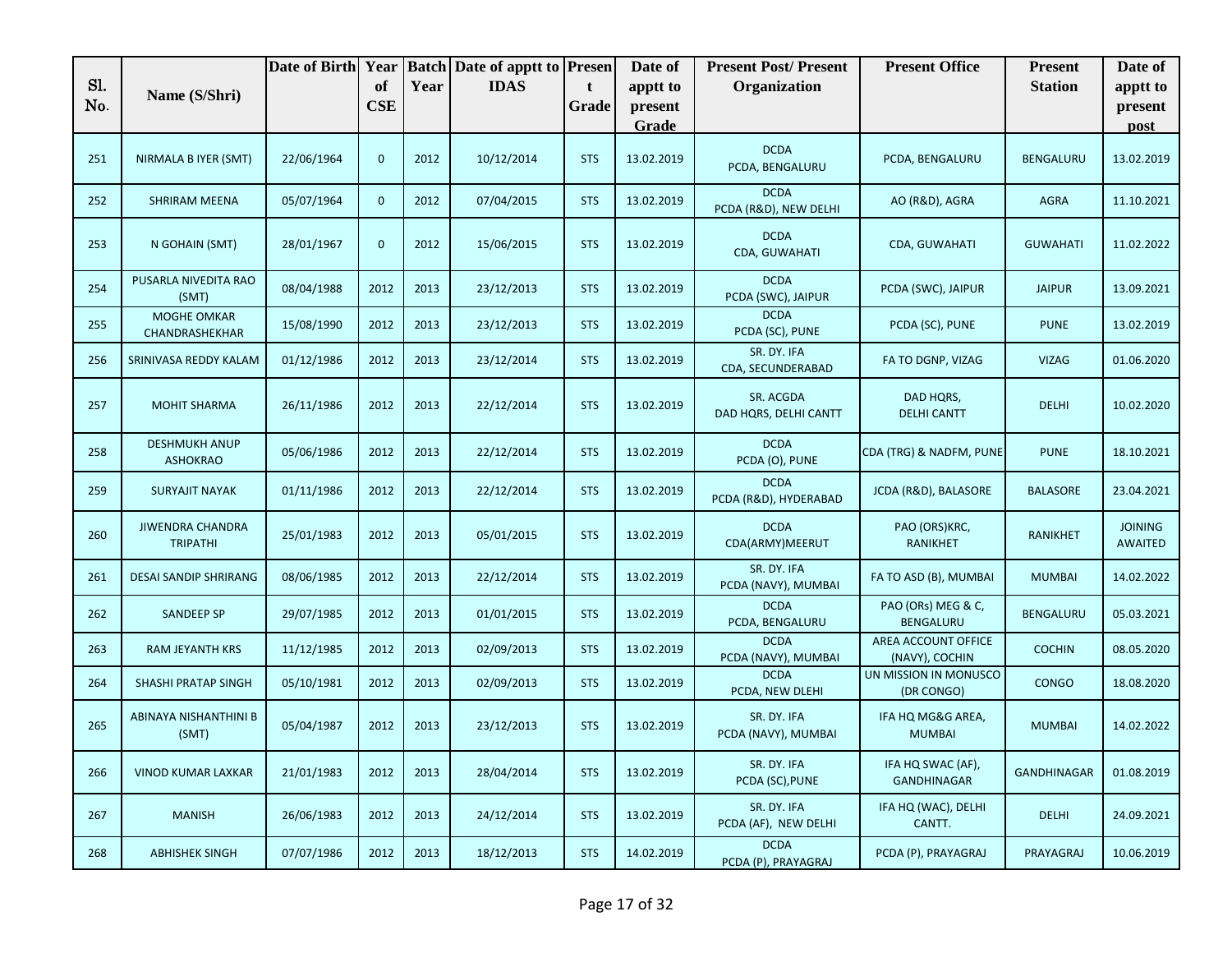| Sl.<br>of<br><b>IDAS</b><br>Year<br>Organization<br><b>Station</b><br>apptt to<br>apptt to<br>t.<br>Name (S/Shri)<br>No.<br><b>CSE</b><br>Grade<br>present<br>present<br>Grade<br>post<br><b>DCDA</b><br>269<br>07/09/1987<br>2012<br>2013<br>23/12/2013<br><b>STS</b><br>13.02.2019<br>CDA, CHENNAI<br><b>CHENNAI</b><br>SIVA SHANKAR KM<br>CDA, CHENNAI<br><b>DCDA</b><br>AREA ACCOUNT OFFICE<br>30/11/1978<br>2012<br>270<br><b>GAURAV</b><br>2013<br>02/09/2013<br><b>STS</b><br>13.02.2019<br>PATHANKOT<br>PCDA (WC), CHANDIGARH<br>(WC) PATHANKOT<br>SR. ACGDA<br>DAD HQRS, DELHI CANTT. (On<br>DAD HQRS,<br>271<br>RAVI KIRAN (SMT)<br>13/03/1983<br>2012<br>2013<br>02/06/2014<br><b>STS</b><br>14.02.2019<br><b>DELHI</b><br>attachment with MoD as OSD<br><b>DELHI CANTT</b><br>(US Level) w.e.f. 12.11.2021)<br><b>DEPUTY CA</b><br>2012<br>2013<br>PCA (FYS), KOLKATA<br>272<br>03/06/1987<br>02/09/2013<br><b>STS</b><br>14.02.2019<br><b>KOLKATA</b><br>VIKRAM A DODDAMANI<br>PCA (FYS), KOLKATA<br>DEPUTY CA (FYS.)<br>2013<br>273<br>K LALBIAKCHHUNGA (DR)<br>10/07/1983<br>2012<br>20/12/2013<br><b>STS</b><br>13.02.2019<br>PCA (FYS.), KOLKATA<br><b>KOLKATA</b><br>PCA (FYS.), KOLKATA<br><b>DCDA</b><br>$\mathbf{0}$<br>274<br><b>KAMLESH KUMARI (SMT)</b><br>15/08/1964<br>2013<br>31/12/2015<br><b>STS</b><br>06.05.2019<br>PCDA (R&D), NEW DELHI<br><b>DELHI</b><br>PCDA (R&D), NEW DELHI<br><b>DCDA</b><br>$\mathbf{0}$<br><b>NK BISWAS</b><br>01/01/1963<br>2013<br>14/12/2015<br><b>STS</b><br>06.05.2019<br>CDA, GUWAHATI<br>275<br><b>GUWAHATI</b><br>CDA, GUWAHATI<br>SR. DY. IFA<br>25/11/1987<br>22/12/2014<br>06.05.2019<br>IFA FOGA/FONA, GOA<br>276<br><b>VIJAY SHARMA</b><br>2013<br>2014<br><b>STS</b><br><b>GOA</b><br>PCDA (NAVY), MUMBAI<br>SR. ACGDA<br>DAD HQRS,<br><b>JOINING</b><br>11/04/1984<br>2013<br>24/12/2014<br>06.05.2019<br>277<br><b>VARUN NAYYAR</b><br>2014<br><b>STS</b><br><b>DELHI</b><br><b>DELHI CANTT</b><br>DAD HQRS, DELHI CANTT.<br><b>AWAITED</b><br>SR. ACGDA<br>DAD HQRS,<br>01/03/1988<br>2013<br>2014<br>278<br><b>AMIT KUMAR</b><br>22/12/2014<br><b>STS</b><br>07.05.2019<br><b>DELHI</b><br><b>DELHI CANTT</b><br>DAD HQRS, DELHI CANTT.<br>SR. DY. IFA<br><b>ABHINEET DHILLON (SMT)</b><br>31/03/1990<br>2013<br>2014<br>23/12/2014<br><b>STS</b><br>07.05.2019<br>FA to DGNP (B), MUMBAI<br><b>MUMBAI</b><br>279<br>PCDA (NAVY), MUMBAI<br><b>GUGALE DHIRAJ</b><br><b>DCDA</b><br>UN MISSION IN UNIFIL IN<br>280<br>12/01/1991<br>2013<br>2014<br>29/12/2015<br><b>STS</b><br>06.05.2019<br><b>LEBANON</b><br>PCDA, NEW DELHI<br>DHARAMCHAND<br><b>LEBANON</b><br><b>DCDA</b><br>RAJAPURE VIKRAM ASHOK<br>12/12/1980<br>2013<br>2014<br>22/12/2014<br><b>STS</b><br>06.05.2019<br>CDA, JABALPUR<br><b>JABALPUR</b><br>281<br>CDA, JABALPUR<br><b>DCDA</b><br>282<br><b>LEHANA SINGH</b><br>19/09/1980<br>2013<br>2014<br>08/06/2015<br><b>STS</b><br>09.05.2019<br>PCDA (O), PUNE<br><b>PUNE</b><br>PCDA (O), PUNE<br>UT OF LADAKH (UNDER<br>283<br>02/10/1989<br>2013<br>2014<br>MINISTRY OF HOME<br>DC RAJATH KUMAR<br>13/03/2015<br><b>STS</b><br>06.05.2019<br><b>ADDITIONAL SECRETARY</b><br>LADAKH<br>AFFAIRS)<br><b>DCDA</b><br>PAO (ORs), AAD,<br>284<br><b>BHARGAVA ISUKAPATLA</b><br>22/03/1984<br>2013<br>2014<br>23/12/2014<br><b>STS</b><br>06.05.2019<br><b>GOPALPUR</b><br><b>GOPALPUR</b><br>CDA, PATNA<br><b>DCDA</b><br><b>JOINING</b><br>02/03/1990<br>285<br>ANMOL AMAR SINGH<br>2013<br>2014<br>01/01/2015<br><b>STS</b><br>22.05.2019<br>PCDA NEW DELHI<br><b>DELHI</b><br>PCDA, NEW DELHI<br>AWAITED<br>$D2$ $(102 + 27)$ |  | Date of Birth Year |  | <b>Batch Date of apptt to Presen</b> | Date of | <b>Present Post/Present</b> | <b>Present Office</b> | <b>Present</b> | Date of     |
|------------------------------------------------------------------------------------------------------------------------------------------------------------------------------------------------------------------------------------------------------------------------------------------------------------------------------------------------------------------------------------------------------------------------------------------------------------------------------------------------------------------------------------------------------------------------------------------------------------------------------------------------------------------------------------------------------------------------------------------------------------------------------------------------------------------------------------------------------------------------------------------------------------------------------------------------------------------------------------------------------------------------------------------------------------------------------------------------------------------------------------------------------------------------------------------------------------------------------------------------------------------------------------------------------------------------------------------------------------------------------------------------------------------------------------------------------------------------------------------------------------------------------------------------------------------------------------------------------------------------------------------------------------------------------------------------------------------------------------------------------------------------------------------------------------------------------------------------------------------------------------------------------------------------------------------------------------------------------------------------------------------------------------------------------------------------------------------------------------------------------------------------------------------------------------------------------------------------------------------------------------------------------------------------------------------------------------------------------------------------------------------------------------------------------------------------------------------------------------------------------------------------------------------------------------------------------------------------------------------------------------------------------------------------------------------------------------------------------------------------------------------------------------------------------------------------------------------------------------------------------------------------------------------------------------------------------------------------------------------------------------------------------------------------------------------------------------------------------------------------------------------------------------------------------------------------------------------------------------------------------------------------------------------------------------------------------------------------------------------------------------------------------------------------------------------------------------------------------------------------------------------------------------------------------------------------------------------------------------------------------|--|--------------------|--|--------------------------------------|---------|-----------------------------|-----------------------|----------------|-------------|
|                                                                                                                                                                                                                                                                                                                                                                                                                                                                                                                                                                                                                                                                                                                                                                                                                                                                                                                                                                                                                                                                                                                                                                                                                                                                                                                                                                                                                                                                                                                                                                                                                                                                                                                                                                                                                                                                                                                                                                                                                                                                                                                                                                                                                                                                                                                                                                                                                                                                                                                                                                                                                                                                                                                                                                                                                                                                                                                                                                                                                                                                                                                                                                                                                                                                                                                                                                                                                                                                                                                                                                                                                              |  |                    |  |                                      |         |                             |                       |                |             |
|                                                                                                                                                                                                                                                                                                                                                                                                                                                                                                                                                                                                                                                                                                                                                                                                                                                                                                                                                                                                                                                                                                                                                                                                                                                                                                                                                                                                                                                                                                                                                                                                                                                                                                                                                                                                                                                                                                                                                                                                                                                                                                                                                                                                                                                                                                                                                                                                                                                                                                                                                                                                                                                                                                                                                                                                                                                                                                                                                                                                                                                                                                                                                                                                                                                                                                                                                                                                                                                                                                                                                                                                                              |  |                    |  |                                      |         |                             |                       |                |             |
|                                                                                                                                                                                                                                                                                                                                                                                                                                                                                                                                                                                                                                                                                                                                                                                                                                                                                                                                                                                                                                                                                                                                                                                                                                                                                                                                                                                                                                                                                                                                                                                                                                                                                                                                                                                                                                                                                                                                                                                                                                                                                                                                                                                                                                                                                                                                                                                                                                                                                                                                                                                                                                                                                                                                                                                                                                                                                                                                                                                                                                                                                                                                                                                                                                                                                                                                                                                                                                                                                                                                                                                                                              |  |                    |  |                                      |         |                             |                       |                | 22.03.2021  |
|                                                                                                                                                                                                                                                                                                                                                                                                                                                                                                                                                                                                                                                                                                                                                                                                                                                                                                                                                                                                                                                                                                                                                                                                                                                                                                                                                                                                                                                                                                                                                                                                                                                                                                                                                                                                                                                                                                                                                                                                                                                                                                                                                                                                                                                                                                                                                                                                                                                                                                                                                                                                                                                                                                                                                                                                                                                                                                                                                                                                                                                                                                                                                                                                                                                                                                                                                                                                                                                                                                                                                                                                                              |  |                    |  |                                      |         |                             |                       |                | 16.03.2020  |
|                                                                                                                                                                                                                                                                                                                                                                                                                                                                                                                                                                                                                                                                                                                                                                                                                                                                                                                                                                                                                                                                                                                                                                                                                                                                                                                                                                                                                                                                                                                                                                                                                                                                                                                                                                                                                                                                                                                                                                                                                                                                                                                                                                                                                                                                                                                                                                                                                                                                                                                                                                                                                                                                                                                                                                                                                                                                                                                                                                                                                                                                                                                                                                                                                                                                                                                                                                                                                                                                                                                                                                                                                              |  |                    |  |                                      |         |                             |                       |                | 13.09.2021  |
|                                                                                                                                                                                                                                                                                                                                                                                                                                                                                                                                                                                                                                                                                                                                                                                                                                                                                                                                                                                                                                                                                                                                                                                                                                                                                                                                                                                                                                                                                                                                                                                                                                                                                                                                                                                                                                                                                                                                                                                                                                                                                                                                                                                                                                                                                                                                                                                                                                                                                                                                                                                                                                                                                                                                                                                                                                                                                                                                                                                                                                                                                                                                                                                                                                                                                                                                                                                                                                                                                                                                                                                                                              |  |                    |  |                                      |         |                             |                       |                | 20.01.2022  |
|                                                                                                                                                                                                                                                                                                                                                                                                                                                                                                                                                                                                                                                                                                                                                                                                                                                                                                                                                                                                                                                                                                                                                                                                                                                                                                                                                                                                                                                                                                                                                                                                                                                                                                                                                                                                                                                                                                                                                                                                                                                                                                                                                                                                                                                                                                                                                                                                                                                                                                                                                                                                                                                                                                                                                                                                                                                                                                                                                                                                                                                                                                                                                                                                                                                                                                                                                                                                                                                                                                                                                                                                                              |  |                    |  |                                      |         |                             |                       |                | 11.08.2020  |
|                                                                                                                                                                                                                                                                                                                                                                                                                                                                                                                                                                                                                                                                                                                                                                                                                                                                                                                                                                                                                                                                                                                                                                                                                                                                                                                                                                                                                                                                                                                                                                                                                                                                                                                                                                                                                                                                                                                                                                                                                                                                                                                                                                                                                                                                                                                                                                                                                                                                                                                                                                                                                                                                                                                                                                                                                                                                                                                                                                                                                                                                                                                                                                                                                                                                                                                                                                                                                                                                                                                                                                                                                              |  |                    |  |                                      |         |                             |                       |                | 06.05.2019  |
|                                                                                                                                                                                                                                                                                                                                                                                                                                                                                                                                                                                                                                                                                                                                                                                                                                                                                                                                                                                                                                                                                                                                                                                                                                                                                                                                                                                                                                                                                                                                                                                                                                                                                                                                                                                                                                                                                                                                                                                                                                                                                                                                                                                                                                                                                                                                                                                                                                                                                                                                                                                                                                                                                                                                                                                                                                                                                                                                                                                                                                                                                                                                                                                                                                                                                                                                                                                                                                                                                                                                                                                                                              |  |                    |  |                                      |         |                             |                       |                | 17.07.2019  |
|                                                                                                                                                                                                                                                                                                                                                                                                                                                                                                                                                                                                                                                                                                                                                                                                                                                                                                                                                                                                                                                                                                                                                                                                                                                                                                                                                                                                                                                                                                                                                                                                                                                                                                                                                                                                                                                                                                                                                                                                                                                                                                                                                                                                                                                                                                                                                                                                                                                                                                                                                                                                                                                                                                                                                                                                                                                                                                                                                                                                                                                                                                                                                                                                                                                                                                                                                                                                                                                                                                                                                                                                                              |  |                    |  |                                      |         |                             |                       |                | 13.09.2021  |
|                                                                                                                                                                                                                                                                                                                                                                                                                                                                                                                                                                                                                                                                                                                                                                                                                                                                                                                                                                                                                                                                                                                                                                                                                                                                                                                                                                                                                                                                                                                                                                                                                                                                                                                                                                                                                                                                                                                                                                                                                                                                                                                                                                                                                                                                                                                                                                                                                                                                                                                                                                                                                                                                                                                                                                                                                                                                                                                                                                                                                                                                                                                                                                                                                                                                                                                                                                                                                                                                                                                                                                                                                              |  |                    |  |                                      |         |                             |                       |                |             |
|                                                                                                                                                                                                                                                                                                                                                                                                                                                                                                                                                                                                                                                                                                                                                                                                                                                                                                                                                                                                                                                                                                                                                                                                                                                                                                                                                                                                                                                                                                                                                                                                                                                                                                                                                                                                                                                                                                                                                                                                                                                                                                                                                                                                                                                                                                                                                                                                                                                                                                                                                                                                                                                                                                                                                                                                                                                                                                                                                                                                                                                                                                                                                                                                                                                                                                                                                                                                                                                                                                                                                                                                                              |  |                    |  |                                      |         |                             |                       |                | 07.05.2019  |
|                                                                                                                                                                                                                                                                                                                                                                                                                                                                                                                                                                                                                                                                                                                                                                                                                                                                                                                                                                                                                                                                                                                                                                                                                                                                                                                                                                                                                                                                                                                                                                                                                                                                                                                                                                                                                                                                                                                                                                                                                                                                                                                                                                                                                                                                                                                                                                                                                                                                                                                                                                                                                                                                                                                                                                                                                                                                                                                                                                                                                                                                                                                                                                                                                                                                                                                                                                                                                                                                                                                                                                                                                              |  |                    |  |                                      |         |                             |                       |                | 27.09.2021  |
|                                                                                                                                                                                                                                                                                                                                                                                                                                                                                                                                                                                                                                                                                                                                                                                                                                                                                                                                                                                                                                                                                                                                                                                                                                                                                                                                                                                                                                                                                                                                                                                                                                                                                                                                                                                                                                                                                                                                                                                                                                                                                                                                                                                                                                                                                                                                                                                                                                                                                                                                                                                                                                                                                                                                                                                                                                                                                                                                                                                                                                                                                                                                                                                                                                                                                                                                                                                                                                                                                                                                                                                                                              |  |                    |  |                                      |         |                             |                       |                | 03.08.2021  |
|                                                                                                                                                                                                                                                                                                                                                                                                                                                                                                                                                                                                                                                                                                                                                                                                                                                                                                                                                                                                                                                                                                                                                                                                                                                                                                                                                                                                                                                                                                                                                                                                                                                                                                                                                                                                                                                                                                                                                                                                                                                                                                                                                                                                                                                                                                                                                                                                                                                                                                                                                                                                                                                                                                                                                                                                                                                                                                                                                                                                                                                                                                                                                                                                                                                                                                                                                                                                                                                                                                                                                                                                                              |  |                    |  |                                      |         |                             |                       |                | 21.03.2022  |
|                                                                                                                                                                                                                                                                                                                                                                                                                                                                                                                                                                                                                                                                                                                                                                                                                                                                                                                                                                                                                                                                                                                                                                                                                                                                                                                                                                                                                                                                                                                                                                                                                                                                                                                                                                                                                                                                                                                                                                                                                                                                                                                                                                                                                                                                                                                                                                                                                                                                                                                                                                                                                                                                                                                                                                                                                                                                                                                                                                                                                                                                                                                                                                                                                                                                                                                                                                                                                                                                                                                                                                                                                              |  |                    |  |                                      |         |                             |                       |                | 09.03.2021  |
|                                                                                                                                                                                                                                                                                                                                                                                                                                                                                                                                                                                                                                                                                                                                                                                                                                                                                                                                                                                                                                                                                                                                                                                                                                                                                                                                                                                                                                                                                                                                                                                                                                                                                                                                                                                                                                                                                                                                                                                                                                                                                                                                                                                                                                                                                                                                                                                                                                                                                                                                                                                                                                                                                                                                                                                                                                                                                                                                                                                                                                                                                                                                                                                                                                                                                                                                                                                                                                                                                                                                                                                                                              |  |                    |  |                                      |         |                             |                       |                | 05.04.2021  |
|                                                                                                                                                                                                                                                                                                                                                                                                                                                                                                                                                                                                                                                                                                                                                                                                                                                                                                                                                                                                                                                                                                                                                                                                                                                                                                                                                                                                                                                                                                                                                                                                                                                                                                                                                                                                                                                                                                                                                                                                                                                                                                                                                                                                                                                                                                                                                                                                                                                                                                                                                                                                                                                                                                                                                                                                                                                                                                                                                                                                                                                                                                                                                                                                                                                                                                                                                                                                                                                                                                                                                                                                                              |  |                    |  |                                      |         |                             |                       |                | 03.012.2020 |
|                                                                                                                                                                                                                                                                                                                                                                                                                                                                                                                                                                                                                                                                                                                                                                                                                                                                                                                                                                                                                                                                                                                                                                                                                                                                                                                                                                                                                                                                                                                                                                                                                                                                                                                                                                                                                                                                                                                                                                                                                                                                                                                                                                                                                                                                                                                                                                                                                                                                                                                                                                                                                                                                                                                                                                                                                                                                                                                                                                                                                                                                                                                                                                                                                                                                                                                                                                                                                                                                                                                                                                                                                              |  |                    |  |                                      |         |                             |                       |                |             |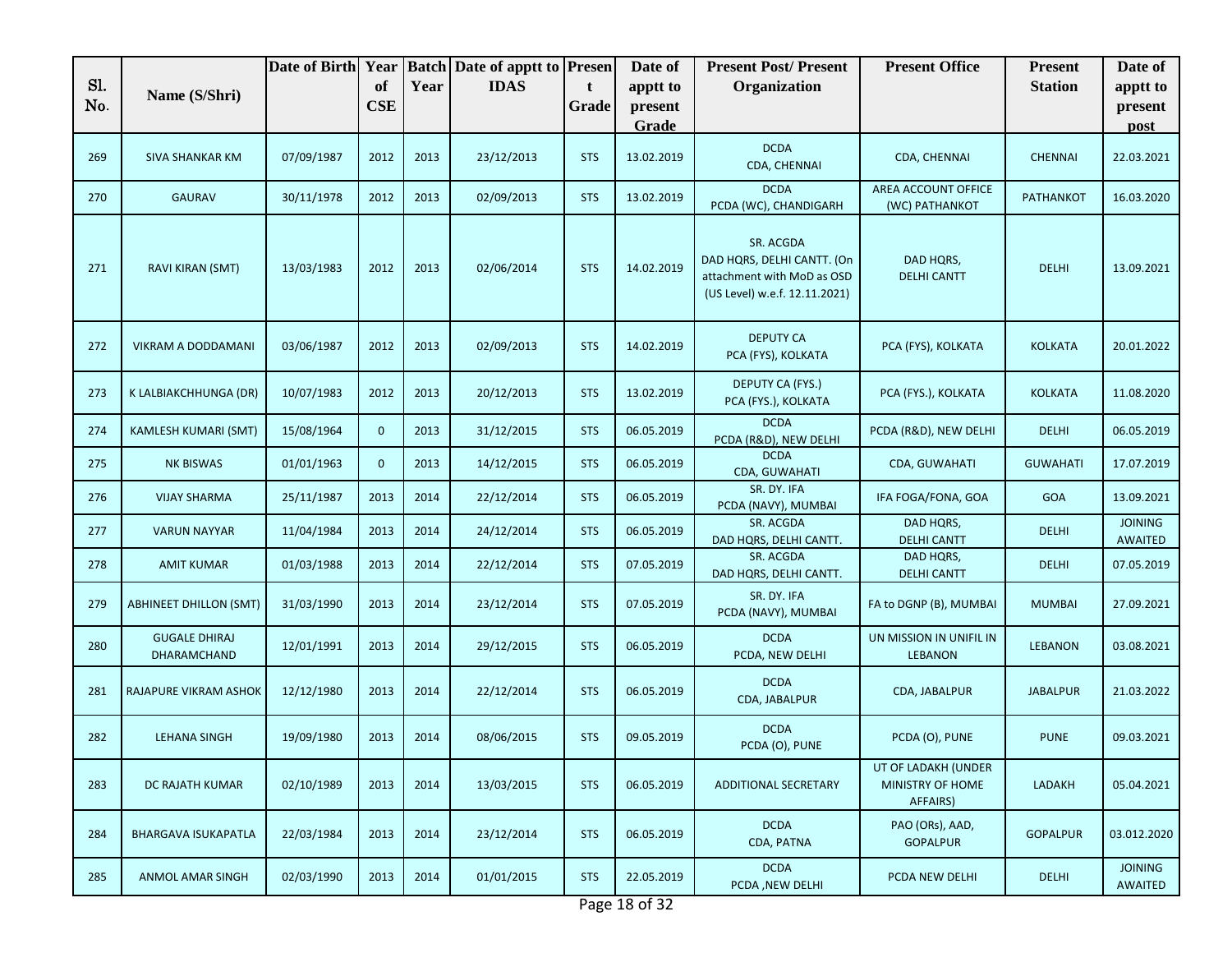|     |                                     | Date of Birth Year |            |      | <b>Batch Date of apptt to Presen</b> |            | Date of          | <b>Present Post/Present</b>            | <b>Present Office</b>                       | <b>Present</b>       | Date of                          |
|-----|-------------------------------------|--------------------|------------|------|--------------------------------------|------------|------------------|----------------------------------------|---------------------------------------------|----------------------|----------------------------------|
| S1. | Name (S/Shri)                       |                    | of         | Year | <b>IDAS</b>                          | t          | apptt to         | Organization                           |                                             | <b>Station</b>       | apptt to                         |
| No. |                                     |                    | <b>CSE</b> |      |                                      | Grade      | present<br>Grade |                                        |                                             |                      | present                          |
| 286 | <b>ANKIT PANDEY</b>                 | 30/09/1987         | 2014       | 2015 | 07/09/2015                           | <b>STS</b> | 01.01.2020       | <b>DCDA</b><br>PCDA, NEW DELHI         | UN MISSION IN UNDOF<br><b>GOLAN HEIGHTS</b> | <b>GOLAN HEIGHTS</b> | post<br>13.09.2021               |
| 287 | <b>GEETIKA SINGH BATTU</b><br>(SMT) | 04/11/1988         | 2014       | 2015 | 28/12/2015                           | <b>STS</b> | 01.01.2020       | <b>DCDA</b><br>PCDA (R&D), NEW DELHI   | DCDA (R&D) METCALF<br>HOUSE, NEW DELHI      | <b>DELHI</b>         | 23.02.2021                       |
| 288 | HIMANSHU TRIPATHI                   | 12/01/1990         | 2014       | 2015 | 28/12/2015                           | <b>STS</b> | 01.01.2020       | <b>DCDA</b><br>PCDA (P), PRAYAGRAJ     | PCDA (P), PRAYAGRAJ                         | PRAYAGRAJ            | 01.01.2020                       |
| 289 | <b>ANAND ACHUTHANKUTTY</b>          | 08/06/1989         | 2014       | 2015 | 26/05/2016                           | <b>STS</b> | 01.01.2020       | SR. DY. IFA<br>PCDA (NAVY), MUMBAI     | IFA (NAVY) SNC,                             | <b>COCHIN</b>        | 07.04.2021                       |
| 290 | <b>ABHISHEK SHARMA</b>              | 18/05/1986         | 2014       | 2015 | 30/12/2015                           | <b>STS</b> | 06.08.2020       | <b>DCDA</b><br>PCDA, NEW DELHI         | UN MISSION IN UNISFA<br><b>ABYEI</b>        | ABYEI                | 21.02.2022                       |
| 291 | <b>SHASHI MAULI CHAUBEY</b>         | 17/07/1988         | 2014       | 2015 | 13/01/2016                           | <b>STS</b> | 01.01.2020       | SR. ACGDA<br>DAD HQRS, DELHI CANTT.    | DAD HQRS,<br><b>DELHI CANTT</b>             | <b>DELHI</b>         | 20.09.2021                       |
| 292 | <b>NEERAJ SURENDRAN</b>             | 15/02/1990         | 2014       | 2015 | 31/12/2015                           | <b>STS</b> | 01.01.2020       | SR. ACGDA<br>DAD HQRS, DELHI CANTT.    | DAD HQRS,<br><b>DELHI CANTT</b>             | <b>DELHI</b>         | 08.02.2021                       |
| 293 | AKSHATA A RAO (MS) (DR)             | 01/02/1983         | 2014       | 2015 | 13/01/2016                           | <b>STS</b> | 01.01.2020       | <b>DCDA</b><br>PCDA, NEW DELHI         | PCDA, NEW DELHI                             | DELHI                | 13.05.2020                       |
| 294 | NEELA V D PRAVEEN                   | 29/04/1985         | 2014       | 2015 | 30/12/2015                           | <b>STS</b> | 01.01.2020       | SR. DY. IFA<br>PCDA (NAVY), MUMBAI     | FA to ASD VIZAG                             | <b>VIZAG</b>         | 20.03.2020                       |
| 295 | REEMA NAGLOT (SMT)                  | 19/12/1985         | 2014       | 2015 | 30/12/2015                           | <b>STS</b> | 01.01.2020       | <b>DCDA</b><br>PCDA, BENGALURU         | PCDA, BENGALURU                             | BENGALURU            | <b>JOINING</b><br><b>AWAITED</b> |
| 296 | <b>UTKARSH MISHRA</b>               | 15/11/1986         | 2015       | 2016 | 19/12/2016                           | <b>STS</b> | 01.01.2021       | <b>DCDA</b><br>CDA, JABALPUR           | PAO (ORs) MRC, SAUGOR                       | <b>SAUGOR</b>        | 28.03.2022                       |
| 297 | PARASHAR VINIT RKP<br><b>SINGH</b>  | 16/03/1985         | 2015       | 2016 | 19/12/2016                           | <b>STS</b> | 01.01.2021       | SR. DY. IFA<br>CDA, PATNA              | IFA, RANCHI                                 | <b>RANCHI</b>        | 01.01.2021                       |
| 298 | <b>VIJAY TANEJA</b>                 | 04/03/1990         | 2015       | 2016 | 19/12/2016                           | <b>STS</b> | 01.01.2021       | SR. DY. IFA<br>PCDA (SC), PUNE         | <b>IFA JAMNAGAR</b>                         | <b>JAMNAGAR</b>      | 19.04.2022                       |
| 299 | <b>DEBAN SS</b>                     | 29/09/1992         | 2015       | 2016 | 29/08/2016                           | <b>STS</b> | 01.01.2021       | SR. DY. IFA<br>PCDA (NAVY), MUMBAI     | IFA 5 BRD, SULUR                            | <b>SULUR</b>         | 05.03.2021                       |
| 300 | <b>SUSHIL RIYAR</b>                 | 15/11/1991         | 2015       | 2016 | 19/12/2016                           | <b>STS</b> | 01.01.2021       | <b>DCDA</b><br>PCDA (BR), DELHI CANTT. | AO (P), CHETAK, BIKANER                     | <b>BIKANER</b>       | 01.01.2021                       |
| 301 | <b>SANDEEP SHEORAN</b>              | 14/02/1990         | 2015       | 2016 | 12/04/2018                           | <b>STS</b> | 01.01.2021       | <b>DCDA</b><br>PCDA (R&D), NEW DELHI   | AO (R&D), JODHPUR                           | <b>JODHPUR</b>       | 17.08.2021                       |
| 302 | <b>SWATI SURVE (SMT)</b>            | 23/09/1981         | 2015       | 2016 | 19/12/2016                           | <b>STS</b> | 01.01.2021       | SR. DY. IFA<br>PCDA (NAVY), MUMBAI     | FA TO MS (B), MUMBAI                        | <b>MUMBAI</b>        | 01.01.2021                       |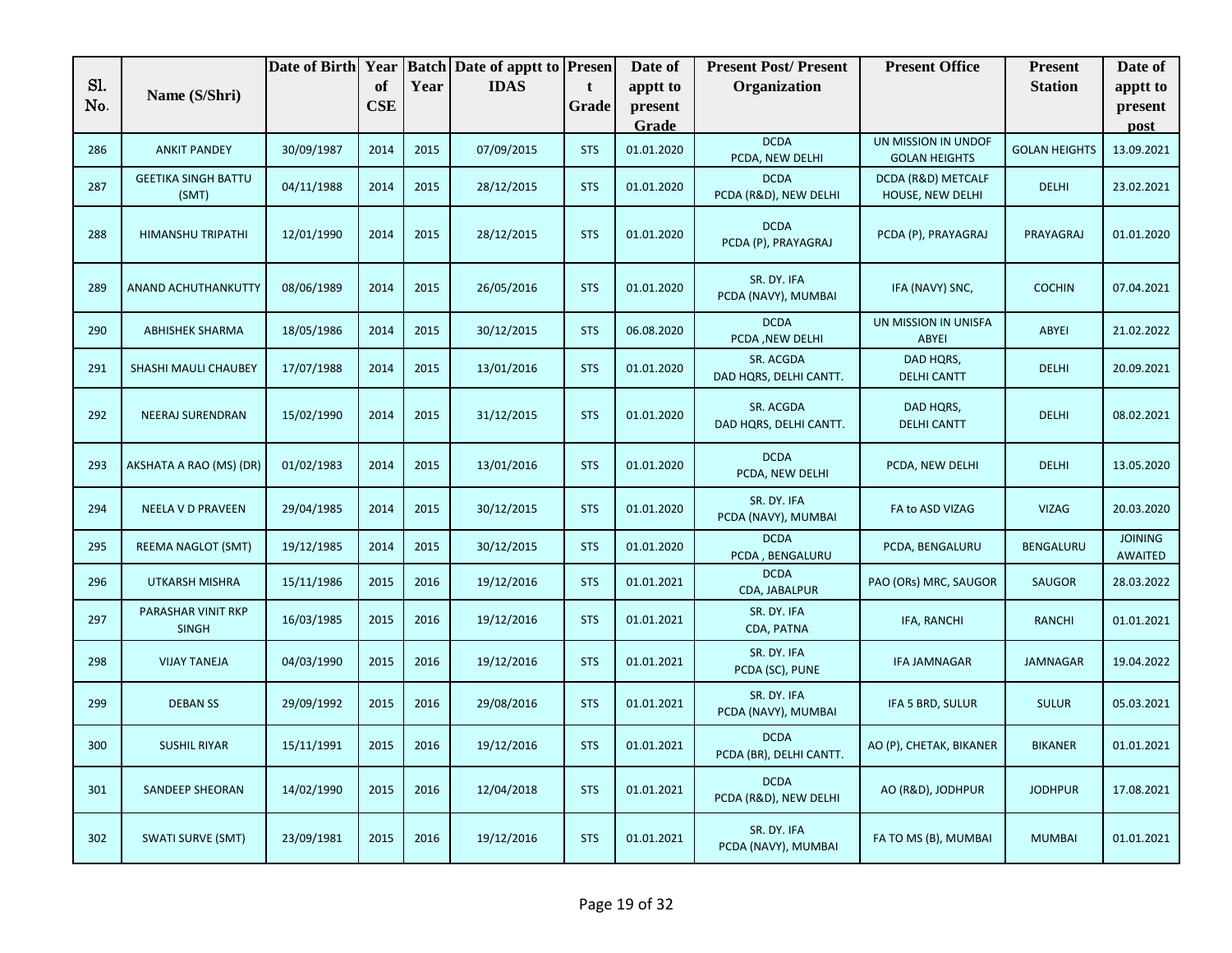|            |                         | Date of Birth Year |                  |      | <b>Batch Date of apptt to Presen</b> |            | Date of             | <b>Present Post/Present</b>              | <b>Present Office</b>                        | <b>Present</b>    | Date of                          |
|------------|-------------------------|--------------------|------------------|------|--------------------------------------|------------|---------------------|------------------------------------------|----------------------------------------------|-------------------|----------------------------------|
| Sl.<br>No. | Name (S/Shri)           |                    | of<br><b>CSE</b> | Year | <b>IDAS</b>                          | t<br>Grade | apptt to<br>present | Organization                             |                                              | <b>Station</b>    | apptt to<br>present              |
|            |                         |                    |                  |      |                                      |            | Grade               |                                          |                                              |                   | post                             |
| 303        | <b>ADITYA KUMAR</b>     | 15/01/1988         | 2015             | 2016 | 19/12/2016                           | <b>STS</b> | 01.01.2021          | <b>DCDA</b><br>CDA (PD), MEERUT          | CDA (PD), MEERUT                             | <b>MEERUT</b>     | 22.02.2021                       |
| 304        | NEELANSHU GUPTA (MS)    | 05/11/1985         | 2016             | 2017 | 28/08/2017                           | <b>STS</b> | 03.01.2022          | SR. DY. IFA<br>CDA, JABALPUR             | IFA HQ 21 CORPS, BHOPAL                      | <b>BHOPAL</b>     | 03.01.2022                       |
| 305        | K HARIPREETI (SMT)      | 22/08/1990         | 2016             | 2017 | 21/12/2017                           | <b>STS</b> | 03.01.2022          | <b>DCDA</b><br>CDA (ARMY), MEERUT        | CDA (ARMY), MEERUT                           | <b>MEERUT</b>     | 03.01.2022                       |
| 306        | SANDEEP BANSAL          | 14/10/1986         | 2016             | 2017 | 28/08/2017                           | <b>STS</b> | 03.01.2022          | SR. ACGDA<br>DAD HQRS, DELHI CANTT.      | DAD HQRS,<br><b>DELHI CANTT</b>              | <b>DELHI</b>      | 03.01.2022                       |
| 307        | <b>VIGNESH K</b>        | 09/07/1989         | 2016             | 2017 | 28/08/2017                           | <b>STS</b> | 03.01.2022          | <b>DCDA</b><br>CDA (R&D), BENGALURU      | DCDA (R&D), AVADI                            | <b>AVADI</b>      | 14.02.2022                       |
| 308        | DIVYA K (MS)            | 03/02/1988         | 2016             | 2017 | 18/12/2017                           | <b>STS</b> | 03.01.2022          | <b>SR.DY IFA</b><br>CDA (R&D), BANGALORE | IFA(R&D)AERO CLUSTER,<br><b>BANGALORE</b>    | BENGALURU         | <b>JOINING</b><br><b>AWAITED</b> |
| 309        | <b>ARUNKUMAR P S</b>    | 31/05/1989         | 2016             | 2017 | 18/12/2017                           | <b>STS</b> | 18.01.2022          | SR. DY. IFA<br>PCDA (NAVY), MUMBAI       | IFA (INA), EZHIMALA                          | <b>EZHIMALA</b>   | 18.01.2022                       |
| 310        | VIJAY THOMAS D (DR)     | 15/12/1988         | 2016             | 2017 | 18/12/2017                           | <b>STS</b> | 03.01.2022          | <b>DCDA</b><br>CDA, CHENNAI              | CDA, CHENNAI                                 | <b>CHENNAI</b>    | 03.01.2022                       |
| 311        | <b>BIPIN DAS</b>        | 28/04/1989         | 2016             | 2017 | 11/12/2017                           | <b>STS</b> | 03.01.2022          | SR.ACGDA<br>DAD HQRS, DELHI CANTT.       | DAD HQRS,<br><b>DELHI CANTT</b>              | <b>DELHI</b>      | 03.01.2022                       |
| 312        | MOHAN LAL MEENA         | 18/12/1989         | 2016             | 2017 | 04/09/2017                           | <b>STS</b> | 03.01.2022          | SR.ACGDA<br>DAD HQRS, DELHI CANTT.       | DAD HQRS,<br><b>DELHI CANTT</b>              | <b>DELHI</b>      | <b>JOINING</b><br><b>AWAITED</b> |
| 313        | <b>RV PRASAD</b>        | 18/04/1963         | $\mathbf{0}$     | 2017 | 01/07/2019                           | <b>JTS</b> | 01.07.2019          | <b>ACDA</b><br>PCDA (CC), LUCKNOW        | PCDA (CC), LUCKNOW                           | <b>LUCKNOW</b>    | 16.11.2020                       |
| 314        | <b>JOE RAJESWAR</b>     | 27/01/1965         | $\mathbf{0}$     | 2017 | 01/07/2019                           | <b>JTS</b> | 01.07.2019          | <b>ACDA</b><br>PCDA, BENGALURU           | PAO (ORs) ASC SUPPLY &<br>MT, BENGALURU      | <b>BENGALURU</b>  | 01.07.2019                       |
| 315        | <b>RAM SINGH</b>        | 13/03/1964         | $\mathbf{0}$     | 2017 | 27/06/2019                           | <b>JTS</b> | 27.06.2019          | <b>ACDA</b><br>PCDA, (WC) CHANDIGARH     | PCDA(WC) CHANDIGARH                          | <b>CHANDIGARH</b> | 04.04.2022                       |
| 316        | <b>S GANGTE</b>         | 01/03/1965         | $\mathbf{0}$     | 2017 | 28/06/2019                           | <b>JTS</b> | 28.06.2019          | <b>ACDA</b><br>PCDA (BR), DELHI CANTT.   | AO(P) PUSHPAK, AIZWAL                        | <b>AIZWAL</b>     | 28.06.2019                       |
| 317        | <b>SUSHIL KUMAR</b>     | 22/12/1962         | $\mathbf{0}$     | 2017 | 17/06/2019                           | <b>JTS</b> | 17.06.2019          | DY. IFA<br>PCDA (AF), NEW DELHI          | IFA (CAPITAL-AIR FORCE),<br><b>NEW DELHI</b> | <b>DELHI</b>      | 12.08.2021                       |
| 318        | <b>NS WAIKAR (SMT)</b>  | 23/11/1962         | $\mathbf{0}$     | 2017 | 17/06/2019                           | <b>JTS</b> | 17.06.2019          | <b>ACDA</b><br>PCDA (SC), PUNE           | PCDA (SC), PUNE                              | <b>PUNE</b>       | 02.03.2022                       |
| 319        | <b>SANJEEV MALHOTRA</b> | 07/05/1962         | $\mathbf{0}$     | 2017 | 01/07/2019                           | <b>JTS</b> | 01.07.2019          | DY. IFA<br>PCDA (WC), CHANDIGARH         | IFA HQ 11 CORPS,<br><b>JALANDHAR</b>         | <b>JALANDHAR</b>  | 12.04.2021                       |
| 320        | PADMAJA R WARRIER       | 23/06/1962         | $\mathbf{0}$     | 2017 | 28/06/2019                           | <b>JTS</b> | 28.06.2019          | DY. IFA<br>PCDA (NAVY), MUMBAI           | IFA (NAVY) SNC, CHOCHIN                      | <b>COCHIN</b>     | 28.06.2019                       |
| 321        | YOGESH M MANKIKAR       | 23/12/1963         | $\overline{0}$   | 2017 | 18/06/2019                           | <b>JTS</b> | 18.06.2019          | <b>ACDA</b><br>PCDA, BENGALURU           | PCDA, BENGALURU                              | <b>BENGALURU</b>  | 18.06.2019                       |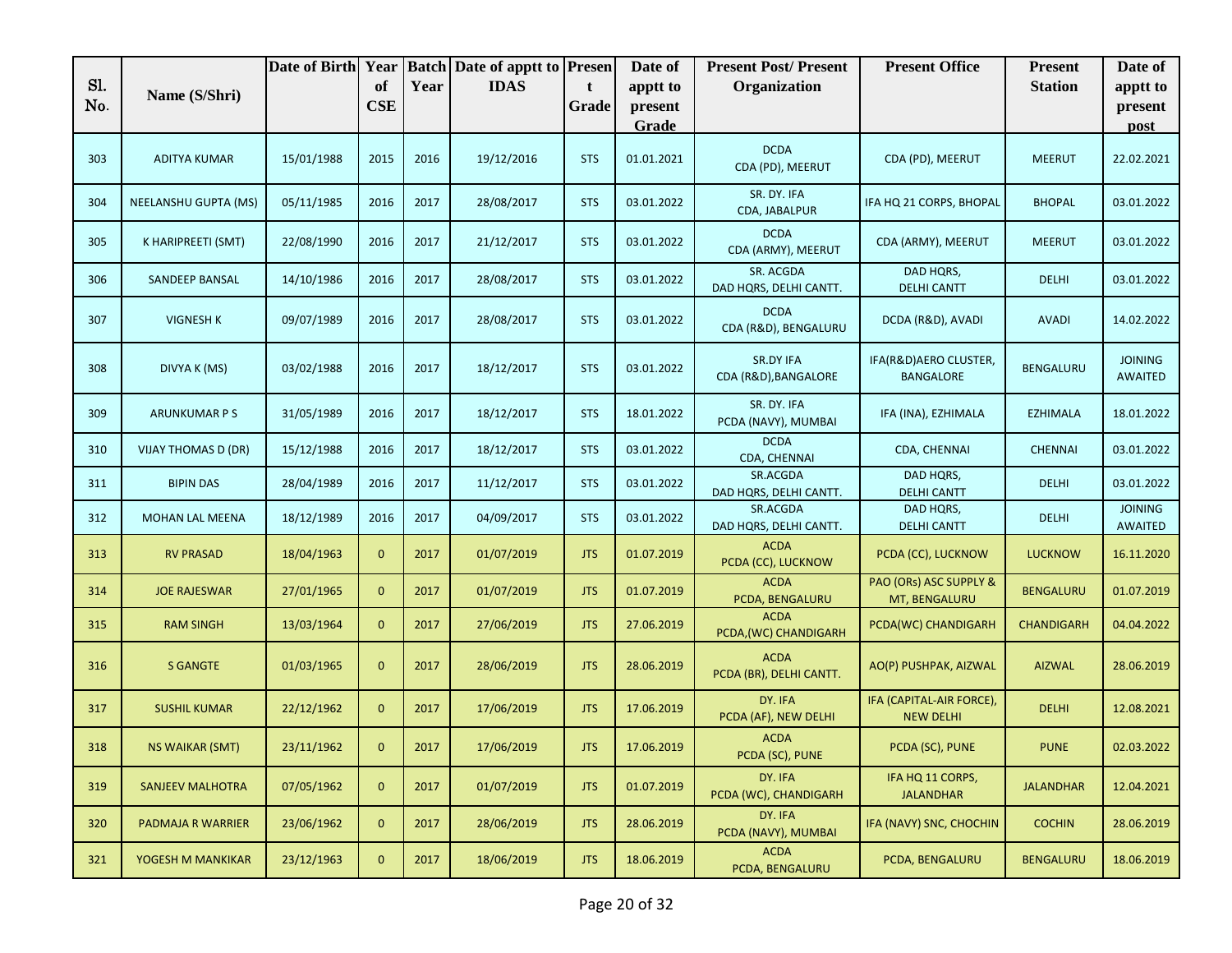| Sl. |                                     | Date of Birth Year | of             |      | <b>Batch Date of apptt to Presen</b><br><b>IDAS</b> |            | Date of             | <b>Present Post/Present</b>          | <b>Present Office</b>                                             | <b>Present</b>    | Date of             |
|-----|-------------------------------------|--------------------|----------------|------|-----------------------------------------------------|------------|---------------------|--------------------------------------|-------------------------------------------------------------------|-------------------|---------------------|
| No. | Name (S/Shri)                       |                    | <b>CSE</b>     | Year |                                                     | t<br>Grade | apptt to<br>present | Organization                         |                                                                   | <b>Station</b>    | apptt to<br>present |
|     |                                     |                    |                |      |                                                     |            | Grade               |                                      |                                                                   |                   | post                |
| 322 | <b>ARATI RAY CHAUDHURY</b><br>(SMT) | 17/06/1964         | $\mathbf{0}$   | 2017 | 14/06/2019                                          | <b>JTS</b> | 14.06.2019          | <b>ACDA</b><br>PCDA (O), PUNE        | PCDA (O), PUNE                                                    | <b>PUNE</b>       | 14.06.2019          |
| 323 | <b>ANIL V UMESH</b>                 | 16/06/1962         | $\overline{0}$ | 2017 | 17/06/2019                                          | <b>JTS</b> | 17.06.2019          | <b>ACDA</b><br>CDA, CHENNAI          | AAO (ARMY), COCHIN                                                | <b>COCHIN</b>     | 09.02.2022          |
| 324 | <b>SHANEEL RANA</b>                 | 01/11/1963         | $\mathbf{0}$   | 2017 | 28/09/2020                                          | <b>JTS</b> | 28.09.2020          | DY. IFA<br>PCDA, NEW DELHI           | IFA (DGAFMS), NEW DELHI                                           | <b>DELHI</b>      | 16.08.2021          |
| 325 | <b>NS KUMAR</b>                     | 20/04/1966         | $\mathbf{0}$   | 2017 | 13/06/2019                                          | <b>JTS</b> | 13.06.2019          | <b>ACDA</b><br>PCDA (O), PUNE        | CDA (TRG) & NADFM, PUNE                                           | <b>PUNE</b>       | 13.06.2019          |
| 326 | <b>MIA LOBO</b>                     | 29/04/1965         | $\mathbf{0}$   | 2017 | 26/06/2019                                          | <b>JTS</b> | 26.06.2019          | DY. IFA<br>PCDA (NAVY), MUMBAI       | IFA COD, KANDIVILI,<br><b>MUMBAI</b>                              | <b>MUMBAI</b>     | 02.03.2022          |
| 327 | <b>T SATISH KUMAR</b>               | 25/05/1965         | $\mathbf{0}$   | 2017 | 13/06/2019                                          | <b>JTS</b> | 13.06.2019          | <b>ACDA</b><br>PCDA (O), PUNE        | PCDA (O), PUNE                                                    | <b>PUNE</b>       | 13.06.2019          |
| 328 | <b>NK SHARMA</b>                    | 13/10/1963         | $\mathbf{0}$   | 2017 | 13/06/2019                                          | <b>JTS</b> | 13.06.2019          | DY. IFA<br>PCDA, NEW DELHI           | PIFA (ARMY - M&Q), NEW<br><b>DELHI</b>                            | <b>DELHI</b>      | 18.11.2020          |
| 329 | <b>R RAMAN</b>                      | 21/09/1965         | $\mathbf{0}$   | 2017 | 17/06/2019                                          | <b>JTS</b> | 17.06.2019          | <b>ACDA</b><br>PCDA (SC), PUNE       | AREA ACCOUNTS OFFICE,<br>DEHU ROAD, PUNE                          | <b>PUNE</b>       | 16.03.2021          |
| 330 | <b>NP SHIVATARE</b>                 | 23/09/1964         | $\mathbf{0}$   | 2017 | 28/06/2019                                          | <b>JTS</b> | 28.06.2019          | <b>ACDA</b><br>PCDA (NAVY), MUMBAI   | PCDA (NAVY), MUMBAI                                               | <b>MUMBAI</b>     | 13.08.2019          |
| 331 | VM VIDYAVATHI (SMT)                 | 13/10/1964         | $\mathbf{0}$   | 2017 | 17/06/2019                                          | <b>JTS</b> | 17.06.2019          | <b>ACDA</b><br>PCDA BENGALURU        | DCDA (DAD) HAL,<br><b>BENGALURU</b>                               | <b>BENGALURU</b>  | 17.06.2019          |
| 332 | <b>S SURESH BABU</b>                | 20/01/1963         | $\mathbf{0}$   | 2017 | 27/06/2019                                          | <b>JTS</b> | 27.06.2019          | <b>ACDA</b><br>CDA, CHENNAI          | PAO (ORs) MRC,<br><b>WELLINGTON</b>                               | <b>WELLINGTON</b> | 27.06.2019          |
| 333 | <b>GEETHA VARADARAJAN</b><br>(SMT)  | 05/06/1964         | $\mathbf{0}$   | 2017 | 27/06/2019                                          | <b>JTS</b> | 27.06.2019          | <b>ACDA</b><br>CDA (R&D), BENGALURU  | CDA (R&D), BENGALURU                                              | <b>BENGALURU</b>  | 27.06.2019          |
| 334 | H RAMAKRISHNAN                      | 17/09/1963         | $\mathbf{0}$   | 2017 | 01/07/2019                                          | <b>JTS</b> | 01.07.2019          | DY. IFA<br>CDA, CHENNAI              | IFA 23 ED/8 BRD, AVADI                                            | <b>AVADI</b>      | 16.07.2020          |
| 335 | <b>VANDANA SHETTY (MS)</b>          | 21/05/1964         | $\mathbf{0}$   | 2017 | 20/06/2019                                          | <b>JTS</b> | 20.06.2019          | DY. IFA<br>PCDA (NAVY), MUMBAI       | IFA NAVY (WNC), MUMBAI                                            | <b>MUMBAI</b>     | 31.12.2020          |
| 336 | P RATNA PRASAD                      | 01/06/1963         | $\mathbf{0}$   | 2017 | 29/06/2019                                          | <b>JTS</b> | 29.06.2019          | <b>ACDA</b><br>PCDA (R&D), HYDERABAD | SBC (ENCADRED) ATVP<br><b>NORTH YARD COMPLEX,</b><br><b>VIZAG</b> | <b>VIZAG</b>      | 29.06.2019          |
| 337 | <b>CHATUR SEN ANAND</b>             | 15/03/1964         | $\mathbf{0}$   | 2017 | 20/06/2019                                          | <b>JTS</b> | 20.06.2019          | <b>ACDA</b><br>PCDA (WC), CHANDIGARH | AREA ACCOUNT OFFICE<br>PAY (WC), NEW DELHI                        | <b>DELHI</b>      | 20.06.2019          |
| 338 | <b>JASVINDER SINGH</b>              | 30/09/1966         | $\mathbf{0}$   | 2017 | 01/07/2019                                          | <b>JTS</b> | 01.07.2019          | DY. IFA<br>CDA (ARMY), MEERUT        | IFA COD, AGRA                                                     | <b>AGRA</b>       | 01.07.2019          |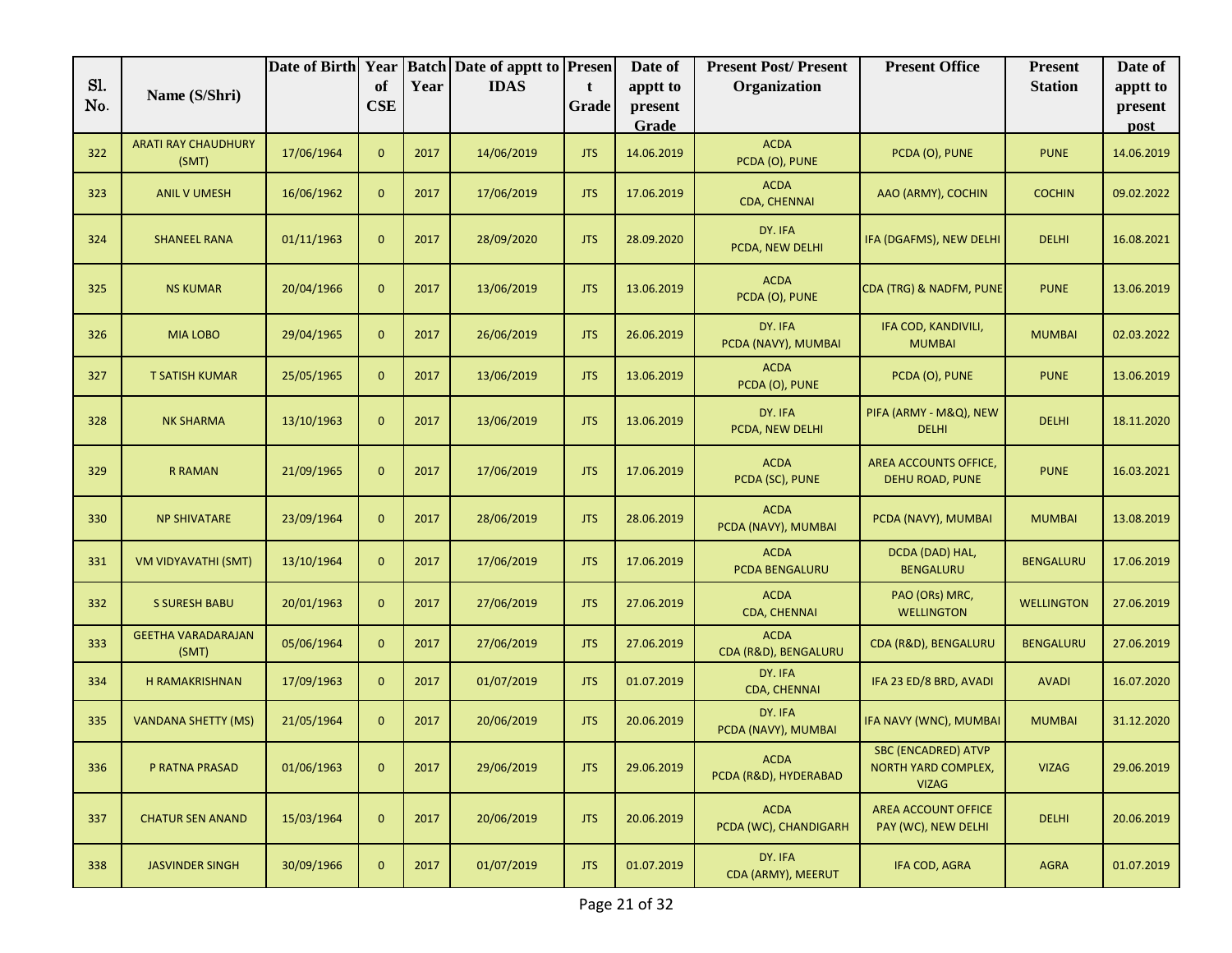| Sl. |                           | Date of Birth Year |                  |      | <b>Batch Date of apptt to</b> | <b>Presen</b> | Date of             | <b>Present Post/Present</b>            | <b>Present Office</b>                                | <b>Present</b>    | Date of             |
|-----|---------------------------|--------------------|------------------|------|-------------------------------|---------------|---------------------|----------------------------------------|------------------------------------------------------|-------------------|---------------------|
| No. | Name (S/Shri)             |                    | of<br><b>CSE</b> | Year | <b>IDAS</b>                   | t<br>Grade    | apptt to<br>present | Organization                           |                                                      | <b>Station</b>    | apptt to<br>present |
|     |                           |                    |                  |      |                               |               | Grade               |                                        |                                                      |                   | post                |
| 339 | <b>RAM BABU</b>           | 18/07/1963         | $\mathbf{0}$     | 2017 | 28/06/2019                    | <b>JTS</b>    | 28.06.2019          | <b>ACDA</b><br>PCDA (SWC), JAIPUR      | PCDA (SWC), JAIPUR                                   | <b>JAIPUR</b>     | 12.10.2020          |
| 340 | <b>V SUDHA RANI (SMT)</b> | 14/09/1974         | $\mathbf{0}$     | 2017 | 28/06/2019                    | <b>JTS</b>    | 28.06.2019          | <b>ACDA</b><br>PCDA, BENGALURU         | PAO (ORs), ASC AT,<br><b>BENGALURU</b>               | <b>BENGALURU</b>  | 28.06.2019          |
| 341 | <b>G DOLEY</b>            | 02/10/1970         | $\mathbf{0}$     | 2017 | 28/06/2019                    | <b>JTS</b>    | 28.06.2019          | <b>ACDA</b><br>CDA, GUWAHATI           | <b>CDA, GUWAHATI</b>                                 | <b>GUWAHATI</b>   | 01.04.2021          |
| 342 | <b>T RAMAMURTHY</b>       | 02/06/1969         | $\mathbf{0}$     | 2017 | 24/06/2019                    | <b>JTS</b>    | 24.06.2019          | DY IFA<br>PCDA(R&D) HYDERABAD          | IFA (R&D), MSS<br>CLUSSTER, HYDERABAD                | <b>HYDERABAD</b>  | 14.02.2022          |
| 343 | <b>RITA GOYAL (SMT)</b>   | 19/10/1963         | $\mathbf{0}$     | 2017 | 14/06/2019                    | <b>JTS</b>    | 14.06.2019          | <b>ACDA</b><br>PCDA (WC), CHANDIGARH   | PCDA (WC), CHANDIGARH                                | <b>CHANDIGARH</b> | 14.06.2019          |
| 344 | <b>SG NAIR</b>            | 29/11/1964         | $\mathbf{0}$     | 2017 | 14/06/2019                    | <b>JTS</b>    | 14.06.2019          | DY. IFA<br>PCDA (SC), PUNE             | IFA (SC), PUNE                                       | <b>PUNE</b>       | 16.08.2021          |
| 345 | <b>VIKRAM KATH</b>        | 21/03/1965         | $\mathbf{0}$     | 2017 | 01/07/2019                    | <b>JTS</b>    | 01.07.2019          | <b>ACDA</b><br>CDA (FUNDS), MEERUT     | <b>CDA (FUNDS), MEERUT</b>                           | <b>MEERUT</b>     | 01.07.2019          |
| 346 | <b>SANTOKH RAJ</b>        | 04/08/1966         | $\overline{0}$   | 2017 | 01/07/2019                    | <b>JTS</b>    | 01.07.2019          | <b>ACDA</b><br>CDA (ARMY,) MEERUT      | CDA (ARMY), MEERUT                                   | <b>MEERUT</b>     | 22.01.2020          |
| 347 | <b>S SRINATH</b>          | 25/01/1966         | $\mathbf{0}$     | 2017 | 14/06/2019                    | <b>JTS</b>    | 14.06.2019          | <b>ACDA</b><br>PCDA, BENGALURU         | PAO (ORs), PCTC,<br><b>BENGALURU</b>                 | <b>BENGALURU</b>  | 14.06.2019          |
| 348 | <b>NEENA SEN (SMT)</b>    | 05/10/1962         | $\mathbf{0}$     | 2017 | 13/06/2019                    | <b>JTS</b>    | 13.06.2019          | <b>ACGDA</b><br>DAD HQRS, DELHI CANTT. | DAD HQRS,<br><b>DELHI CANTT</b>                      | <b>DELHI</b>      | 09.09.2021          |
| 349 | <b>RAKESH GULATI</b>      | 19/07/1966         | $\mathbf{0}$     | 2017 | 13/06/2019                    | <b>JTS</b>    | 13.06.2019          | <b>ACDA</b><br>PCDA, NEW DELHI         | <b>KENDIYA SAINIK BOARD</b><br>(ENCADRED), NEW DELHI | <b>DELHI</b>      | 13.06.2019          |
| 350 | <b>S SRINIVAS</b>         | 29/07/1964         | $\mathbf{0}$     | 2017 | 09/07/2019                    | <b>JTS</b>    | 09.07.2019          | <b>ACDA</b><br>PCDA (R&D), HYDERABAD   | DCDA (R&D), NSTL, VIZAG                              | <b>VIZAG</b>      | 05.04.2021          |
| 351 | <b>AK CHIB</b>            | 10/02/1963         | $\mathbf{0}$     | 2017 | 14/06/2019                    | <b>JTS</b>    | 14.06.2019          | <b>ACDA</b><br>PCDA (NC), JAMMU        | PCDA (NC), JAMMU                                     | <b>JAMMU</b>      | 14.06.2019          |
| 352 | <b>PS CHETTRI</b>         | 28/09/1962         | $\mathbf{0}$     | 2017 | 13/06/2019                    | <b>JTS</b>    | 13.06.2019          | <b>ACDA</b><br>PCDA (AF), DEHRADUN     | JT CDA (R&D)<br><b>DEHRADUN</b>                      | <b>DEHRADUN</b>   | 11.04.2022          |
| 353 | <b>AK YADAV</b>           | 21/08/1963         | $\mathbf{0}$     | 2017 | 01/07/2019                    | <b>JTS</b>    | 01.07.2019          | DY. IFA<br>PCDA (SWC), JAIPUR          | IFA (SWC), JAIPUR                                    | <b>JAIPUR</b>     | 01.07.2019          |
| 354 | AMARJEET                  | 05/11/1962         | $\mathbf{0}$     | 2017 | 13/06/2019                    | <b>JTS</b>    | 13.06.2019          | <b>ACDA</b><br>PCDA (NC), JAMMU        | PCDA (NC,) JAMMU                                     | <b>JAMMU</b>      | 13.06.2019          |
| 355 | <b>ANURAG KALA</b>        | 14/02/1965         | $\mathbf{0}$     | 2017 | 28/06/2019                    | <b>JTS</b>    | 28.06.2019          | <b>ACDA</b><br>PCDA (AF), DEHRADUN     | PCDA (AF), DEHRADUN                                  | <b>DEHRADUN</b>   | 02.03.2022          |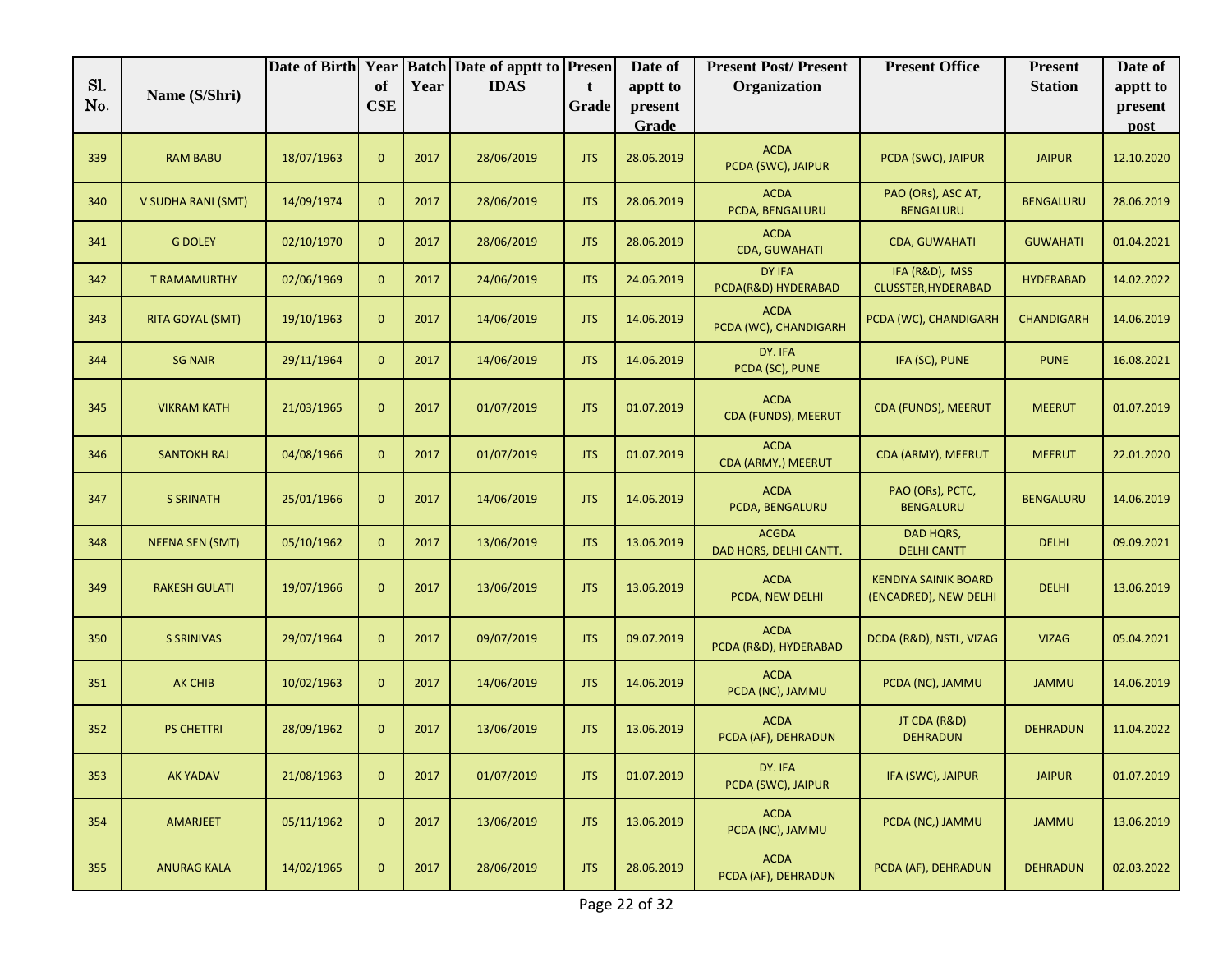|            |                                    | Date of Birth Year |                |      | <b>Batch Date of apptt to Presen</b> |            | Date of             | <b>Present Post/Present</b>          | <b>Present Office</b>                           | <b>Present</b>    | Date of                          |
|------------|------------------------------------|--------------------|----------------|------|--------------------------------------|------------|---------------------|--------------------------------------|-------------------------------------------------|-------------------|----------------------------------|
| Sl.<br>No. | Name (S/Shri)                      |                    | of<br>CSE      | Year | <b>IDAS</b>                          | t<br>Grade | apptt to<br>present | Organization                         |                                                 | <b>Station</b>    | apptt to<br>present              |
|            |                                    |                    |                |      |                                      |            | Grade               |                                      |                                                 |                   | post                             |
| 356        | <b>SEENA THOMAS (MS)</b>           | 11/03/1965         | $\mathbf{0}$   | 2017 | 13/06/2019                           | <b>JTS</b> | 13.06.2019          | <b>ACDA</b><br>PCDA (O), PUNE        | PCDA (O), PUNE                                  | <b>PUNE</b>       | 16.08.2021                       |
| 357        | <b>SK GUPTA</b>                    | 31/08/1965         | $\overline{0}$ | 2017 | 13/06/2019                           | <b>JTS</b> | 13.06.2019          | <b>ACDA</b><br>CDA (ARMY), MEERUT    | <b>CDA RTC MEERUT</b>                           | <b>MEERUT</b>     | 22.07.2019                       |
| 358        | <b>SMITA WALIA (SMT)</b>           | 15/04/1964         | $\mathbf{0}$   | 2017 | 24/06/2019                           | <b>JTS</b> | 24.06.2019          | <b>ACDA</b><br>PCDA (R&D), NEW DELHI | AO (R&D), CHANDIGARH                            | <b>CHANDIGARH</b> | 01.03.2022                       |
| 359        | <b>SANJEEV KUMAR</b>               | 11/06/1964         | $\overline{0}$ | 2017 | 14/06/2019                           | <b>JTS</b> | 14.06.2019          | <b>ACDA</b><br>PCDA (AF), DEHRADUN   | PCDA (AF), DEHRADUN                             | <b>DEHRADUN</b>   | 14.06.2019                       |
| 360        | A VENKATARAMAN                     | 25/07/1963         | $\overline{0}$ | 2017 | 24/06/2019                           | <b>JTS</b> | 24.06.2019          | <b>ACDA</b><br>CDA, SECUNDERABAD     | <b>AREA ACCOUNT OFFICE</b><br>(ARMY), VIZAG     | <b>VIZAG</b>      | 29.07.2020                       |
| 361        | <b>SANDEEP LAKHANPAL</b>           | 26/04/1966         | $\overline{0}$ | 2017 | 24/06/2019                           | <b>JTS</b> | 24.06.2019          | <b>SENIOR ACCOUNTS OFFICER</b>       | <b>INTELLIGENCE BUREAU,</b><br><b>NEW DELHI</b> | <b>DELHI</b>      | 01.06.2020                       |
| 362        | <b>KC LOHANI</b>                   | 30/06/1966         | $\overline{0}$ | 2017 | 01/07/2019                           | <b>JTS</b> | 01.07.2019          | <b>ACDA</b><br>PCDA (AF), DEHRADUN   | PCDA(AF), DEHRADUN                              | <b>DEHRADUN</b>   | <b>JOINING</b><br><b>AWAITED</b> |
| 363        | <b>VK PANDITA</b>                  | 14/10/1965         | $\overline{0}$ | 2017 | 01/07/2019                           | <b>JTS</b> | 01.07.2019          | DY. IFA<br>PCDA (NC), JAMMU          | IFA (NC), UDHAMPUR                              | <b>UDHAMPUR</b>   | 03.07.2020                       |
| 364        | <b>INDIRA GARG (SMT)</b>           | 19/12/1964         | $\mathbf{0}$   | 2017 | 24/06/2019                           | <b>JTS</b> | 24.06.2019          | <b>ACDA</b><br>PCDA (WC), CHANDIGARH | PCDA (WC), CHANDIGARH                           | <b>CHANDIGARH</b> | 24.06.2019                       |
| 365        | <b>R RAMESH</b>                    | 01/06/1965         | $\overline{0}$ | 2017 | 19/06/2019                           | <b>JTS</b> | 19.06.2019          | <b>SENIOR ACCOUNTS OFFICER</b>       | JIPMER, PUDUCHERRY                              | <b>PUDUCHERRY</b> | 14.08.2019                       |
| 366        | <b>MR SOMASHANKAR</b>              | 21/06/1962         | $\overline{0}$ | 2017 | 24/06/2019                           | <b>JTS</b> | 24.06.2019          | <b>ACDA</b><br>PCDA, BENGALURU       | PCDA, BENGALURU                                 | <b>BENGALURU</b>  | 30.08.2021                       |
| 367        | <b>LALITHA SUBRAMANIAN</b><br>(MS) | 13/12/1963         | $\overline{0}$ | 2017 | 17/06/2019                           | <b>JTS</b> | 17.06.2019          | DY. IFA<br>CDA (CSD), MUMBAI         | IFA (CSD), MUMBAI                               | <b>MUMBAI</b>     | 17.06.2019                       |
| 368        | <b>RAJESH MADAN</b>                | 09/11/1967         | $\overline{0}$ | 2017 | 01/07/2019                           | <b>JTS</b> | 01.07.2019          | DY. IFA<br>PCDA (WC), CHANDIGARH     | IFA 3 BRD, CHANDIGARH                           | <b>CHANDIGARH</b> | 18.10.2021                       |
| 369        | <b>RAJIV SOOD</b>                  | 05/02/1968         | $\overline{0}$ | 2017 | 01/07/2019                           | <b>JTS</b> | 01.07.2019          | <b>ACDA</b><br>PCDA (WC), CHANDIGARH | PCDA (WC), CHANDIGARH                           | <b>CHANDIGARH</b> | 17.01.2022                       |
| 370        | <b>R RANGARAJAN</b>                | 30/05/1963         | $\overline{0}$ | 2017 | 01/07/2019                           | <b>JTS</b> | 01.07.2019          | <b>ACDA</b><br>PCDA (SC), PUNE       | PAO (ORs) GUARDS,<br><b>KAMPTEE</b>             | <b>KAMPTEE</b>    | 04.05.2020                       |
| 371        | <b>NAGESH SUDAN</b>                | 15/07/1963         | $\overline{0}$ | 2017 | 01/07/2019                           | <b>JTS</b> | 01.07.2019          | <b>ACDA</b><br>PCDA (WC), CHANDIGARH | PCDA (WC), CHANDIGARH                           | <b>CHANDIGARH</b> | 04.03.2021                       |
| 372        | <b>GURDEV</b>                      | 15/09/1963         | $\mathbf{0}$   | 2017 | 26/06/2019                           | <b>JTS</b> | 26.06.2019          | DY. IFA<br>PCDA (WC), CHANDIGARH     | IFA HQ 9 CORPS, YOL                             | <b>YOL</b>        | 21.08.2019                       |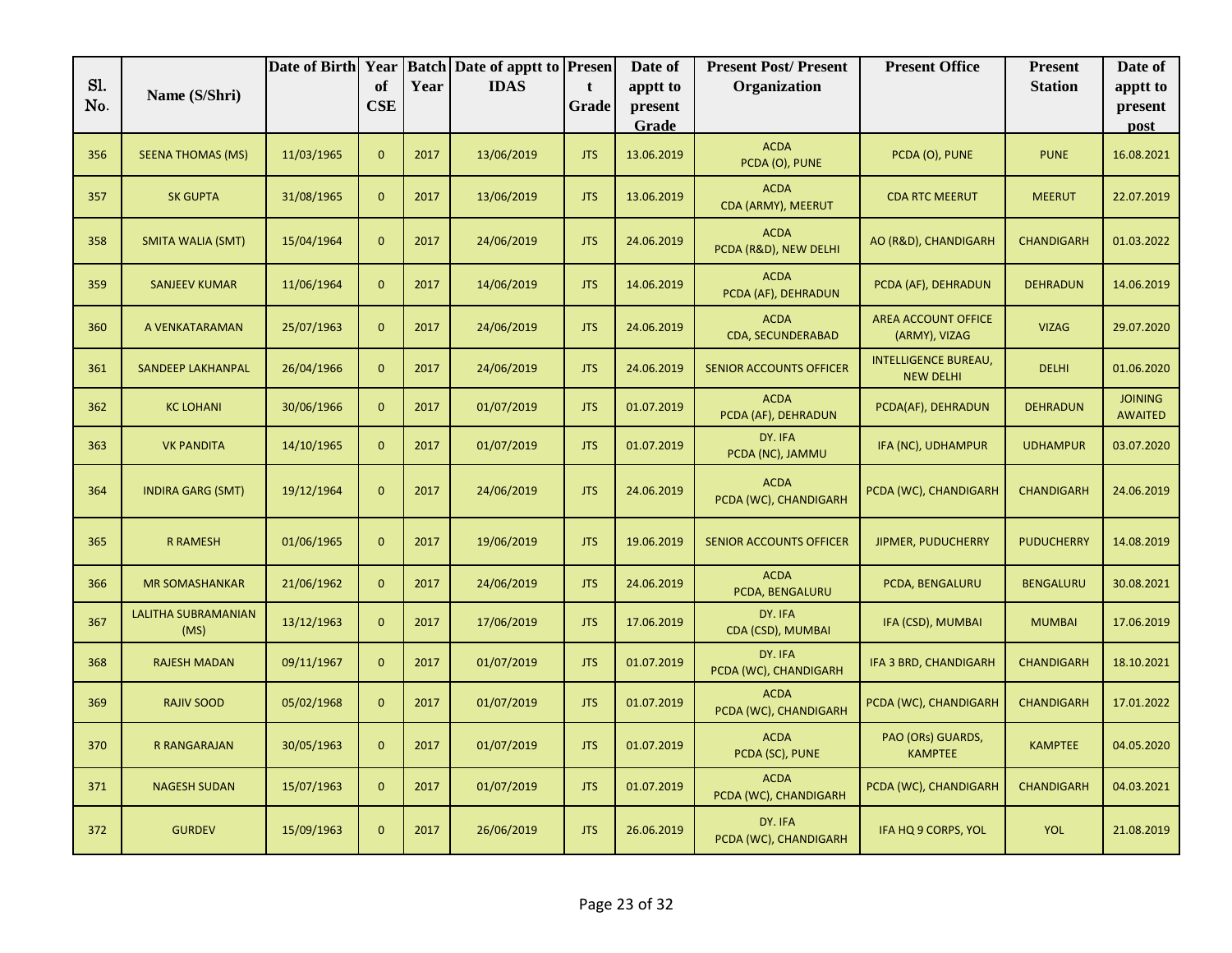|     |                             | Date of Birth Year |              |      | <b>Batch Date of apptt to Presen</b> |            | Date of          | <b>Present Post/Present</b>            | <b>Present Office</b>                        | <b>Present</b>      | Date of         |
|-----|-----------------------------|--------------------|--------------|------|--------------------------------------|------------|------------------|----------------------------------------|----------------------------------------------|---------------------|-----------------|
| Sl. | Name (S/Shri)               |                    | of           | Year | <b>IDAS</b>                          | t          | apptt to         | Organization                           |                                              | <b>Station</b>      | apptt to        |
| No. |                             |                    | <b>CSE</b>   |      |                                      | Grade      | present<br>Grade |                                        |                                              |                     | present<br>post |
|     |                             |                    |              |      |                                      |            |                  | <b>ACDA</b>                            |                                              |                     |                 |
| 373 | <b>MANOHAR LAL</b>          | 15/02/1970         | $\mathbf{0}$ | 2017 | 18/06/2019                           | <b>JTS</b> | 18.06.2019       | PCDA (NC), JAMMU                       | PCDA (NC), JAMMU                             | <b>JAMMU</b>        | 18.06.2019      |
| 374 | <b>K RAVI KUMAR</b>         | 11/10/1962         | $\mathbf{0}$ | 2017 | 28/06/2019                           | <b>JTS</b> | 28.06.2019       | <b>ACDA</b><br>CDA, CHENNAI            | <b>CDA, CHENNAI</b>                          | <b>CHENNAI</b>      | 02.03.2022      |
| 375 | S VATSALA (SMT)             | 16/10/1965         | $\mathbf{0}$ | 2017 | 13/06/2019                           | <b>JTS</b> | 13.06.2019       | <b>ACDA</b><br>CDA, SECUNDERABAD       | <b>CDA, SECUNDERABAD</b>                     | SECUNDERABAD        | 13.06.2019      |
| 376 | M SRINIVASA RAO             | 03/06/1966         | $\mathbf{0}$ | 2017 | 28/06/2019                           | <b>JTS</b> | 28.06.2019       | DY. IFA<br>CDA, SECUNDERABAD           | IFA, HYDERABAD/<br><b>SECUNDERABAD</b>       | <b>HYDERABAD</b>    | 02.02.2022      |
| 377 | <b>GR SAWANT</b>            | 27/02/1969         | $\mathbf{0}$ | 2017 | 19/06/2019                           | <b>JTS</b> | 19.06.2019       | <b>ACDA</b><br>PCDA (NAVY), MUMBAI     | PCDA (NAVY,) MUMBAI                          | <b>MUMBAI</b>       | 27.08.2020      |
| 378 | <b>GR BARAPATRE</b>         | 08/02/1972         | $\mathbf{0}$ | 2017 | 19/06/2019                           | <b>JTS</b> | 19.06.2019       | <b>ACDA</b><br>PCDA (AF), DEHRADUN     | <b>JCDA (AF), NAGPUR</b>                     | <b>NAGPUR</b>       | 16.07.2021      |
| 379 | SR BOID (SMT)               | 03/02/1968         | $\mathbf{0}$ | 2017 | 17/06/2019                           | <b>JTS</b> | 17.06.2019       | <b>ACDA</b><br>PCDA (SC), PUNE         | PCDA (SC), PUNE                              | <b>PUNE</b>         | 06.10.2020      |
| 380 | <b>B SIDDARAMAPPA</b>       | 01/06/1966         | $\mathbf{0}$ | 2017 | 17/06/2019                           | <b>JTS</b> | 17.06.2019       | DY. IFA<br>CDA (R&D), BENGALURU        | IFA (R&D) ECS CLUSTER,<br><b>BENGALURU</b>   | <b>BENGALURU</b>    | 17.06.2019      |
| 381 | <b>G SRINIVAS</b>           | 30/07/1964         | $\mathbf{0}$ | 2017 | 19/06/2019                           | <b>JTS</b> | 19.06.2019       | DY. IFA<br>CDA, CHENNAI                | IFA COMCG,<br>(COAST GUARD), CHENNAI         | <b>CHENNAI</b>      | 15.07.2020      |
| 382 | <b>G DHANALAKSHMI (SMT)</b> | 03/03/1965         | $\mathbf{0}$ | 2017 | 20/06/2019                           | <b>JTS</b> | 20.06.2019       | <b>ACDA</b><br>CDA, SECUNDERABAD       | PAO (ORs), AOC,<br><b>SECUNDERABAD</b>       | <b>SECUNDERABAD</b> | 29.07.2020      |
| 383 | <b>G JAYASURIAN NAIR</b>    | 27/11/1966         | $\mathbf{0}$ | 2017 | 20/06/2019                           | <b>JTS</b> | 20.06.2019       | DY. IFA<br>CDA (R&D), BENGALURU        | IFA (R&D), ECS CLUSTER,<br><b>BENGALURU</b>  | <b>BENGALURU</b>    | 01.02.2021      |
| 384 | M RAVICHANDRAN              | 25/04/1964         | $\mathbf{0}$ | 2017 | 01/07/2019                           | <b>JTS</b> | 01.07.2019       | <b>ACDA</b><br>PCDA (NAVY), MUMBAI     | AO (NAVY), CHENNAI                           | <b>CHENNAI</b>      | 11.12.2019      |
| 385 | <b>V SAMPATH</b>            | 05/06/1962         | $\mathbf{0}$ | 2017 | 14/06/2019                           | <b>JTS</b> | 14.06.2019       | DY. IFA<br><b>CDA, CHENNAI</b>         | IFA COMCG (NAVY),<br><b>CHENNAI</b>          | <b>CHENNAI</b>      | 20.07.2020      |
| 386 | EV VENMATHI SELVAN          | 25/04/1964         | $\mathbf{0}$ | 2017 | 20/06/2019                           | <b>JTS</b> | 20.06.2019       | DY. IFA<br>CDA (R&D), BENGALURU        | IFA (R&D), AERO CLUSTER,<br><b>BENGALURU</b> | <b>BENGALURU</b>    | 11.04.2022      |
| 387 | J VENKATA SUBRAMANIAN       | 20/05/1964         | $\mathbf{0}$ | 2017 | 01/07/2019                           | <b>JTS</b> | 01.07.2019       | <b>ACDA</b><br><b>CDA, CHENNAI</b>     | <b>CDA, CHENNAI</b>                          | <b>CHENNAI</b>      | 01.07.2019      |
| 388 | <b>KV MURALIDHAR</b>        | 15/08/1966         | $\mathbf{0}$ | 2017 | 17/06/2019                           | <b>JTS</b> | 17.06.2019       | <b>ACDA</b><br>PCDA (R&D), HYDERABAD   | PCDA (R&D), HYDERABAD                        | <b>HYDERABAD</b>    | 23.09.2020      |
| 389 | <b>VINOD KUMAR</b>          | 22/11/1962         | $\mathbf{0}$ | 2017 | 13/06/2019                           | <b>JTS</b> | 13.06.2019       | <b>ACGDA</b><br>DAD HQRS, DELHI CANTT. | DAD HQRS,<br><b>DELHI CANTT</b>              | <b>DELHI</b>        | 13.06.2019      |
| 390 | M VEENA (MS)                | 16/08/1972         | $\mathbf{0}$ | 2017 | 11/10/2019                           | <b>JTS</b> | 11.10.2019       | DY. IFA<br>PCDA, BENGALURU             | IFA HQ TC (AF)<br>BENGALURU                  | <b>BENGALURU</b>    | 11.10.2019      |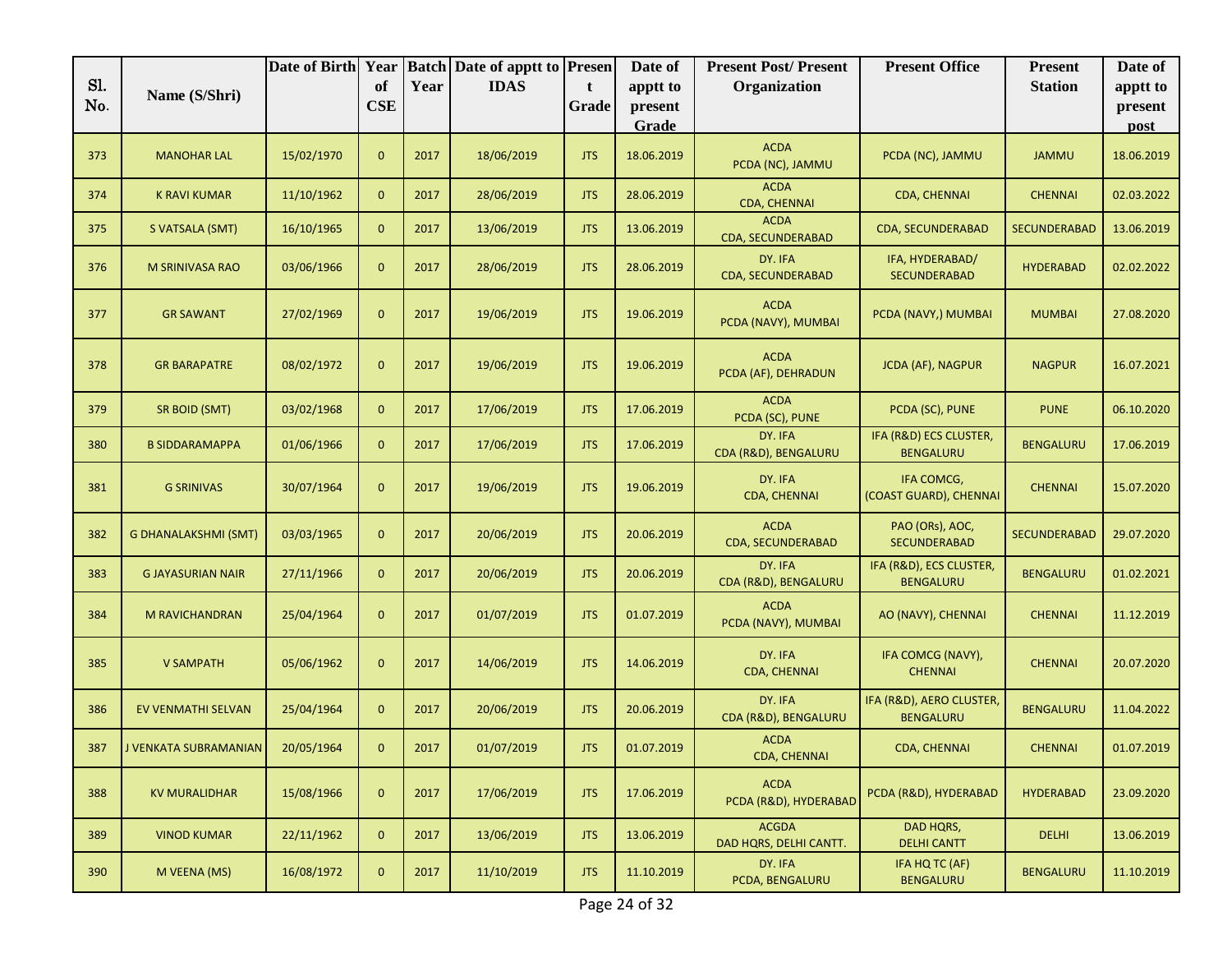|            |                                         | Date of Birth Year |                  |      | <b>Batch Date of apptt to Presen</b> |            | Date of             | <b>Present Post/Present</b>            | <b>Present Office</b>                   | <b>Present</b>    | Date of                          |
|------------|-----------------------------------------|--------------------|------------------|------|--------------------------------------|------------|---------------------|----------------------------------------|-----------------------------------------|-------------------|----------------------------------|
| Sl.<br>No. | Name (S/Shri)                           |                    | of<br><b>CSE</b> | Year | <b>IDAS</b>                          | t<br>Grade | apptt to<br>present | Organization                           |                                         | <b>Station</b>    | apptt to<br>present              |
|            |                                         |                    |                  |      |                                      |            | Grade               |                                        |                                         |                   | post                             |
| 391        | <b>RAVINDER SINGH GROVER</b>            | 26/03/1971         | $\mathbf{0}$     | 2017 | 07/10/2019                           | <b>JTS</b> | 07.10.2019          | DY. IFA<br>CDA (ARMY), MEERUT          | IFA HQ 1 CORPS,<br><b>MATHURA</b>       | <b>MATHURA</b>    | 07.10.2019                       |
| 392        | <b>AKASHDEEP RAI</b>                    | 05/07/1972         | $\mathbf{0}$     | 2017 | 11/11/2019                           | <b>JTS</b> | 11.011.2019         | <b>ACDA</b><br>PCDA (O), PUNE          | PCDA (O), PUNE                          | <b>PUNE</b>       | 01.03.2022                       |
| 393        | <b>BIJAY KUMAR</b>                      | 01/02/1969         | $\mathbf{0}$     | 2017 | 30/12/2019                           | <b>JTS</b> | 30.12.2019          | <b>ACDA</b><br><b>CDA PATNA</b>        | <b>CDA PATNA</b>                        | <b>PATNA</b>      | <b>JOINING</b><br><b>AWAITED</b> |
| 394        | <b>JB BUQ</b>                           | 21/11/1967         | $\mathbf{0}$     | 2017 | 04/11/2019                           | <b>JTS</b> | 04.11.2019          | <b>ACDA</b><br>PCDA (BR), DELHI CANTT. | AO (P) VARTAK                           | <b>TEZPUR</b>     | 04.11.2019                       |
| 395        | <b>BN SARMA</b>                         | 01/02/1964         | $\mathbf{0}$     | 2017 | 01/11/2019                           | <b>JTS</b> | 01.11.2019          | DY. IFA<br>PCDA (R&D), HYDERABAD       | IFA (R&D), BALASORE                     | <b>BALASORE</b>   | 21.03.2022                       |
| 396        | <b>KESAVAN NAMBOODRI</b>                | 28/11/1962         | $\mathbf{0}$     | 2017 | 11/11/2019                           | <b>JTS</b> | 11.11.2019          | <b>ACDA</b><br>PCDA (SC) PUNE          | PAO (ORs) ACR<br>AHMEDNAGAR             | <b>AHMEDNAGAR</b> | 11.11.2019                       |
| 397        | <b>KAVYA TANGIRALA (MS)</b>             | 14/03/1995         | 2017             | 2018 | 27/08/2018                           | <b>JTS</b> | 27.08.2019          | <b>ACDA</b><br>PCDA, NEW DELHI         | PCDA, NEW DELHI                         | <b>DELHI</b>      | 20.07.2020                       |
| 398        | SONAL (MS)                              | 25/11/1990         | 2017             | 2018 | 27/08/2018                           | <b>JTS</b> | 27.08.2018          | <b>ACDA</b><br>CDA (R&D), BENGALURU    | CDA (R&D), BENGALURU                    | <b>BENGALURU</b>  | 18.10.2021                       |
| 399        | POREDDY SAINATH REDDY                   | 11/07/1990         | 2017             | 2018 | 27/08/2018                           | <b>JTS</b> | 27.08.2018          | <b>ACDA</b><br>PCDA (R&D), HYDERABAD   | PCDA (R&D), HYDERABAD                   | <b>HYDERABAD</b>  | 21.07.2020                       |
| 400        | <b>RAHUL GAUR</b>                       | 22/09/1991         | 2017             | 2018 | 27/08/2018                           | <b>JTS</b> | 27.08.2018          | <b>ACDA</b><br>PCDA (BR), DELHI CANTT. | PCDA (BR), DELHI CANTT.                 | <b>DELHI</b>      | 23.10.2020                       |
| 401        | <b>BADIME KRISHNA</b><br><b>SHRIRAM</b> | 29/05/1993         | 2017             | 2018 | 27/08/2018                           | <b>JTS</b> | 27.08.2018          | <b>ACDA</b><br>PCDA (NAVY), MUMBAI     | AO(NAVY), GOA                           | <b>GOA</b>        | <b>JOINING</b><br><b>AWAITED</b> |
| 402        | <b>PREM KUMARS</b>                      | 30/04/1992         | 2017             | 2018 | 17/12/2018                           | <b>JTS</b> | 17.12.2018          | <b>ACDA</b><br>CDA (R&D), BENGALURU    | AO (R&D), NPOL, COCHIN                  | <b>COCHIN</b>     | 03.02.2022                       |
| 403        | <b>AARTHIC</b>                          | 07/10/1991         | 2017             | 2018 | 27/08/2018                           | <b>JTS</b> | 27.08.2018          | DY. IFA<br>PCDA (NAVY), MUMBAI         | IFA (SNC), COCHIN                       | <b>COCHIN</b>     | 03.02.2022                       |
| 404        | <b>DHANASEKAR RATHINAM</b>              | 11/04/1990         | 2017             | 2018 | 27/08/2018                           | <b>JTS</b> | 27.08.2018          | <b>ACDA</b><br>CDA, CHENNAI            | CDA, CHENNAI                            | <b>CHENNAI</b>    | 31.08.2020                       |
| 405        | <b>ALOK KUMAR TIWARI</b>                | 21/09/1988         | 2018             | 2019 | 09/12/2019                           | IDAS(P)    | 09.12.2019          | <b>ACDA</b><br>PCDA (SC), PUNE         | PCDA (SC), PUNE                         | <b>PUNE</b>       | 16.07.2021                       |
| 406        | <b>KVL AKSHAY</b>                       | 25/06/1992         | 2018             | 2019 | 30.08.2019                           | IDAS(P)    | 30.08.2019          | ACGDA<br>DAD HQRS, DELHI CANTT.        | DAD HQRS,<br>DELHI CANTT                | <b>DELHI</b>      | 14.03.2022                       |
| 407        | RAHUL KUMAR DUBEY                       | 10/03/1993         | 2018             | 2019 | 09/12/2019                           | IDAS(P)    | 09.12.2019          | <b>ACDA</b><br>CDA (R&D), BENGALURU    | CDA (R&D), BENGALURU                    | BENGALURU         | 27.07.2021                       |
| 408        | AKHLESH GARG                            | 02/08/1993         | 2018             | 2019 | 19/12/2019                           | IDAS(P)    | 19.12.2019          | <b>ACDA</b><br>CDA (ARMY), MEERUT      | AREA ACCOUNT OFFICE<br>(ARMY), DEHRADUN | DEHRADUN          | 02.08.2021                       |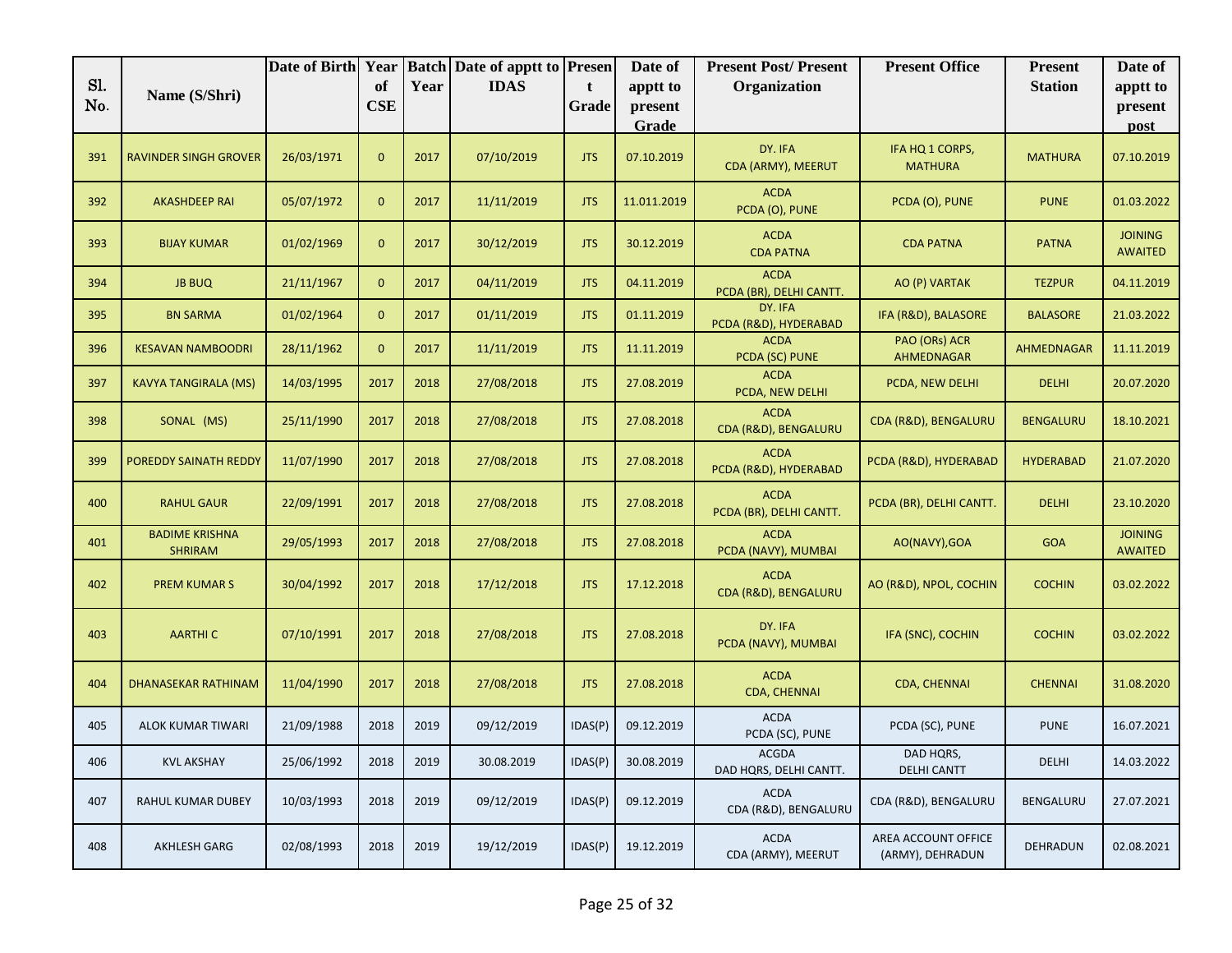|            |                                      | Date of Birth Year |                  |      | <b>Batch Date of apptt to Presen</b> |            | Date of             | <b>Present Post/Present</b>                  | <b>Present Office</b>                 | <b>Present</b>    | Date of                          |
|------------|--------------------------------------|--------------------|------------------|------|--------------------------------------|------------|---------------------|----------------------------------------------|---------------------------------------|-------------------|----------------------------------|
| Sl.<br>No. | Name (S/Shri)                        |                    | of<br><b>CSE</b> | Year | <b>IDAS</b>                          | t<br>Grade | apptt to<br>present | Organization                                 |                                       | <b>Station</b>    | apptt to<br>present              |
|            |                                      |                    |                  |      |                                      |            | Grade               |                                              |                                       |                   | post                             |
| 409        | <b>VIBHOR KHANDELWAL</b>             | 15/01/1991         | 2018             | 2019 | 19/12/2019                           | IDAS(P)    | 19.12.2019          | DY. IFA<br>PCDA (WC), CHANDIGARH             | IFA (WC), CHANDIGARH                  | CHANDIGARH        | 05.08.2021                       |
| 410        | SATHYARAJ S                          | 20/03/1989         | 2018             | 2019 | 19/12/2019                           | IDAS(P)    | 19.12.2019          | DY. IFA<br><b>CDA CHENNAI</b>                | IFA, DSSC, WELLINGTON                 | <b>WELLINGTON</b> | 02.08.2021                       |
| 411        | HANMANE SWAPNIL<br><b>RAVASAHEB</b>  | 15/06/1987         | 2018             | 2019 | 19/12/2019                           | IDAS(P)    | 19.12.2019          | <b>ACDA</b><br>PCDA (SC), PUNE               | PCDA (SC), PUNE                       | <b>PUNE</b>       | 16.07.2021                       |
| 412        | RAHUL MANDIWAL                       | 19/03/1995         | 2018             | 2019 | 20.12.2019                           | IDAS(P)    | 20.12.2019          | DY. IFA<br>PCDA (WC), CHANDIGARH             | IFA ARTRAC, SHIMLA                    | SHIMLA            | 09.08.2021                       |
| 413        | <b>DHILIP KUMAR T</b>                | 04/04/1989         | 2018             | 2019 | 20.12.2019                           | IDAS(P)    | 20.12.2019          | DY. IFA<br>PCDA (WC), CHANDIGARH             | DY. IFA (R&D), CVRDE,<br><b>AVADI</b> | <b>AVADI</b>      | <b>JOINING</b><br><b>AWAITED</b> |
| 414        | <b>MANISH SHARMA</b>                 | 20/02/1990         | 2019             | 2020 | 21/12/2020                           | IDAS(P)    | 21.12.2020          | <b>PROBATIONER</b><br>CDA (TRG) & NADFM PUNE | CDA(TRG) & NADFM PUNE                 | <b>PUNE</b>       | 21.12.2020                       |
| 415        | RAVI KUMAR SIHAG                     | 13/07/1995         | 2019             | 2020 | 21/12/2020                           | IDAS(P)    | 21.12.2020          | <b>PROBATIONER</b><br>CDA (TRG) & NADFM PUNE | CDA(TRG) & NADFM PUNE                 | <b>PUNE</b>       | 21.12.2020                       |
| 416        | <b>VENKATAKRISHNA S</b>              | 15/09/1987         | 2019             | 2020 | 21/12/2020                           | IDAS(P)    | 21.12.2020          | <b>PROBATIONER</b><br>CDA (TRG) & NADFM PUNE | CDA(TRG) & NADFM PUNE                 | <b>PUNE</b>       | 21.12.2020                       |
| 417        | <b>ASHUTOSH GARG</b>                 | 12/02/1991         | 2019             | 2020 | 21/12/2020                           | IDAS(P)    | 21.12.2020          | <b>PROBATIONER</b><br>CDA (TRG) & NADFM PUNE | CDA(TRG) & NADFM PUNE                 | <b>PUNE</b>       | 21.12.2020                       |
| 418        | SAHIL T GEORGE                       | 10/10/1988         | 2019             | 2020 | 21/12/2020                           | IDAS(P)    | 21.12.2020          | <b>PROBATIONER</b><br>CDA (TRG) & NADFM PUNE | CDA(TRG) & NADFM PUNE                 | <b>PUNE</b>       | 21.12.2020                       |
| 419        | <b>SANGEETHA S</b>                   | 17/11/1992         | 2019             | 2020 | 21/12/2020                           | IDAS(P)    | 21.12.2020          | <b>PROBATIONER</b><br>CDA (TRG) & NADFM PUNE | CDA(TRG) & NADFM PUNE                 | <b>PUNE</b>       | 21.12.2020                       |
| 420        | <b>SUMAN NALA</b>                    | 07/04/1989         | 2019             | 2020 | 21/12/2020                           | IDAS(P)    | 21.12.2020          | <b>PROBATIONER</b><br>CDA (TRG) & NADFM PUNE | CDA(TRG) & NADFM PUNE                 | <b>PUNE</b>       | 21.12.2020                       |
| 421        | <b>KRISHNA PRIYA S</b>               | 23/06/1997         | 2019             | 2020 | 21/12/2020                           | IDAS(P)    | 21.12.2020          | <b>PROBATIONER</b><br>CDA (TRG) & NADFM PUNE | CDA(TRG) & NADFM PUNE                 | <b>PUNE</b>       | 21.12.2020                       |
| 422        | PRANJAL VERMA                        | 28/02/1993         | 2019             | 2020 | 21/12/2020                           | IDAS(P)    | 21.12.2020          | <b>PROBATIONER</b><br>CDA (TRG) & NADFM PUNE | CDA(TRG) & NADFM PUNE                 | <b>PUNE</b>       | 21.12.2020                       |
| 423        | HRISHIKESH SANGEETA<br>KONDEDESHMUKH | 09/09/1994         | 2019             | 2020 | 21/12/2020                           | IDAS(P)    | 21.12.2020          | <b>PROBATIONER</b><br>CDA (TRG) & NADFM PUNE | CDA(TRG) & NADFM PUNE                 | <b>PUNE</b>       | 21.12.2020                       |
| 424        | <b>MANOJ KUMAR</b>                   | 02/11/1992         | 2019             | 2020 | 21/12/2020                           | IDAS(P)    | 21.12.2020          | <b>PROBATIONER</b><br>CDA (TRG) & NADFM PUNE | CDA(TRG) & NADFM PUNE                 | <b>PUNE</b>       | 21.12.2020                       |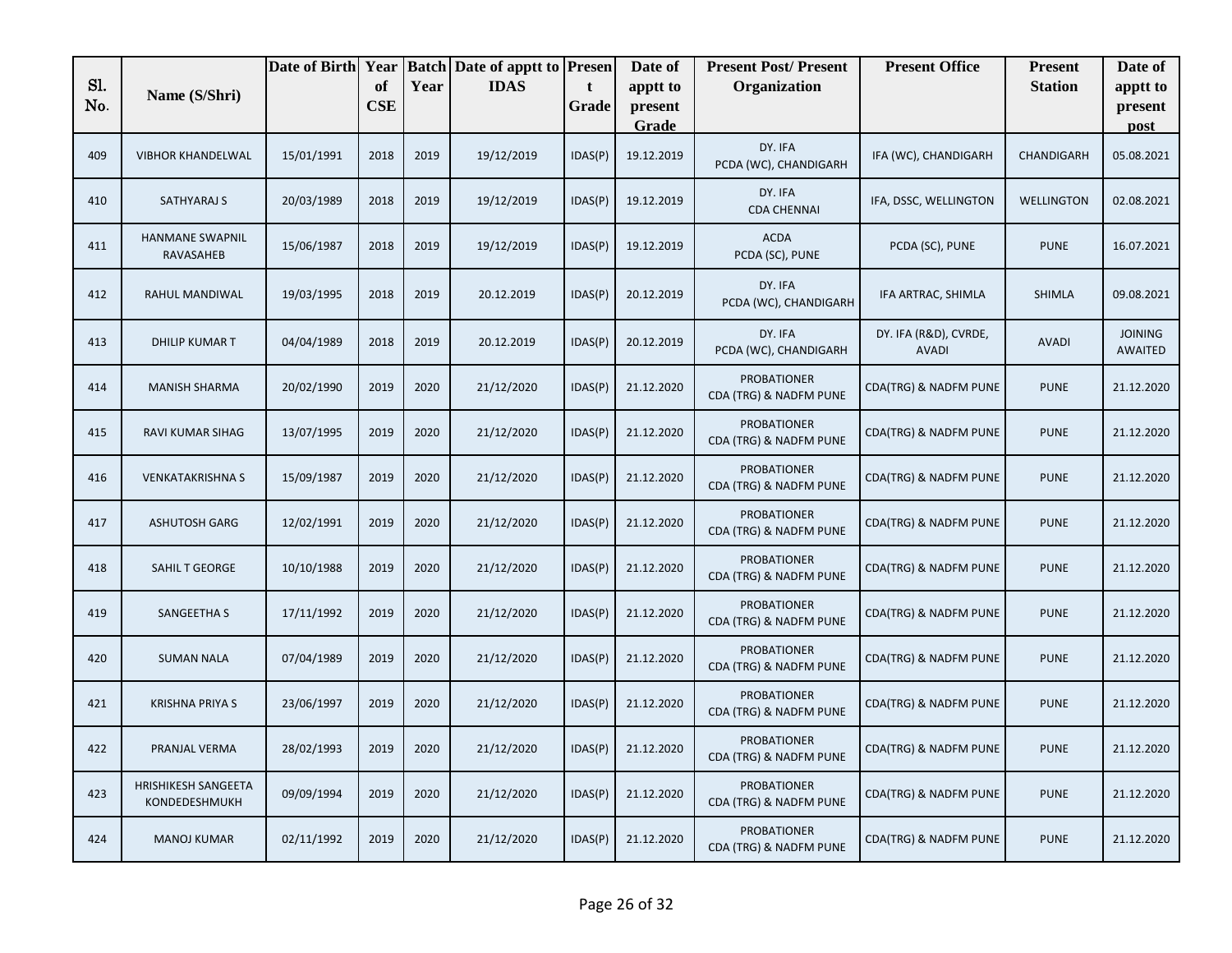|     |                                      | Date of Birth Year |            |      | <b>Batch Date of apptt to Presen</b> |         | Date of          | <b>Present Post/Present</b>                               | <b>Present Office</b>               | <b>Present</b> | Date of         |
|-----|--------------------------------------|--------------------|------------|------|--------------------------------------|---------|------------------|-----------------------------------------------------------|-------------------------------------|----------------|-----------------|
| Sl. | Name (S/Shri)                        |                    | of         | Year | <b>IDAS</b>                          | t       | apptt to         | Organization                                              |                                     | <b>Station</b> | apptt to        |
| No. |                                      |                    | <b>CSE</b> |      |                                      | Grade   | present<br>Grade |                                                           |                                     |                | present<br>post |
| 425 | <b>NIKHIL DUBEY</b>                  | 31/07/1987         | 2019       | 2020 | 21/12/2020                           | IDAS(P) | 21.12.2020       | <b>PROBATIONER</b><br>CDA (TRG) & NADFM PUNE              | CDA(TRG) & NADFM PUNE               | <b>PUNE</b>    | 21.12.2020      |
| 426 | <b>DEEPAK KUMAR</b>                  | 05/10/1996         | 2019       | 2020 | 21/12/2020                           | IDAS(P) | 21.12.2020       | <b>PROBATIONER</b><br>CDA (TRG) & NADFM PUNE              | CDA(TRG) & NADFM PUNE               | <b>PUNE</b>    | 21.12.2020      |
| 427 | <b>ATUL TYAGI</b>                    | 15.03.1999         | 2020       | 2021 | 05/12/2021                           | IDAS(P) | 05.12.2021       | <b>PROBATIONER</b><br>CDA(TRG<br><b>INADFM PUNE</b>       | CDA(TRG) & NADFM PUNE               | <b>PUNE</b>    | 21.03.2022      |
| 428 | C B REX                              | 25.10.1993         | 2020       | 2021 | 21.03.2022                           | IDAS(P) | 21.03.2022       | <b>PROBATIONER</b><br>CDA (TRG) NADFM PUNE                | CDA(TRG) & NADFM PUNE               | <b>PUNE</b>    | 21.03.2022      |
| 429 | <b>ARPIT CHAUHAN</b>                 | 17.07.1997         | 2020       | 2021 | 21.03.2022                           | IDAS(P) | 21.03.2022       | <b>PROBATIONER</b><br>CDA (TRG) NADFM PUNE                | CDA(TRG) & NADFM PUNE               | <b>PUNE</b>    | 21.03.2022      |
| 430 | ARUNEESH SHUKLA                      | 30.06.1995         | 2020       | 2021 | 05/12/2021                           | IDAS(P) | 05.12.2021       | <b>PROBATIONER</b><br>CDA (TRG) NADFM PUNE                | CDA(TRG) & NADFM PUNE               | <b>PUNE</b>    | 21.03.2022      |
| 431 | <b>TUSHAR MEHRA</b>                  | 11.11.1997         | 2020       | 2021 | 05/12/2021                           | IDAS(P) | 05.12.2021       | <b>PROBATIONER</b><br>CDA (TRG) NADFM PUNE                | CDA(TRG) & NADFM PUNE               | <b>PUNE</b>    | 21.03.2022      |
| 432 | PREKSHA JAIN (MS.)                   | 22.05.1994         | 2020       | 2021 | 21.03.2022                           | IDAS(P) | 21.03.2022       | <b>PROBATIONER</b><br>CDA(TRG<br><b>INADFM PUNE</b>       | CDA (TRAINING)NADFM<br><b>PUNE</b>  | <b>PUNE</b>    | 21.03.2022      |
| 433 | <b>INDRASHIS DATTA</b>               | 26.12.1993         | 2020       | 2021 | 21.03.2022                           | IDAS(P) | 21.03.2022       | <b>PROBATIONER</b><br>CDA (TRG) NADFM PUNE                | CDA (TRAINING) NADFM<br><b>PUNE</b> | <b>PUNE</b>    | 21.03.2022      |
| 434 | SHREYA TYAGI (MS.)                   | 12.11.1995         | 2020       | 2021 | 05/12/2021                           | IDAS(P) | 05.12.2021       | <b>PROBATIONER</b><br>CDA (TRG) NADFM PUNE                | <b>CDA(TRG) &amp; NADFM PUNE</b>    | <b>PUNE</b>    | 21.03.2022      |
| 435 | SANDHI JAIN (MS.)                    | 03.08.1997         | 2020       | 2021 | 05/12/2021                           | IDAS(P) | 05.12.2021       | <b>PROBATIONER</b><br>CDA (TRG) NADFM PUNE                | CDA(TRG) & NADFM PUNE               | <b>PUNE</b>    | 21.03.2022      |
| 436 | URVASHI SENGAR (MS.)                 | 30.06.1995         | 2020       | 2021 | 05/12/2021                           | IDAS(P) | 05.12.2021       | <b>PROBATIONER</b><br>CDA (TRG) NADFM PUNE                | CDA(TRG) & NADFM PUNE               | <b>PUNE</b>    | 21.03.2022      |
| 437 | <b>BASANT SINGH</b>                  | 04.02.1995         | 2020       | 2021 | 05/12/2021                           | IDAS(P) | 05.12.2021       | <b>PROBATIONER</b><br>CDA (TRG) NADFM PUNE                | CDA(TRG) & NADFM PUNE               | <b>PUNE</b>    | 21.03.2022      |
| 438 | <b>SUMIT BHAMBOO</b>                 | 21.09.1992         | 2020       | 2021 | 23.03.2022                           | IDAS(P) | 23.03.2022       | <b>PROBATIONER</b><br><b>CDA</b><br>(TRAINING) NADFM PUNE | CDA (TRAINING)NADFM<br><b>PUNE</b>  | <b>PUNE</b>    | 23.03.2022      |
| 439 | <b>GUNDRATHI</b><br>PRUTHVINATH GOUD | 08.11.1995         | 2020       | 2021 | 05/12/2021                           | IDAS(P) | 05.12.2021       | <b>PROBATIONER</b><br>CDA (TRG) NADFM PUNE                | CDA(TRG) & NADFM PUNE               | <b>PUNE</b>    | 21.03.2022      |
| 440 | MHETRE SAYALI (MS)                   | 26.02.1997         | 2020       | 2021 | 21.03.2022                           | IDAS(P) | 21.03.2022       | <b>PROBATIONER</b><br>CDA (TRG) NADFM PUNE                | CDA(TRG) & NADFM PUNE               | <b>PUNE</b>    | 21.03.2022      |
| 441 | PERUMALLA DIVYA (SMT.)               | 29.10.1991         | 2020       | 2021 | 21.03.2022                           | IDAS(P) | 21.03.2022       | <b>PROBATIONER</b><br>CDA (TRG) NADFM PUNE                | CDA(TRG) & NADFM PUNE               | <b>PUNE</b>    | 21.03.2022      |
| 442 | <b>ABHIJEET SINGH</b>                | 21.01.1996         | 2020       | 2021 | 05.12.2021                           | IDAS(P) | 05.12.2021       | <b>PROBATIONER</b><br>CDA (TRG) NADFM PUNE                | CDA(TRG) & NADFM PUNE               | <b>PUNE</b>    | 21.03.2022      |
| 443 | DAMINI DIWAKAR (MS.)                 | 27.05.1997         | 2020       | 2021 | 21.03.2022                           | IDAS(P) | 21.03.2022       | <b>PROBATIONER</b><br>CDA (TRG) NADFM PUNE                | CDA(TRG) & NADFM PUNE               | <b>PUNE</b>    | 21.03.2022      |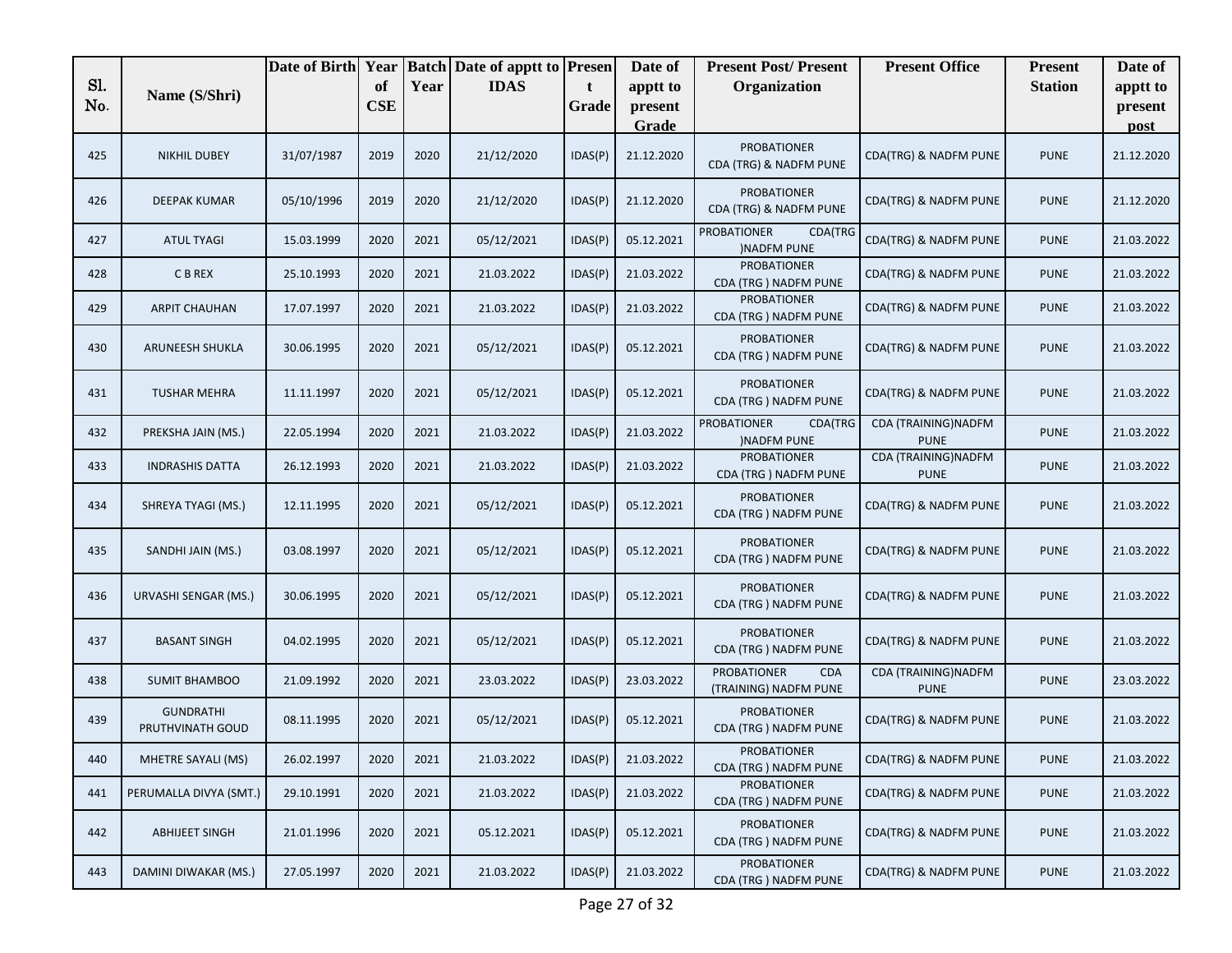|            |                                    | Date of Birth Year |                  |      | <b>Batch Date of apptt to Presen</b> |            | Date of             | <b>Present Post/Present</b>                | <b>Present Office</b>                           | <b>Present</b>    | Date of             |
|------------|------------------------------------|--------------------|------------------|------|--------------------------------------|------------|---------------------|--------------------------------------------|-------------------------------------------------|-------------------|---------------------|
| Sl.<br>No. | Name (S/Shri)                      |                    | of<br><b>CSE</b> | Year | <b>IDAS</b>                          | t<br>Grade | apptt to<br>present | Organization                               |                                                 | <b>Station</b>    | apptt to<br>present |
|            |                                    |                    |                  |      |                                      |            | Grade               |                                            |                                                 |                   | post                |
| 444        | <b>HATCHINGHOI HAOKIP</b><br>(MS.) | 03.05.1993         | 2020             | 2021 | 05.12.2021                           | IDAS(P)    | 05.12.2021          | <b>PROBATIONER</b><br>CDA (TRG) NADFM PUNE | CDA(TRG) & NADFM PUNE                           | <b>PUNE</b>       | 21.03.2022          |
| 445        | ANURADHA (MS.)                     | 31.12.1993         | 2020             | 2021 | 05.12.2021                           | IDAS(P)    | 05.12.2021          | <b>PROBATIONER</b><br>CDA (TRG) NADFM PUNE | CDA(TRG) & NADFM PUNE                           | <b>PUNE</b>       | 21.03.2022          |
| 446        | <b>RIJUL</b>                       | 09.08.1993         | 2020             | 2021 | 21.03.2022                           | IDAS(P)    | 21.03.2022          | <b>PROBATIONER</b><br>CDA (TRG) NADFM PUNE | CDA(TRG) & NADFM PUNE                           | <b>PUNE</b>       | 21.03.2022          |
| 447        | MAMATHA G (MS.)                    | 18.04.1996         | 2020             | 2021 | 05/12/2021                           | IDAS(P)    | 05.12.2021          | <b>PROBATIONER</b><br>CDA (TRG) NADFM PUNE | CDA(TRG) & NADFM PUNE                           | <b>PUNE</b>       | 21.03.2022          |
| 448        | <b>ABHISHEK BN</b>                 | 07.01.1996         | 2020             | 2021 | 05/12/2021                           | IDAS(P)    | 05.12.2021          | <b>PROBATIONER</b><br>CDA (TRG) NADFM PUNE | CDA(TRG) & NADFM PUNE                           | <b>PUNE</b>       | 21.03.2022          |
| 449        | AVDHESH MEENA                      | 09.01.1985         | 2020             | 2021 | 29.03.2021                           | IDAS(P)    | 29.03.2022          | <b>PROBATIONER</b><br>CDA (TRG) NADFM PUNE | CDA(TRG) & NADFM PUNE                           | <b>PUNE</b>       | 29.03.2022          |
| 450        | <b>RENU GUPTA (SMT)</b>            | 09/10/1962         | $\mathbf{0}$     | 2021 | 20/09/2021                           | <b>JTS</b> | 20.09.2021          | DY.IFA<br>PCDA (R&D), NEW DELHI            | IFA (R&D), CHANDIGARH                           | <b>CHANDIGARH</b> | 20.09.2021          |
| 451        | <b>KAMAL KISHORE SHARMA</b>        | 10/05/1962         | $\mathbf{0}$     | 2021 | 20/09/2021                           | <b>JTS</b> | 20.09.2021          | <b>ACDA</b><br>PCDA (BR), DELHI CANTT.     | <b>JCDA (BR), CHANDIGARH</b>                    | <b>CHANDIGARH</b> | 20.09.2021          |
| 452        | <b>RADHIKA NAIR (SMT)</b>          | 11/05/1966         | $\mathbf{0}$     | 2021 | 23/09/2021                           | <b>JTS</b> | 23.09.2021          | DY.IFA<br>PCDA, BANGALORE                  | IFA HQ TC (AF),<br><b>BENGALURU</b>             | <b>BENGALURU</b>  | 23.09.2021          |
| 453        | PUNAM BAJAJ (SMT)                  | 13/05/1965         | $\mathbf{0}$     | 2021 | 22/09/2021                           | <b>JTS</b> | 22.09.2021          | <b>ACDA</b><br>PCDA (BR), DELHI CANTT.     | PCDA (BR), DELHI CANTT.                         | <b>DELHI</b>      | 22.09.2021          |
| 454        | <b>SUDHIR DHAR</b>                 | 02/08/1964         | $\mathbf{0}$     | 2021 | 07/10/2021                           | <b>JTS</b> | 07.10.2021          | DY.IFA<br>PCDA (NC), JAMMU                 | IFA HQ 15 CORPS,<br><b>SRINAGAR</b>             | <b>SRINAGAR</b>   | 07.10.2021          |
| 455        | <b>RANDHIR SINGH</b>               | 16/01/1966         | $\mathbf{0}$     | 2021 | 28/09/2021                           | <b>JTS</b> | 28.09.2021          | <b>ACDA</b><br>PCDA (NC), JAMMU            | PAO (ORs), JAKLI,<br><b>SRINAGAR</b>            | <b>SRINAGAR</b>   | 28.09.2021          |
| 456        | <b>PB AGRAWAL</b>                  | 07/05/1963         | $\mathbf{0}$     | 2021 | 20/09/2021                           | <b>JTS</b> | 20.09.2021          | <b>ACDA</b><br>PCDA (SC), PUNE             | PAO (ORs) BEG, KIRKEE                           | <b>KIRKEE</b>     | 20.09.2021          |
| 457        | M PARMESHWARI (SMT)                | 09/03/1965         | $\mathbf{0}$     | 2021 | 20/09/2021                           | <b>JTS</b> | 20.09.2021          | <b>ACCOUNTS OFFICER (FINANCE)</b>          | <b>DEPARTMENT OF SPACE,</b><br><b>BENGALURU</b> | <b>BENGALURU</b>  | 20.09.2021          |
| 458        | <b>SUSHIL KUMAR</b>                | 13/05/1962         | $\mathbf{0}$     | 2021 | 22/09/2021                           | <b>JTS</b> | 22.09.2021          | DY.IFA<br>PCDA (SWC), JAIPUR               | IFA HQ 10 CORPS,<br><b>BHATINDA</b>             | <b>BHATINDA</b>   | 22.09.2021          |
| 459        | <b>MS KORDE</b>                    | 21/12/1965         | $\overline{0}$   | 2021 | 20/09/2021                           | <b>JTS</b> | 20.09.2021          | DY. IFA<br>PCDA (AF), DEHRADUN             | IFA HQ MC(AF), NAGPUR                           | <b>NAGPUR</b>     | 20.09.2021          |
| 460        | PREM KUMAR KHANNA                  | 05/03/1963         | $\mathbf{0}$     | 2021 | 20/09/2021                           | <b>JTS</b> | 20.09.2021          | DY.IFA<br>PCDA, NEW DELHI                  | IFA DELHI AREA, DELHI<br>CANTT.                 | <b>DELHI</b>      | 20.09.2021          |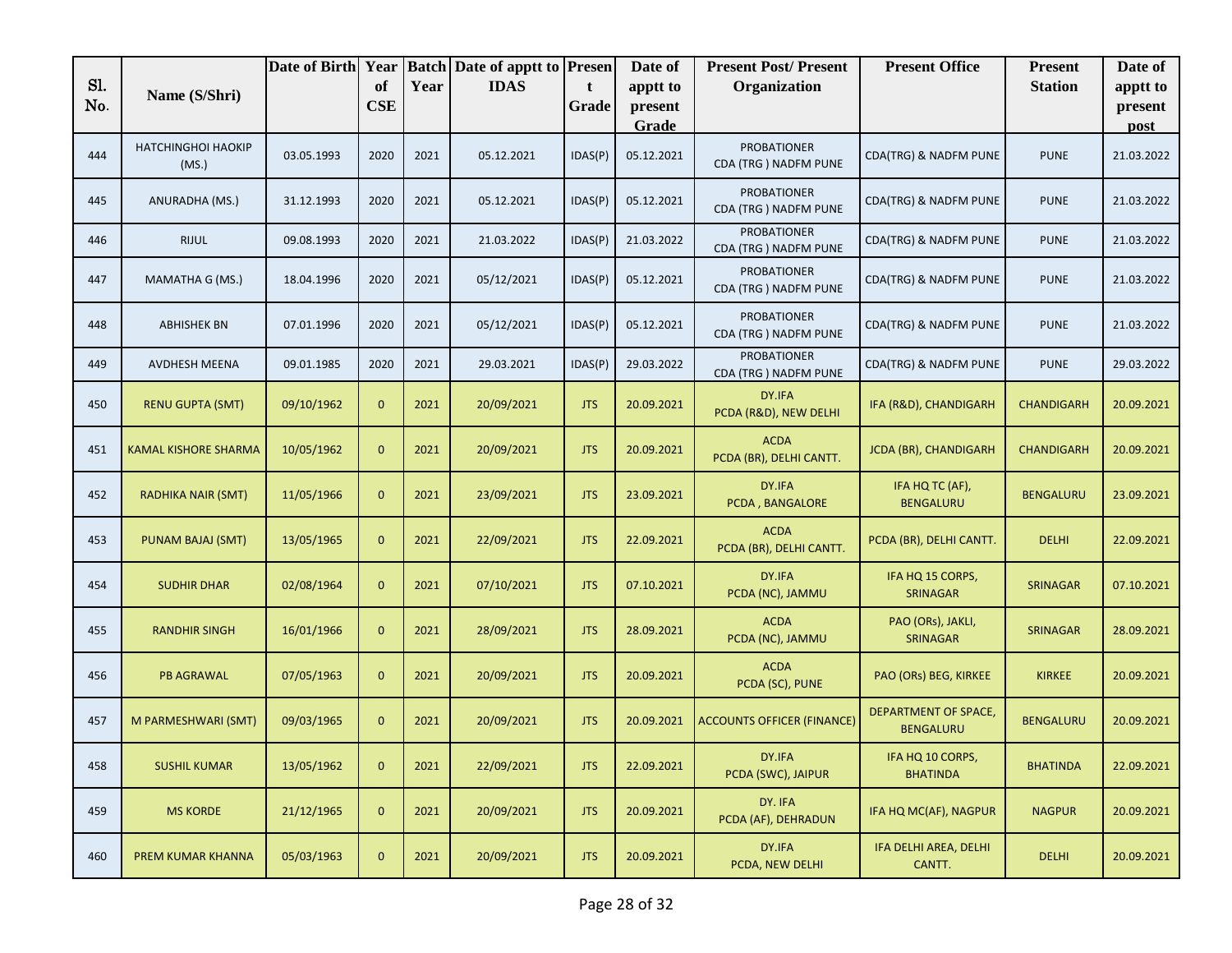| Sl. |                                        | Date of Birth Year |                  |      | <b>Batch Date of apptt to Presen</b> |            | Date of             | <b>Present Post/Present</b>            | <b>Present Office</b>              | <b>Present</b>      | Date of                          |
|-----|----------------------------------------|--------------------|------------------|------|--------------------------------------|------------|---------------------|----------------------------------------|------------------------------------|---------------------|----------------------------------|
| No. | Name (S/Shri)                          |                    | of<br><b>CSE</b> | Year | <b>IDAS</b>                          | t<br>Grade | apptt to<br>present | Organization                           |                                    | <b>Station</b>      | apptt to<br>present              |
|     |                                        |                    |                  |      |                                      |            | Grade               |                                        |                                    |                     | post                             |
| 461 | <b>MAHAVIR PRASAD</b><br><b>MANDAN</b> | 10/09/1964         | $\mathbf{0}$     | 2021 | 23/09/2021                           | <b>JTS</b> | 23.09.2021          | DY.IFA<br>PCDA (WC), CHANDIGARH        | IFA (WC), CHANDIMANDIR             | <b>CHANDIMANDIR</b> | 23.09.2021                       |
| 462 | <b>ANIL RAWAT</b>                      | 01/03/1967         | $\overline{0}$   | 2021 | 18/10/2021                           | <b>JTS</b> | 18.10.2021          | <b>ACDA</b><br>CDA (ARMY), MEERUT      | PAO (ORS) BEG&C,<br><b>ROORKEE</b> | <b>ROORKEE</b>      | 18.10.2021                       |
| 463 | V SRINIVASAN                           | 01/06/1964         | $\overline{0}$   | 2021 | 22/09/2021                           | <b>JTS</b> | 22.09.2021          | <b>ACGDA</b><br>DAD HQRS, DELHI CANTT. | DAD HQRS,<br><b>DELHI CANTT</b>    | <b>DELHI</b>        | 22.09.2021                       |
| 464 | <b>SM DESHPANDE</b>                    | 07/08/1962         | $\mathbf{0}$     | 2021 | 11/10/2021                           | <b>JTS</b> | 11.10.2021          | <b>ACDA</b><br>PCDA (SC), PUNE         | PAO (ORs), MIRC,<br>AHMEDNAGAR     | AHMEDNAGAR          | 11.10.2021                       |
| 465 | <b>LM IYER</b>                         | 03/05/1962         | $\mathbf{0}$     | 2021 | 13/12/2021                           | <b>JTS</b> | 13.12.2021          | <b>ACDA</b><br><b>CDA SECUNDERABAD</b> | <b>CDA SECUNDERABAD</b>            | <b>SECUNDERABAD</b> | 13.12.2021                       |
| 466 | <b>NSN SHAIKH</b>                      | 01/01/1963         | $\mathbf{0}$     | 2021 | 20/09/2021                           | <b>JTS</b> | 20.09.2021          | DY.IFA<br>PCDA (SC), PUNE              | IFA 9 BRD & 46 ED, PUNE            | <b>PUNE</b>         | 20.09.2021                       |
| 467 | <b>RAJIV KUMAR</b>                     | 15/07/1965         | $\mathbf{0}$     | 2021 | 22/09/2021                           | <b>JTS</b> | 22.09.2021          | <b>ACDA</b><br>CDA (ARMY), MEERUT      | CDA (ARMY), MEERUT                 | <b>MEERUT</b>       | 04.04.2022                       |
| 468 | <b>RANTU SAIKIA</b>                    | 15/09/1964         | $\mathbf{0}$     | 2021 | 18/10/2021                           | <b>JTS</b> | 18.10.2021          | <b>ACDA</b><br>PCDA (BR), DELHI CANTT. | AO (P) SEWAK, DIMAPUR              | <b>DIMAPUR</b>      | 18.10.2021                       |
| 469 | <b>KN NAGARAJA</b>                     | 15/06/1963         | $\mathbf{0}$     | 2021 | 08/10/2021                           | <b>JTS</b> | 08.10.2021          | <b>ACDA</b><br>PCDA BENGALURU          | PCDA, BANGALURU                    | <b>BENGALURU</b>    | <b>JOINING</b><br><b>AWAITED</b> |
| 470 | CH VIJAYANARAYANA RAO                  | 17/07/1964         | $\overline{0}$   | 2021 | 23/09/2021                           | <b>JTS</b> | 23.09.2021          | DY.IFA<br>PCDA (NAVY), MUMBAI          | IFA (NAVY), ENC, VIZAG             | <b>VIZAG</b>        | 23.09.2021                       |
| 471 | <b>YVKJ PATRO</b>                      | 24/03/1964         | $\overline{0}$   | 2021 | 11.04.2022                           | <b>JTS</b> | 11.04.2022          | DY IFA<br>PCDA (R&D), HYDERABAD        | IFA (R&D), VIZAG                   | <b>VIZAG</b>        | 11.04.2022                       |
| 472 | <b>RAJENDRA KUMAR GUPTA</b>            | 03/10/1963         | $\mathbf{0}$     | 2021 | 01/10/2021                           | <b>JTS</b> | 01.10.2021          | <b>ACDA</b><br>PCDA (P), PRAYAGRAJ     | PCDA (P), PRAYAGRAJ                | PRAYAGRAJ           | 01.10.2021                       |
| 473 | <b>MOLOY GHOSH</b>                     | 01/03/1964         | $\mathbf{0}$     | 2021 | 21/01/2022                           | <b>JTS</b> | 21.01.2022          | DY IFA<br>PCDA(BR) DELHI CANTT         | IFA, ADGBR, GUWAHATI               | <b>GUWAHATI</b>     | 21.01.2022                       |
| 474 | PRITAM SINGH                           | 10/07/1966         | $\boldsymbol{0}$ | 2021 | 24.09.2021                           | <b>JTS</b> | 24.09.2021          | DY.IFA<br>PCDA (WC), CHANDIGARH        | IFA HQ 2 CORPS, AMBALA             | AMBALA              | 24.09.2021                       |
| 475 | <b>SATNAM SINGH</b>                    | 13/02/1967         | $\mathbf{0}$     | 2021 | 04/10/2021                           | <b>JTS</b> | 04.10.2021          | <b>ACDA</b><br>PCDA (BR), DELHI CANTT. | AO(P) HIMANK, LEH                  | LEH                 | 04.10.2021                       |
| 476 | <b>CA SREE KUMAR</b>                   | 10/05/1966         | $\mathbf{0}$     | 2021 | 29/09/2021                           | <b>JTS</b> | 29.09.2021          | DY. IFA<br>CDA, CHENNAI                | IFA HQ SAC (AF),<br>TRIVANDRUM     | TRIVANDRUM          | 29.09.2021                       |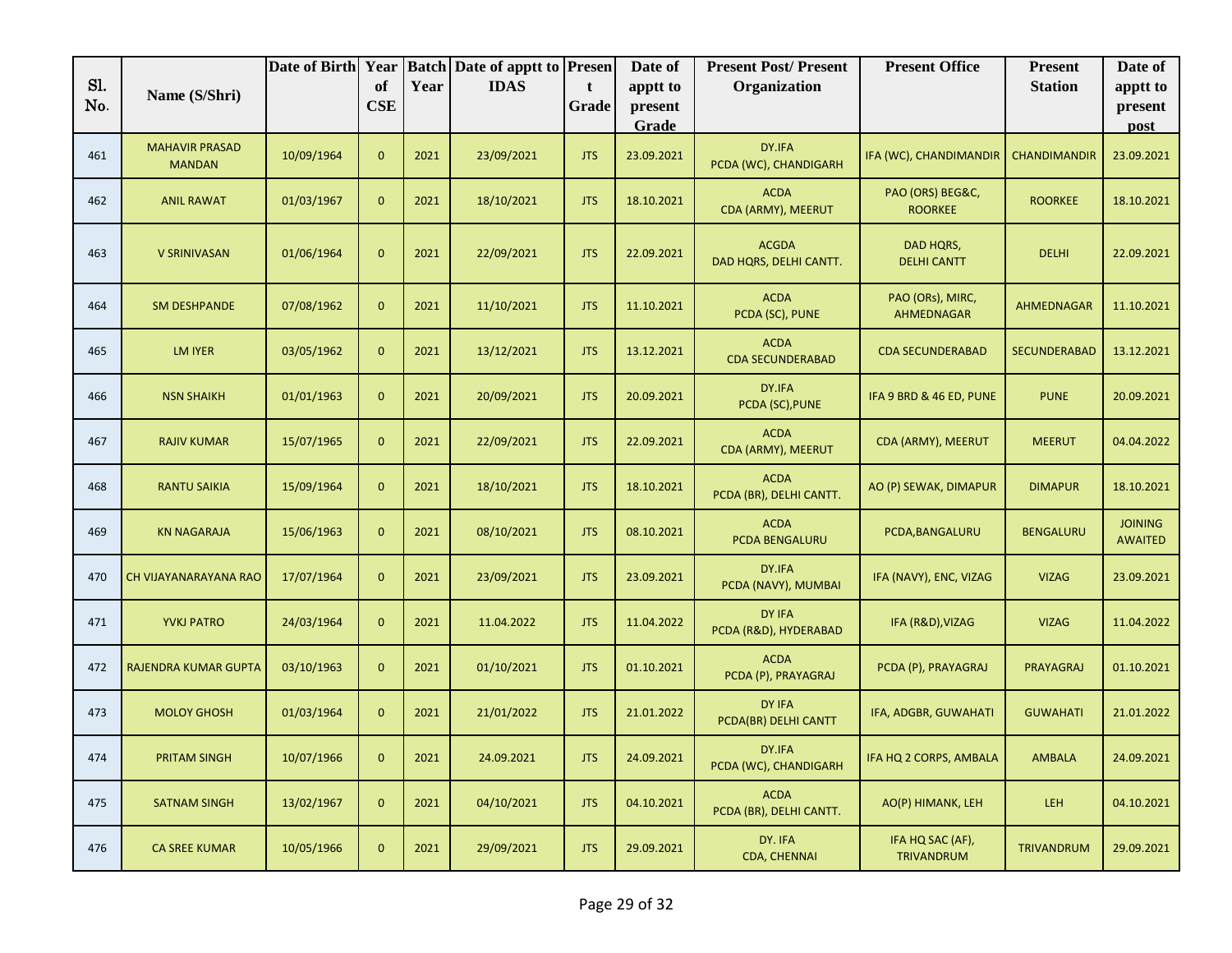| Sl. | Name (S/Shri)              | Date of Birth Year | of             | Year | <b>Batch Date of apptt to Presen</b><br><b>IDAS</b> | t          | Date of<br>apptt to | <b>Present Post/Present</b><br>Organization          | <b>Present Office</b>                              | <b>Present</b><br><b>Station</b> | Date of<br>apptt to |
|-----|----------------------------|--------------------|----------------|------|-----------------------------------------------------|------------|---------------------|------------------------------------------------------|----------------------------------------------------|----------------------------------|---------------------|
| No. |                            |                    | CSE            |      |                                                     | Grade      | present<br>Grade    |                                                      |                                                    |                                  | present<br>post     |
| 477 | <b>MK SINHA</b>            | 16/10/1964         | $\mathbf{0}$   | 2021 | 20/09/2021                                          | <b>JTS</b> | 20.09.2021          | DY.IFA<br>PCDA (SC), PUNE                            | IFA CAFVD, KIRKEE                                  | <b>KIRKEE</b>                    | 20.09.2021          |
| 478 | <b>SUSHEEL KUMAR KAUL</b>  | 06/04/1966         | $\mathbf{0}$   | 2021 | 20/09/2021                                          | <b>JTS</b> | 20.09.2021          | DY.IFA<br>PCDA (BR) DELHI CANTT.                     | IFA (BR), DELHI CANTT.                             | <b>DELHI</b>                     | 20.09.2021          |
| 479 | <b>RAKESH KUMAR -</b>      | 27/03/1966         | $\mathbf{0}$   | 2021 | 04/10/2021                                          | <b>JTS</b> | 04.10.2021          | <b>ACDA</b><br>PCDA (BR), DELHI CANTT.               | AO (P) SAMPARK, JAMMU                              | <b>JAMMU</b>                     | 04.10.2021          |
| 480 | A R REDDY                  | 25/04/1963         | $\overline{0}$ | 2021 | 20/09/2021                                          | <b>JTS</b> | 20.09.2021          | <b>ACDA</b><br><b>CDA SECUNDERABAD</b>               | CDA (ITS&DC)<br><b>SECUNDERABAD</b>                | <b>SECUNDERABAD</b>              | 20.09.2021          |
| 481 | <b>SK RAJPUT</b>           | 01/04/1963         | $\mathbf{0}$   | 2021 | 21/09/2021                                          | <b>JTS</b> | 21.09.2021          | <b>ACDA</b><br>PCDA (WC) CHANDIGARH                  | PAO (ORs) RRRC, DELHI<br>CANTT.                    | <b>DELHI</b>                     | 21.09.2021          |
| 482 | <b>MK BHATT</b>            | 29/12/1966         | $\mathbf{0}$   | 2021 | 20/09/2021                                          | <b>JTS</b> | 20.09.2021          | <b>ACGDA</b><br>DAD HQRS, DELHI CANTT.               | DAD HQRS,<br><b>DELHI</b><br>CANTT/(DTC, GURUGRAM) | <b>DELHI</b>                     | 20.09.2021          |
| 483 | R NARAYAN PRASAD           | 09/11/1970         | $\overline{0}$ | 2021 | 20/09/2021                                          | <b>JTS</b> | 20.09.2021          | <b>ACDA</b><br><b>CDA CHENNAI</b>                    | AAO (ARMY),<br><b>TRIVANDRUM</b>                   | <b>TRIVANDRUM</b>                | 14.02.2022          |
| 484 | <b>SANJAY APTE</b>         | 16/12/1962         | $\mathbf{0}$   | 2021 | 16/11/2021                                          | <b>JTS</b> | 16.11.2021          | <b>ACDA</b><br><b>CDA JABALPUR</b>                   | PAO (ORs) SIGNALS,<br><b>JABALPUR</b>              | <b>JABALPUR</b>                  | 16.11.2021          |
| 485 | <b>MD PURANIK</b>          | 08/04/1965         | $\mathbf{0}$   | 2021 | 21/09/2021                                          | <b>JTS</b> | 21.09.2021          | DY. IFA<br>PCDA (SC), PUNE                           | IFA 11 BRD & 25 ED,<br><b>DEVLALI NASHIK</b>       | <b>NASIK</b>                     | 21.09.2021          |
| 486 | GITA NAIR (SMT)            | 04/05/1965         | $\mathbf{0}$   | 2021 | 20/09/2021                                          | <b>JTS</b> | 20.09.2021          | <b>ACGDA</b><br>DAD HQRS, DELHI CANTT.               | DAD HQRS,<br><b>DELHI CANTT</b>                    | <b>DELHI</b>                     | 20.09.2021          |
| 487 | <b>RAJ KUMAR</b>           | 03/04/1966         | $\overline{0}$ | 2021 | 03/11/2021                                          | <b>JTS</b> | 03.11.2021          | DY.IFA<br>PCDA (NC), JAMMU                           | IFA HQ 16<br>CORPS, NAGROTA                        | <b>NAGROTA</b>                   | 03.11.2021          |
| 488 | <b>RK BHATT</b>            | 20/06/1965         | $\overline{0}$ | 2021 | 22/09/2021                                          | <b>JTS</b> | 22.09.2021          | <b>ACDA</b><br>CDA (N/CG), NEW DELHI                 | PAO (COAST GUARD)<br><b>NOIDA</b>                  | <b>NOIDA</b>                     | 11.04.2022          |
| 489 | <b>VANAMALA UMESH</b>      | 22/07/1967         | $\overline{0}$ | 2021 | 18/09/2021                                          | <b>JTS</b> | 18.09.2021          | DY IFA<br>PCDA (NAVY), MUMBAI                        | IFA COMDIS-3,<br><b>NEW MANGALORE</b>              | <b>MANGALORE</b>                 | 11.04.2022          |
| 490 | <b>SUSHMA CHARAK</b>       | 01/06/1962         | $\mathbf{0}$   | 2021 | 20/09/2021                                          | <b>JTS</b> | 20.09.2021          | <b>ACDA</b><br>PCDA (SC), PUNE                       | PCDA (SC), PUNE                                    | <b>PUNE</b>                      | 20.09.2021          |
| 491 | <b>CC SURESH KUMAR</b>     | 02/12/1966         | $\overline{0}$ | 2021 | 27/09/2021                                          | <b>JTS</b> | 27.09.2021          | DY. IFA<br><b>CDA SECUNDERABAD</b>                   | IFA 43/44 ED<br>SECUNDERABAD                       | SECUNDERABAD                     | 27.09.2021          |
| 492 | <b>RAGHAVENDRA S HEGDE</b> | 05/07/1963         | $\overline{0}$ | 2021 | 03/02/2022                                          | <b>JTS</b> | 03.02.2022          | DY. IFA<br>PCDA, BENGALURU                           | IFA HQ TC (AF),<br><b>BENGALURU</b>                | <b>BENGALURU</b>                 | 03.02.2022          |
| 493 | T VENKATESWARA RAO         | 14/06/1965         | $\overline{0}$ | 2021 | 27/09/2021                                          | <b>JTS</b> | 27.09.2021          | DY. IFA<br>PCDA (R&D), HYDERABAD                     | IFA (R&D) MSS CLUSTER,<br><b>HYDERABAD</b>         | <b>HYDERABAD</b>                 | 27.09.2021          |
| 494 | K VENKATA RAMANA           | 27/05/1967         | $\mathbf{0}$   | 2021 | 23.02.2022                                          | <b>JTS</b> | 23.02.2022          | <b>ACDA</b><br>PAO (ORS)<br><b>EME, SECUNDERABAD</b> | PAO(ORS) EME,<br>SECUNDERABAD                      | SECUNDERABAD                     | 23.02.2022          |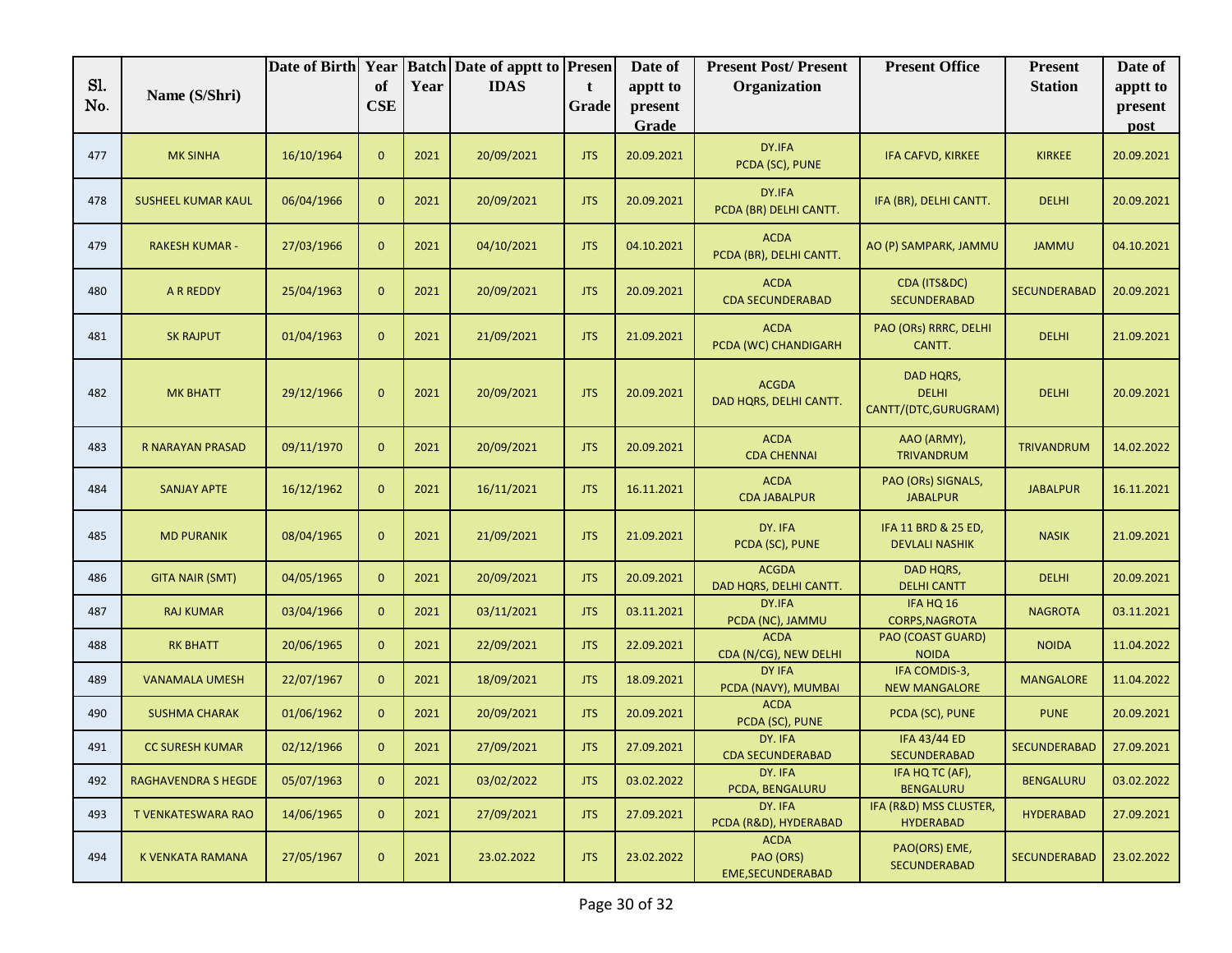|     |                                   | Date of Birth Year |                |      | <b>Batch Date of apptt to Presen</b> |            | Date of          | <b>Present Post/Present</b>             | <b>Present Office</b>                 | <b>Present</b>     | Date of                          |
|-----|-----------------------------------|--------------------|----------------|------|--------------------------------------|------------|------------------|-----------------------------------------|---------------------------------------|--------------------|----------------------------------|
| Sl. | Name (S/Shri)                     |                    | of             | Year | <b>IDAS</b>                          | t          | apptt to         | Organization                            |                                       | <b>Station</b>     | apptt to                         |
| No. |                                   |                    | <b>CSE</b>     |      |                                      | Grade      | present<br>Grade |                                         |                                       |                    | present                          |
|     |                                   |                    |                |      |                                      |            |                  | DY. IFA                                 | IFA COMCG (NW),                       |                    | post                             |
| 495 | <b>RAJESH KUMAR SONI</b>          | 07/04/1963         | $\mathbf{0}$   | 2021 | 01/11/2021                           | <b>JTS</b> | 01.11.2021       | PCDA (SC), PUNE                         | <b>GANDHINAGAR</b>                    | <b>GANDHINAGAR</b> | 01.11.2021                       |
| 496 | <b>HITESH BANSAL</b>              | 29/09/1967         | $\overline{0}$ | 2021 | 01/11/2021                           | <b>JTS</b> | 01.11.2021       | <b>ACDA</b><br>PCDA (WC), CHANDIGARH    | PAO (ORs) 14 GTC,<br><b>SUBATHU</b>   | <b>SUBATHU</b>     | 01.11.2021                       |
| 497 | <b>SUNIL RAINA</b>                | 11/12/1965         | $\mathbf{0}$   | 2021 | 01/12/2021                           | <b>JTS</b> | 01.12.2021       | DY.IFA<br>PCDA (SC), PUNE               | IFA (R&D), PUNE                       | <b>PUNE</b>        | 01.12.2021                       |
| 498 | <b>RAMADOS</b><br>BALASUBRAMANIAN | 13/11/1963         | $\mathbf{0}$   | 2021 | 01/12/2021                           | <b>JTS</b> | 01.12.2021       | DY. IFA<br>CDA, CHENNAI                 | IFA 8 BRD, AVADI                      | <b>AVADI</b>       | 01.12.2021                       |
| 499 | <b>SANJAY KACHROO</b>             | 27.07.1963         | $\mathbf{0}$   | 2022 | 24.03.2022                           | <b>JTS</b> | 24.03.2022       | DY IFA,<br>PCDA(NC) JAMMU               | IFA HQ 14 CORPS, LEH                  | <b>LEH</b>         | 24.03.2022                       |
| 500 | <b>BN DASS</b>                    | 05.02.1963         | $\mathbf{0}$   | 2022 | 07.03.2022                           | <b>JTS</b> | 07.03.2022       | <b>ACDA</b><br>PCDA(NC) JAMMU           | PCDA (NC) JAMMU                       | <b>JAMMU</b>       | 07.03.2022                       |
| 501 | <b>SUNIL TUTU</b>                 | 15.03.1964         | $\mathbf{0}$   | 2022 | 04.05.2022                           | <b>JTS</b> | 04.05.2022       | <b>ACDA</b><br>PCDA(NC)JAMMU            | AAO (PAY) NC, SRINAGAR                | <b>SRINAGAR</b>    | 04.05.2022                       |
| 502 | <b>SK KHANTWAL</b>                | 14.05.1964         | $\mathbf{0}$   | 2022 | 07.03.2022                           | <b>JTS</b> | 07.03.2022       | <b>ACGDA</b><br>DAD HQRS, DELHI CANTT   | DAD HQRS,<br><b>DELHI CANTT</b>       | <b>DELHI</b>       | 07.03.2022                       |
| 503 | <b>VD CHAKOR</b>                  | 03.06.1962         | $\mathbf{0}$   | 2022 | 08.03.2022                           | <b>JTS</b> | 08.03.2022       | <b>ACDA</b><br>PCDA (SC) PUNE           | PCDA (SC) PUNE                        | <b>PUNE</b>        | 08.03.2022                       |
| 504 | <b>HB DUTTA</b>                   | 31.07.1964         | $\mathbf{0}$   | 2022 | 25.03.2022                           | <b>JTS</b> | 25.03.2022       | <b>ACDA</b><br><b>CDA (ARMY) MEERUT</b> | PAO (ORS) GRRC,<br><b>LANSDOWNE</b>   | <b>LANSDOWNE</b>   | 25.03.2022                       |
| 505 | <b>NARINDER KUMAR</b>             | 01.01.1966         | $\mathbf{0}$   | 2022 | 21.03.2022                           | <b>JTS</b> | 21.03.2022       | <b>ACDA</b><br>AO (P) DEEPAK            | AO (P) DEEPAK, SHIMLA                 | <b>SHIMLA</b>      | 21.03.2022                       |
| 506 | <b>JYOTI PRASAD</b>               | 03.08.1964         | $\overline{0}$ | 2022 | 09.03.2022                           | <b>JTS</b> | 09.03.2022       | IFA, PCDA (SWC) JAIPUR                  | IFA HQ 10 CORPS,<br><b>BATHINDA</b>   | <b>BATHINDA</b>    | 09.03.2022                       |
| 507 | <b>SONILA RAJESH RAO</b>          | 22.07.1966         | $\mathbf{0}$   | 2022 | 12.04.2022                           | <b>JTS</b> | 12.04.2022       | <b>ACDA</b><br>PCDA (SC) PUNE           | PAO (ORS)<br><b>ARTILLARY, NASHIK</b> | <b>NASHIK</b>      | 12.04.2022                       |
| 508 | <b>VM MOHARIR</b>                 | 27.06.1965         | $\overline{0}$ | 2022 |                                      | <b>JTS</b> |                  | <b>ACDA</b><br>PCDA (P) PRAYAGRAJ       | PCDA (P) PRAYAGRAJ                    | PRAYAGRAJ          | <b>JOINING</b><br><b>AWAITED</b> |
| 509 | <b>DC NAIR</b>                    | 31.05.1965         | $\mathbf{0}$   | 2022 | 28.03.2022                           | <b>JTS</b> | 28.03.2022       | <b>DY IFA</b><br>CDA (IDS) NEW DELHI    | IFA ANC, PORT BLAIR                   | <b>PORT BLAIR</b>  | 28.03.2022                       |
| 510 | <b>V NALLASIVAN</b>               | 18.06.1963         | $\mathbf{0}$   | 2022 |                                      | <b>JTS</b> |                  | <b>DY IFA</b><br><b>CDA CHENNAI</b>     | IFA HQ SAC (AF)<br>TRIVANDRUM         | <b>TRIVANDRUM</b>  | <b>JOINING</b><br><b>AWAITED</b> |
| 511 | RACHEL NITHYAVATHI                | 26.01.1964         | $\mathbf{0}$   | 2022 | 29.03.2022                           | <b>JTS</b> | 29.03.2022       | <b>ACDA</b><br>PCDA BANGALORE           | PCDA BANGALORE                        | <b>BANGALORE</b>   | 29.03.2022                       |
| 512 | <b>OD SHARMA</b>                  | 18.02.1967         | $\overline{0}$ | 2022 | 14.03.2022                           | <b>JTS</b> | 14.03.2022       | <b>ACDA</b><br>PCDA (BR), DELHI CANTT.  | AO (P) SHIVALIK RISHIKESH             | <b>RISHIKESH</b>   | 14.03.2022                       |
| 513 | <b>G RAMARAJ</b>                  | 15.08.1965         | $\mathbf{0}$   | 2022 | 09.03.2022                           | <b>JTS</b> | 09.03.2022       | DY IFA,<br>CDA(R&D) BENGALURU           | IFA (R&D) AERO<br>CLUSTER, BENGALURU  | <b>BENGALURU</b>   | 09.03.2022                       |
| 514 | SEEMA R MURUGESAN                 | 16.09.1966         | $\overline{0}$ | 2022 | 22.04.2022                           | <b>JTS</b> | 22.04.2022       | <b>ACDA</b><br><b>CDA JABALPUR</b>      | <b>CDA JABALPUR</b>                   | <b>JABALPUR</b>    | 22.04.2022                       |
| 515 | <b>SATISH SHARMA</b>              | 04.03.1963         | $\mathbf{0}$   | 2022 | 19.04.2022                           | <b>JTS</b> | 19.04.2022       | <b>ACDA</b><br>PCDA (BR) DELHI CANTT    | AO (P) BEACON, SRINAGAR               | SRINAGAR           | 19.04.2022                       |
| 516 | R BHAGYARAJ                       | 23.04.1965         | $\mathbf{0}$   | 2022 | 07.03.2022                           | <b>JTS</b> | 07.03.2022       | <b>ACDA</b><br>PCDA (O) PUNE            | PCDA (O) PUNE                         | <b>PUNE</b>        | 07.03.2022                       |